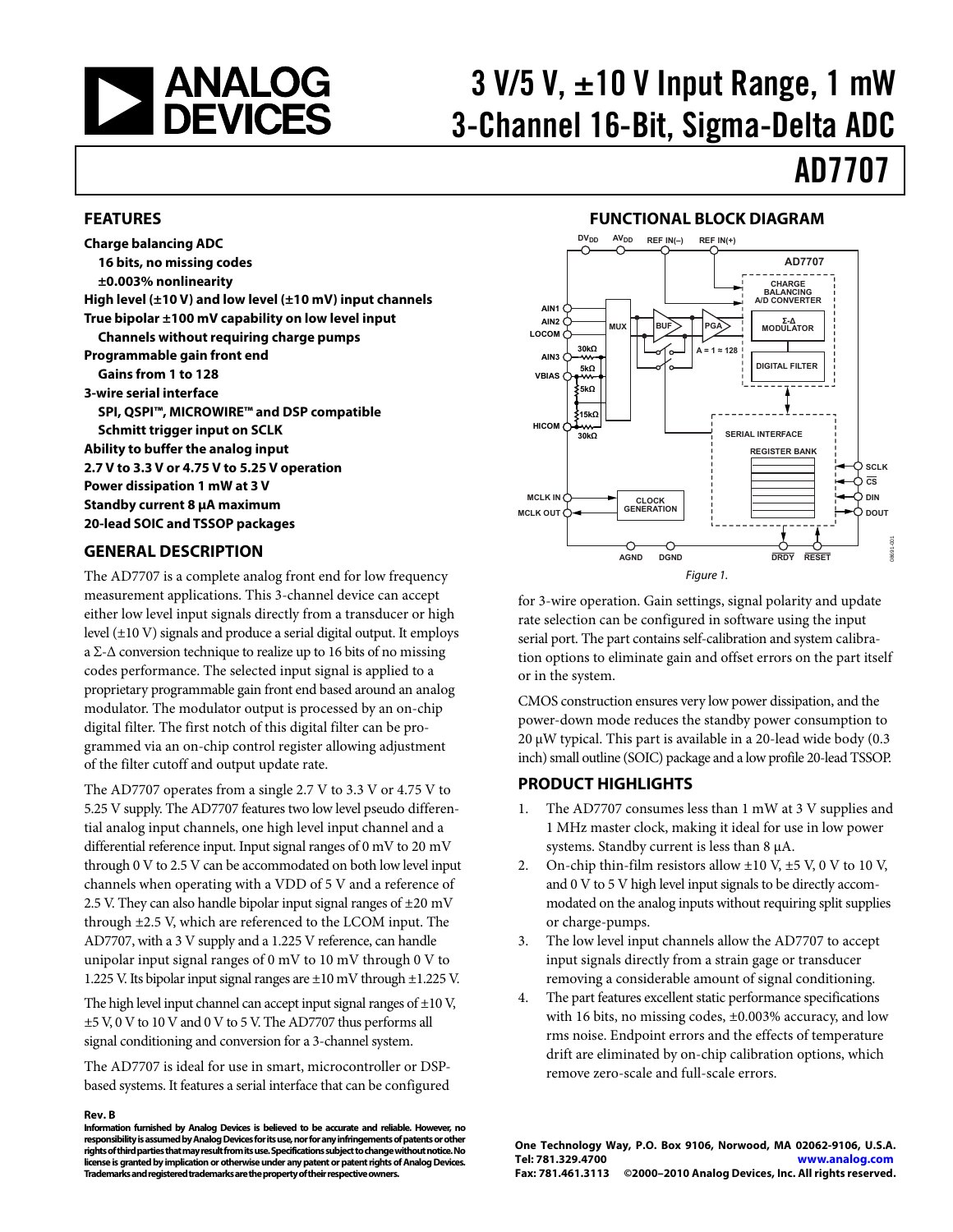# **TABLE OF CONTENTS**

| Pin Configuration and Function Descriptions 10       |
|------------------------------------------------------|
|                                                      |
|                                                      |
| Output Noise For Low Level Input Channels            |
| Output Noise For Low Level Input Channels            |
| Output Noise For High Level Input Channel AIN3       |
| Output Noise For High Level Input Channel AIN3       |
|                                                      |
| Communications Register (RS2, RS1, RS0 = 0, 0, 0) 18 |
|                                                      |
|                                                      |
|                                                      |
|                                                      |
|                                                      |
|                                                      |
|                                                      |
|                                                      |
|                                                      |
|                                                      |
|                                                      |
|                                                      |
|                                                      |
|                                                      |

| Span and Offset Limits on the Low Level Input Channels, |  |
|---------------------------------------------------------|--|
| Span and Offset Limits on the High Level Input Channel  |  |
|                                                         |  |
|                                                         |  |
|                                                         |  |
|                                                         |  |
|                                                         |  |
|                                                         |  |
|                                                         |  |
|                                                         |  |
|                                                         |  |
|                                                         |  |
|                                                         |  |
|                                                         |  |
|                                                         |  |
| Microcomputer/Microprocessor Interfacing 39             |  |
|                                                         |  |
|                                                         |  |
|                                                         |  |
| C Code for Interfacing AD7707 to 68HC11  41             |  |
|                                                         |  |
|                                                         |  |
|                                                         |  |
|                                                         |  |
|                                                         |  |
|                                                         |  |
|                                                         |  |
| Accommodating Various High Level Input Ranges  46       |  |
|                                                         |  |
| Output Noise For High Level Input Channel, AIN3  47     |  |
|                                                         |  |
|                                                         |  |
|                                                         |  |
|                                                         |  |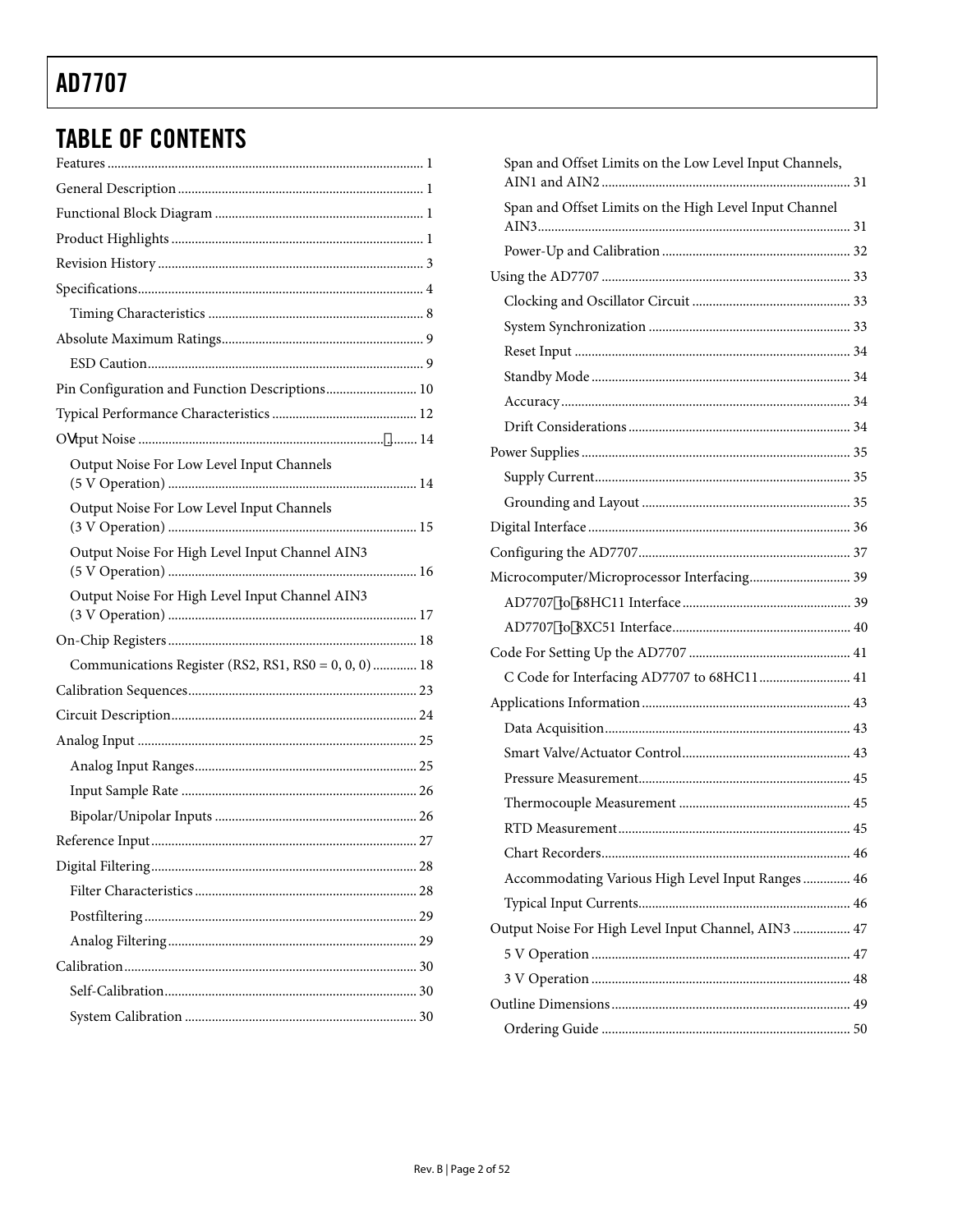### <span id="page-2-0"></span>**REVISION HISTORY**

| $1/10$ —Rev. A to Rev $\check{z}$ B                         |
|-------------------------------------------------------------|
|                                                             |
|                                                             |
|                                                             |
|                                                             |
| Changes to Output Noise For Low Level Input Channels        |
|                                                             |
| Changes to Output Noise For High Level Input Channel AIN3   |
|                                                             |
| Changed Output Noise For High Level Input Channel AIN3      |
| (5 V Operation) Section Heading to Output Noise For High    |
| Level Input Channel AIN3 (3 V Operation) 17                 |
|                                                             |
| Changes to Zero-Scale Calibration Register (RS2, RS1, RS0 = |
| 1, 1, 0); Power-On/Reset Status: 0x1F4000 Section 22        |
|                                                             |
|                                                             |
|                                                             |

| Deleted Evaluating the AD7707 Performance Section 27 |  |
|------------------------------------------------------|--|
| Changes to Digital Filtering Section and             |  |
|                                                      |  |
| Deleted AD7707 to ADSP-2103/ADSP-2105 Interface      |  |
|                                                      |  |
| Deleted Figure 23; Renumbered Sequentially31         |  |
|                                                      |  |
| Changes to Figure 19 and Supply Current Section35    |  |
| Change to Smart Valve/Actuator Control Section and   |  |
|                                                      |  |
|                                                      |  |
|                                                      |  |
|                                                      |  |
|                                                      |  |
|                                                      |  |

**2/00—Rev. 0 to Rev. A**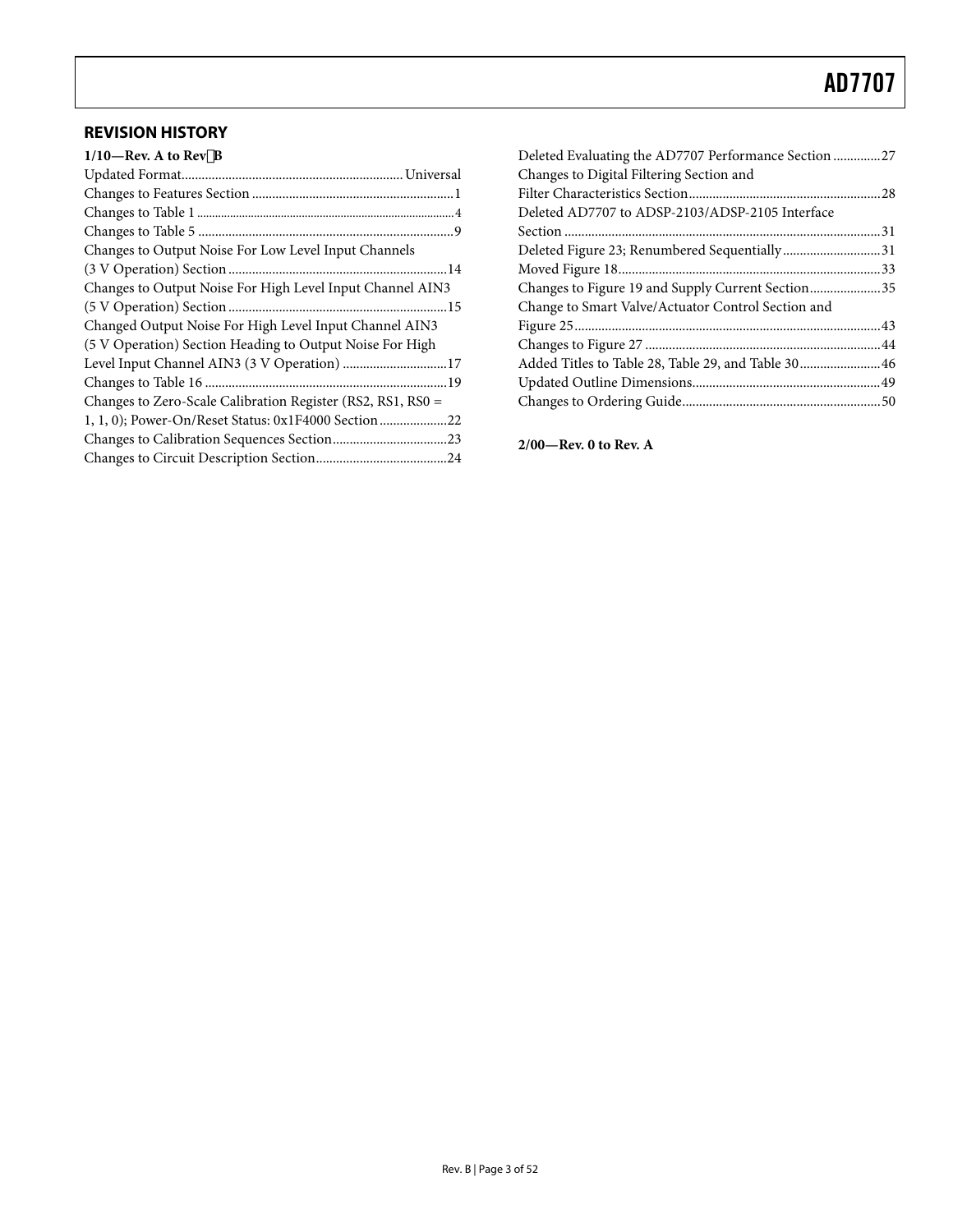# <span id="page-3-0"></span>**SPECIFICATIONS**

 $AV_{DD} = DV_{DD} = 3 V$  or 5 V, REF IN(+) = 1.225 V with  $AV_{DD} = 3 V$  and 2.5 V with  $AV_{DD} = 5 V$ ; REF IN(−) = GND; VBIAS = REFIN(+); MCLK IN = 2.4576 MHz unless otherwise noted. All specifications  $T_{\text{MIN}}$  to  $T_{\text{MAX}}$ , unless otherwise noted.

| Table 1.                                       |                               |                          |                                                                                   |
|------------------------------------------------|-------------------------------|--------------------------|-----------------------------------------------------------------------------------|
| <b>Parameter</b>                               | <b>B</b> Version <sup>1</sup> | Unit                     | <b>Conditions/Comments</b>                                                        |
| <b>STATIC PERFORMANCE</b>                      |                               |                          |                                                                                   |
| Low Level Input Channels (AIN1 and AIN2)       |                               |                          |                                                                                   |
| No Missing Codes                               | 16                            | <b>Bits min</b>          | Guaranteed by design; filter notch < 60 Hz                                        |
| <b>Output Noise</b>                            | See Table 7 to<br>Table 10    |                          | Depends on filter cutoffs and selected gain                                       |
| Integral Nonlinearity <sup>2</sup>             | ±0.003                        | % of FSR max             | Filter notch < 60 Hz; typically $\pm 0.0003\%$                                    |
| Unipolar Offset Error <sup>3</sup>             |                               |                          |                                                                                   |
| Unipolar Offset Drift <sup>4</sup>             | 0.5                           | µV/°C typ                |                                                                                   |
| Bipolar Zero Error <sup>3</sup>                |                               |                          |                                                                                   |
| Bipolar Zero Drift <sup>4</sup>                | 0.5                           | µV/°C typ                | For gains of 1, 2, and 4                                                          |
|                                                | 0.1                           | $\mu$ V/ $\degree$ C typ | For gains of 8, 16, 32, 64, and 128                                               |
| Positive Full-Scale Error <sup>3, 5</sup>      |                               |                          |                                                                                   |
| Full-Scale Drift <sup>4, 6</sup>               | 0.5                           | µV/°C typ                |                                                                                   |
| Gain Error <sup>3, 7</sup>                     |                               |                          |                                                                                   |
| Gain Drift <sup>4, 8</sup>                     | 0.5                           | ppm of FSR/°C typ        |                                                                                   |
| Bipolar Negative Full-Scale Error <sup>2</sup> | ±0.003                        | % of FSR max             | Typically ±0.0007%                                                                |
| Bipolar Negative Full-Scale Drift <sup>4</sup> | $\mathbf{1}$                  | µV/°C typ                | For gains of 1 to 4                                                               |
|                                                | 0.6                           | µV/°C typ                | For gains of 8 to 128                                                             |
| HIGH LEVEL INPUT CHANNEL (AIN3)                |                               |                          |                                                                                   |
| No Missing Codes                               | 16                            | Bits min                 | Guaranteed by design; filter notch < 60 Hz                                        |
| <b>Output Noise</b>                            | See Table 11 to<br>Table 13   |                          | Depends on filter cutoffs and selected gain                                       |
| Integral Nonlinearity <sup>2</sup>             | ±0.003                        | % of FSR max             | Filter notch < 60 Hz; typically $\pm 0.0003\%$                                    |
| Unipolar Offset Error <sup>9</sup>             | ±10                           | mV max                   | Typically within $\pm 1.5$ mV                                                     |
| Unipolar Offset Drift                          | 4                             | µV/°Ctyp                 |                                                                                   |
| Bipolar Zero Error <sup>9</sup>                | ±10                           | mV max                   | Typically within ±1.5 mV                                                          |
| <b>Bipolar Zero Drift</b>                      | 4                             | µV/°C typ                | For gains of 1, 2, and 4                                                          |
|                                                | $\mathbf{1}$                  | µV/°C typ                | For gains of 8, 16, 32, 64, and 128                                               |
| <b>Gain Error</b>                              | ±0.2                          | % typ                    | Typically within ±0.05%                                                           |
| <b>Gain Drift</b>                              | 0.5                           | ppm of FSR/°C typ        |                                                                                   |
| Negative Full-Scale Error <sup>2</sup>         | ±0.0012                       | % of FSR typ             |                                                                                   |
| LOW LEVEL ANALOG INPUTS/REFERENCE INPUTS       |                               |                          | Specifications for AIN and REF IN,<br>unless otherwise noted                      |
| Input Common-Mode Rejection (CMR) <sup>2</sup> |                               |                          | Low level input channels, AIN1 and AIN2                                           |
| $AV_{DD} = 5 V$                                |                               |                          |                                                                                   |
| $Gain = 1$                                     | 100                           | dB typ                   |                                                                                   |
| $Gain = 2$                                     | 105                           | dB typ                   |                                                                                   |
| $Gain = 4$                                     | 110                           | dB typ                   |                                                                                   |
| $Gain = 8$ to 128                              | 130                           | dB typ                   |                                                                                   |
| $AVDD = 3 V$                                   |                               |                          |                                                                                   |
| $Gain = 1$                                     | 105                           | dB typ                   |                                                                                   |
| $Gain = 2$                                     | 110                           | dB typ                   |                                                                                   |
| Gain = $4$                                     | 120                           | dB typ                   |                                                                                   |
| Gain = $8$ to 128                              | 130                           | dB typ                   |                                                                                   |
| Normal-Mode 50 Hz Rejection <sup>2</sup>       | 98                            | dB typ                   | For filter notches of 10 Hz, 25 Hz, 50 Hz; $\pm$ 0.02 $\times$ f <sub>NOTCH</sub> |
| Normal-Mode 60 Hz Rejection <sup>2</sup>       | 98                            | dB typ                   | For filter notches of 10 Hz, 20 Hz, 60 Hz; $\pm$ 0.02 $\times$ f <sub>NOTCH</sub> |
| Common-Mode 50 Hz Rejection <sup>2</sup>       | 150                           | dB typ                   | For filter notches of 10 Hz, 25 Hz, 50 Hz; $\pm$ 0.02 $\times$ f <sub>NOTCH</sub> |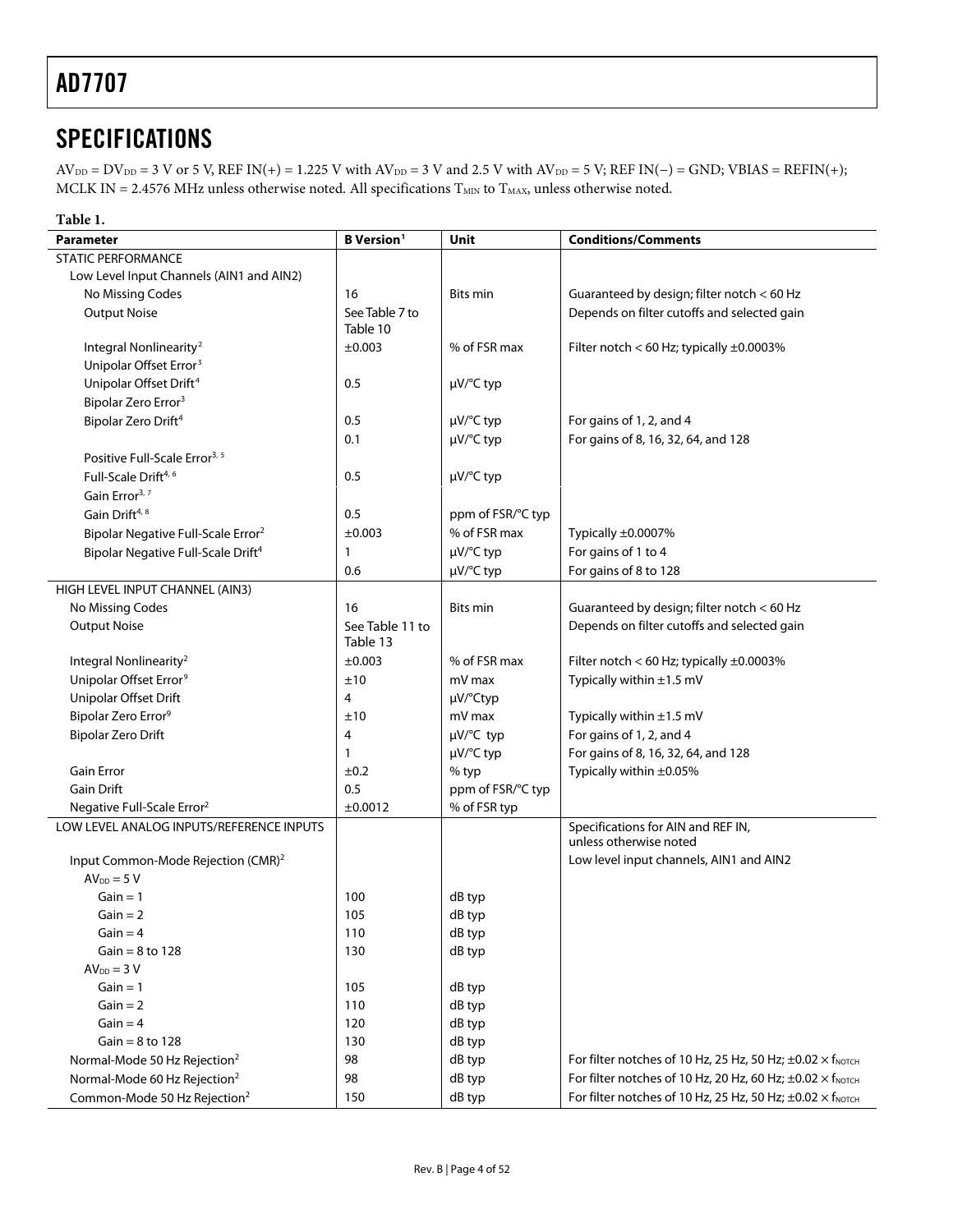| <b>Parameter</b>                                  | <b>B</b> Version <sup>1</sup>        | Unit           | <b>Conditions/Comments</b>                                                        |
|---------------------------------------------------|--------------------------------------|----------------|-----------------------------------------------------------------------------------|
| Common-Mode 60 Hz Rejection <sup>2</sup>          | 150                                  | dB typ         | For filter notches of 10 Hz, 20 Hz, 60 Hz, $\pm$ 0.02 $\times$ f <sub>NOTCH</sub> |
| Absolute/Common-Mode REF IN Voltage <sup>2</sup>  | AGND to AV <sub>DD</sub>             | V min to V max |                                                                                   |
| Absolute/Common-Mode AIN Voltage <sup>2, 10</sup> | AGND - 100 mV                        | V min          | BUF bit of setup register $= 0$                                                   |
|                                                   | $AV_{DD} + 30$ mV                    | V max          |                                                                                   |
|                                                   | $AGND + 50$ mV                       | V min          | BUF bit of setup register $= 1$                                                   |
|                                                   | $AV_{DD}$ – 1.5 V                    | V max          |                                                                                   |
| AIN DC Input Current <sup>2</sup>                 | 1                                    | nA max         |                                                                                   |
| AIN Sampling Capacitance <sup>2</sup>             | 10                                   | pF max         | $BUF = 0$                                                                         |
| AIN Differential Voltage Range <sup>11, 12</sup>  | 0 to $+V_{REF}/gain$                 | V nom          | Unipolar input range $(B/U)$ bit of setup register = 1)                           |
|                                                   | $\pm V_{REF}/gain$                   | V nom          | Bipolar input range $(B/U$ bit of setup register = 0)                             |
| AIN Input Sampling Rate, fs                       | Gain $\times$ f <sub>CLKIN</sub> /64 | Hz nom         | For gains of 1 to 4                                                               |
|                                                   | $f_{CLKIN}/8$                        |                | For gains of 8 to 128                                                             |
| Reference Input Range                             |                                      |                |                                                                                   |
| REF $IN(+)$ – REF $IN(-)$ Voltage                 | 1/1.75                               | V min/max      | $AV_{DD} = 2.7 V$ to 3.3 V; $V_{REF} = 1.225 V \pm 1\%$ for                       |
|                                                   |                                      |                | specified performance                                                             |
| REF $IN(+)$ – REF $IN(-)$ Voltage                 | 1/3.5                                | V min/max      | $AV_{DD} = 4.75 V$ to 5.25 V; $V_{REF} = 2.5 V \pm 1\%$ for                       |
|                                                   |                                      |                | specified performance                                                             |
| REF IN Input Sampling Rate, f <sub>s</sub>        | $f_{CIRIN}/64$                       |                |                                                                                   |
| ±100 mV INPUT RANGE                               |                                      |                | Low level input channels, AIN1 and AIN2; gain = 16,                               |
| INL <sup>2</sup>                                  | $\pm 0.003$                          | % of FSR max   | unbuffered mode<br>Filter notch < 60 Hz                                           |
| Input Common-Mode Rejection (CMR) <sup>2</sup>    | 80                                   | dB typ         |                                                                                   |
| Power Supply Rejection (PSR) <sup>2</sup>         | 90                                   | dB typ         |                                                                                   |
| HIGH LEVEL ANALOG INPUT CHANNEL (AIN3)            |                                      |                | AIN3 is with respect to HICOM                                                     |
| AIN3 Voltage Range                                | $+10$                                | V max          |                                                                                   |
|                                                   | $-10$                                | V min          |                                                                                   |
| Normal Mode 50 Hz Rejection                       | 78                                   | dB typ         | For filter notches of 10 Hz, 25 Hz, 50 Hz; $\pm$ 0.02 $\times$ f <sub>NOTCH</sub> |
| Normal Mode 60 Hz Rejection                       | 78                                   | dB typ         | For filter notches of 10 Hz, 20 Hz, 60 Hz; $\pm$ 0.02 $\times$ f <sub>NOTCH</sub> |
| AIN3 Input Sampling Rate, fs                      | Gain $\times$ for KIN/64             | Hz nom         | For gains of 1 to 4                                                               |
|                                                   | $f_{CLKIN}/8$                        | Hz nom         | For gains of 8 to 128                                                             |
| AIN3 Input Impedance <sup>2</sup>                 | 27                                   | $k\Omega$ min  | Typically 30 k $\Omega$ ± 10%; typical resistor                                   |
|                                                   |                                      |                | Tempco is -30 ppm/°C                                                              |
| AIN3 Sampling Capacitance <sup>2</sup>            | 10                                   | pF max         |                                                                                   |
| <b>VBIAS Input Range</b>                          | 0 V/AV <sub>DD</sub>                 | V min/max      | Typically REFIN $(+)$ = 2.5 V                                                     |
| <b>LOGIC INPUTS</b>                               |                                      |                |                                                                                   |
| Input Current                                     |                                      |                |                                                                                   |
| All Inputs Except MCLK IN                         | ±1                                   | µA max         | Typically ±20 nA                                                                  |
| <b>MCLK</b>                                       | ±10                                  | µA max         | Typically $\pm 2$ m A                                                             |
| All Inputs Except SCLK and MCLK IN                |                                      |                |                                                                                   |
| VINL, Input Low Voltage                           | 0.8                                  | V max          | $DV_{DD} = 5 V$                                                                   |
|                                                   | 0.4                                  | V max          | $DV_{DD} = 3 V$                                                                   |
| VINH, Input High Voltage                          | 2.0                                  | V max          | $DV_{DD} = 3 V$ and 5 V                                                           |
| SCLK Only (Schmitt Triggered Input)               |                                      |                | $DV_{DD} = 5 V$ nominal                                                           |
| $V_{T+}$                                          | 1.4/3                                | V min/V max    |                                                                                   |
| $V_T$                                             | 0.8/1.4                              | V min/V max    |                                                                                   |
| $V_{T+} - V_{T-}$                                 | 0.4/0.8                              | V min/V max    |                                                                                   |
| SCLK Only (Schmitt Triggered Input)               |                                      |                | $DV_{DD} = 3 V$ nominal                                                           |
| $V_{T+}$                                          | 1/2.5                                | V min/V max    |                                                                                   |
| $V_{T-}$                                          | 0.4/1.1                              | V min/V max    |                                                                                   |
| $V_{T+}-V_{T-}$                                   | 0.375/0.8                            | V min /V max   |                                                                                   |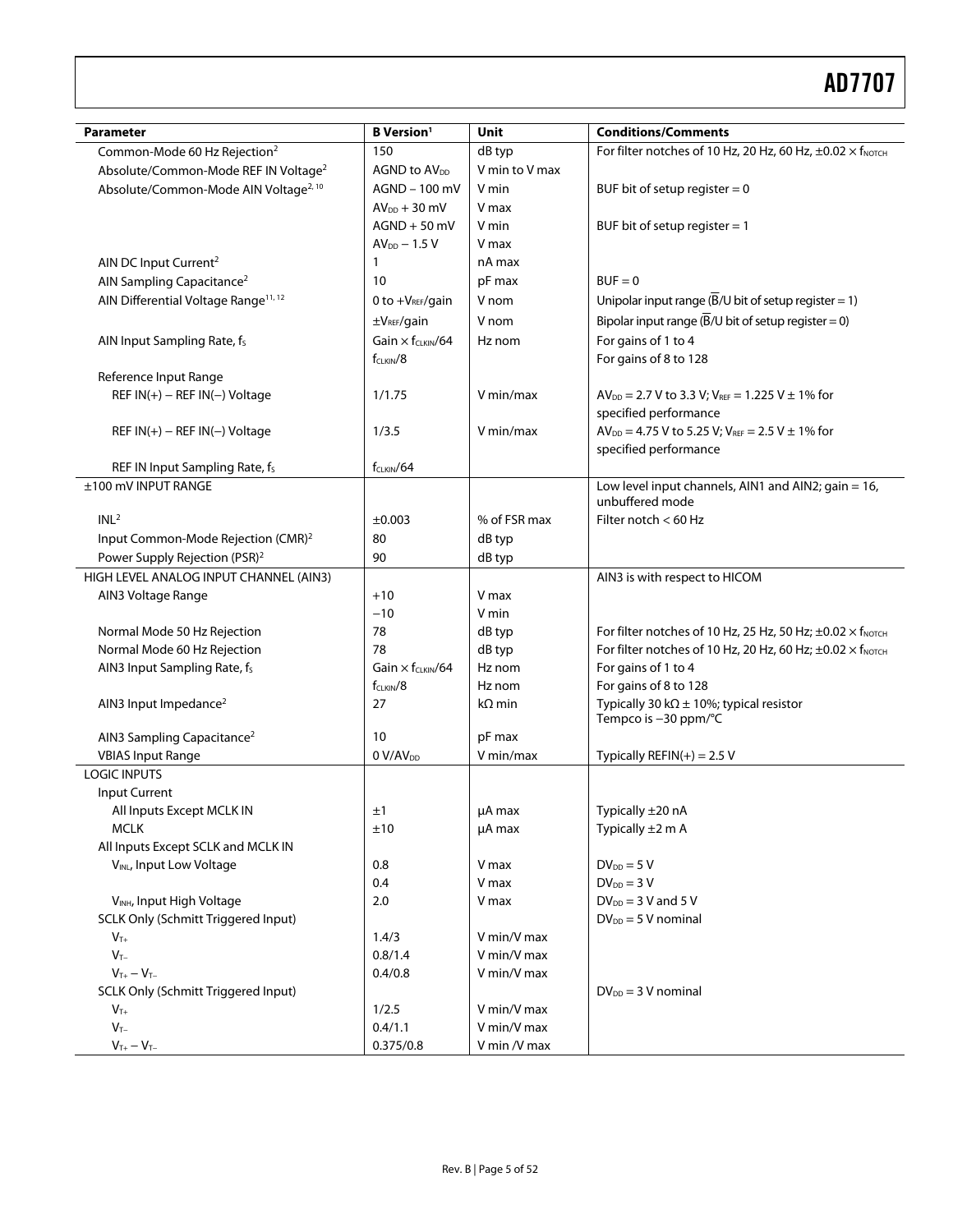<span id="page-5-3"></span><span id="page-5-2"></span><span id="page-5-1"></span><span id="page-5-0"></span>

| <b>Parameter</b>                                    | <b>B</b> Version <sup>1</sup>       | Unit           | <b>Conditions/Comments</b>                                                                 |
|-----------------------------------------------------|-------------------------------------|----------------|--------------------------------------------------------------------------------------------|
| <b>MCLK IN Only</b>                                 |                                     |                | $DV_{DD} = 5 V$ nominal                                                                    |
| VINL, Input Low Voltage                             | 0.8                                 | V max          |                                                                                            |
| VINH, Input High Voltage                            | 3.5                                 | V min          |                                                                                            |
| <b>MCLK IN Only</b>                                 |                                     |                | $DV_{DD} = 3 V$ nominal                                                                    |
| VINL, Input Low Voltage                             | 0.4                                 | V max          |                                                                                            |
| VINH, Input High Voltage                            | 2.5                                 | V min          |                                                                                            |
| LOGIC OUTPUTS (Including MCLK OUT)                  |                                     |                |                                                                                            |
| V <sub>OL</sub> , Output Low Voltage                | 0.4                                 | V max          | $I_{SINK}$ = 800 µA except for MCLK OUT <sup>13</sup> ; DV <sub>DD</sub> = 5 V             |
|                                                     | 0.4                                 | V max          | $I_{\text{SINK}} = 100 \mu A$ except for MCLK OUT <sup>13</sup> ; DV <sub>DD</sub> = 3 V   |
| V <sub>OH</sub> , Output High Voltage               | 4                                   | V min          | $I_{\text{SOURCE}} = 200 \mu A$ except for MCLK OUT <sup>13</sup> ; DV <sub>DD</sub> = 5 V |
|                                                     | $DV_{DD} - 0.6$                     | V min          | $I_{\text{SOWRCE}} = 100 \mu A$ except for MCLK OUT <sup>13</sup> ; DV <sub>DD</sub> = 3 V |
| Floating State Leakage Current                      | ±10                                 | µA max         |                                                                                            |
| Floating State Output Capacitance <sup>14</sup>     | 9                                   | pF typ         |                                                                                            |
| Data Output Coding                                  | <b>Binary</b>                       |                | Unipolar mode                                                                              |
|                                                     | Offset binary                       |                | Bipolar mode                                                                               |
| <b>SYSTEM CALIBRATION</b>                           |                                     |                |                                                                                            |
| Low Level Input Channels (AIN1 and AIN2)            |                                     |                |                                                                                            |
| Positive Full-Scale Calibration Limit <sup>15</sup> | $(1.05 \times$<br>$V_{REF}$ )/gain  | V max          | Gain is the selected PGA gain (1 to 128)                                                   |
| Negative Full-Scale Calibration Limit <sup>15</sup> | $-(1.05 \times$<br>$V_{REF}$ )/gain | V max          | Gain is the selected PGA gain (1 to 128)                                                   |
| Offset Calibration Limit <sup>16</sup>              | $-(1.05 \times$<br>$V_{REF}$ )/gain | V max          | Gain is the selected PGA gain (1 to 128)                                                   |
| Input Span <sup>16</sup>                            | $(0.8 \times V_{REF})$ /gain        | V min          | Gain is the selected PGA gain (1 to 128)                                                   |
|                                                     | $(2.1 \times V_{REF})$ /gain        | V max          | Gain is the selected PGA gain (1 to 128)                                                   |
| High Level Input Channels (AIN3)                    |                                     |                |                                                                                            |
| Positive Full-Scale Calibration Limit <sup>15</sup> | $(8.4 \times V_{REF})$ /gain        | V max          | Gain is the selected PGA gain (1 to 128)                                                   |
| Negative Full-Scale Calibration Limit <sup>15</sup> | $-(8.4 \times$<br>$V_{REF}$ )/gain  | V max          | Gain is the selected PGA gain (1 to 128)                                                   |
| Offset Calibration Limit <sup>16</sup>              | $-(8.4 \times$<br>$V_{REF}$ /gain   | V max          | Gain is the selected PGA gain (1 to 128)                                                   |
| Input Span <sup>16</sup>                            | $(6.4 \times V_{REF})$ /gain        | V min          | Gain is the selected PGA gain (1 to 128)                                                   |
|                                                     | $(16.8 \times$                      | V max          | Gain is the selected PGA gain (1 to 128)                                                   |
|                                                     | V <sub>REF</sub> )/gain             |                |                                                                                            |
| POWER REQUIREMENTS                                  |                                     |                |                                                                                            |
| Power Supply Voltages                               |                                     |                |                                                                                            |
| AV <sub>DD</sub> Voltage                            | 2.7 to 3.3 or                       |                |                                                                                            |
|                                                     | 4.75 to 5.25                        | V min to V max | For specified performance                                                                  |
| DV <sub>DD</sub> Voltage                            | 2.7 to 5.25                         | V min to V max | For specified performance                                                                  |
| <b>Power Supply Currents</b>                        |                                     |                |                                                                                            |
| AV <sub>DD</sub> Current                            |                                     |                | $AV_{DD} = 3 V$ or 5 V; gain = 1 to 4                                                      |
|                                                     | 0.27                                | mA max         | Typically 0.22 mA; BUF = 0; $f_{CLKIN}$ = 1 MHz or 2.4576 MHz                              |
|                                                     | 0.6                                 | mA max         | Typically 0.45 mA; BUF = 1; $f_{CLKIN}$ = 1 MHz or 2.4576 MHz                              |
|                                                     |                                     |                | $AV_{DD} = 3 V$ or 5 V; gain = 8 to 128                                                    |
|                                                     | 0.5                                 | mA max         | Typically 0.38 mA; BUF = 0; $f_{CLK IN}$ = 2.4576 MHz                                      |
|                                                     | 1.1                                 | mA max         | Typically 0.81 mA; BUF = 1; $f_{CLK IN}$ = 2.4576 MHz                                      |
| POWER REQUIREMENTS (Continued)                      |                                     |                |                                                                                            |
| DV <sub>DD</sub> Current <sup>17</sup>              |                                     |                | Digital inputs = 0 V or DV <sub>DD</sub> ; external MCLK IN                                |
|                                                     | 0.080                               | mA max         | Typically 0.06 mA; $DV_{DD} = 3 V$ ; $f_{CLK IN} = 1 MHz$                                  |
|                                                     | 0.15                                | mA max         | Typically 0.13 mA; $DV_{DD} = 5 V$ ; $f_{CLK IN} = 1 MHz$                                  |
|                                                     | 0.18                                | mA max         | Typically 0.15 mA; $DV_{DD} = 3 V$ ; $f_{CLK IN} = 2.4576 MHz$                             |
|                                                     | 0.35                                | mA max         | Typically 0.3 mA; $DV_{DD} = 5 V$ ; $f_{CLKIN} = 2.4576 MHz$                               |
| Power Supply Rejection <sup>18, 19</sup>            |                                     | dB typ         |                                                                                            |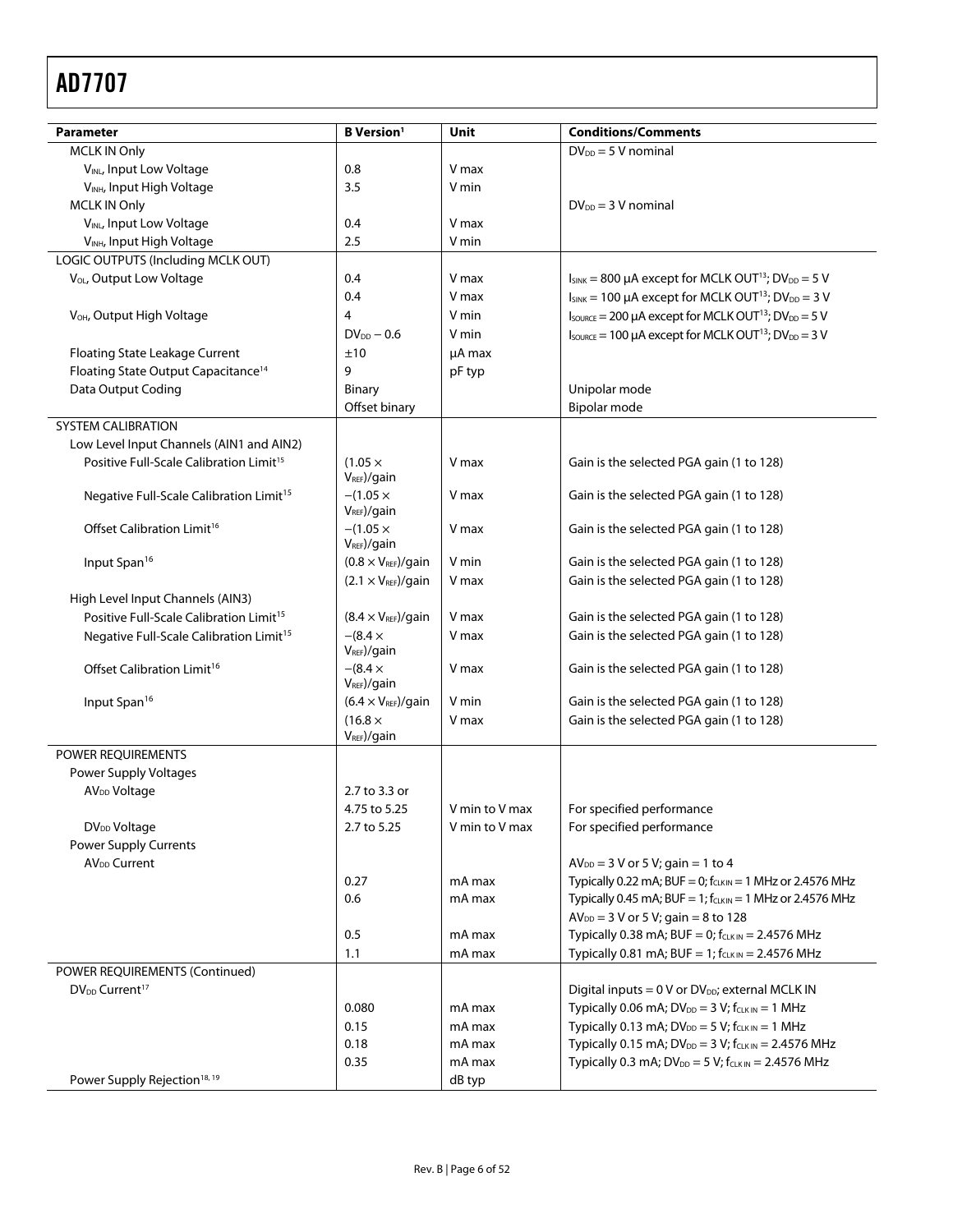<span id="page-6-4"></span>

| <b>Parameter</b>                            | <b>B</b> Version <sup>1</sup> | Unit   | <b>Conditions/Comments</b>                                                                                                       |
|---------------------------------------------|-------------------------------|--------|----------------------------------------------------------------------------------------------------------------------------------|
| Normal Mode Power Dissipation <sup>17</sup> |                               |        | $AV_{DD} = DV_{DD} = 3 V$ ; digital inputs = 0 V or $DV_{DD}$ ; external<br>MCLK IN excluding dissipation in the AIN3 attenuator |
|                                             | 1.05                          | mW max | Typically 0.84 mW; BUF = 0; $f_{CLKIN}$ = 1 MHz, all gains                                                                       |
|                                             | 2.04                          | mW max | Typically 1.53 mW; BUF = 1; $f_{CLKIN}$ = 1 MHz; all gains                                                                       |
|                                             | 1.35                          | mW max | Typically 1.11 mW; BUF = 0; $f_{CLKIN}$ = 2.4576 MHz,<br>gain = $1$ to $4$                                                       |
|                                             | 2.34                          | mW max | Typically 1.9 mW; BUF = 1; $f_{C1KN}$ = 2.457 6 MHz;<br>gain = $1$ to $4$                                                        |
| Normal Mode Power Dissipation <sup>17</sup> |                               |        | $AV_{DD} = DV_{DD} = 5 V$ ; digital inputs = 0 V or DV <sub>DD</sub> ;<br>external MCLKIN                                        |
|                                             | 2.1                           | mW max | Typically 1.75 mW; BUF = 0; $f_{CLKIN}$ = 1 MHz; all gains                                                                       |
|                                             | 3.75                          | mW max | Typically 2.9 mW; BUF = 1; $f_{CLKIN}$ = 1 MHz; all gains                                                                        |
|                                             | 3.1                           | mW max | Typically 2.6 mW; BUF = 0; $f_{CLKIN}$ = 2.4576 MHz                                                                              |
|                                             | 4.75                          | mW max | Typically 3.75 mW; BUF = 1; $f_{CLKIN}$ = 2.4576 MHz                                                                             |
| Standby (Power-Down) Current <sup>20</sup>  | 18                            | µA max | External MCLK IN = $0$ V or DV <sub>pp</sub> ; typically 9 $\mu$ A;<br>$AV_{DD} = 5V$                                            |
|                                             | 8                             | µA max | External MCLK IN = $0$ V or DV <sub>DD</sub> ; typically 4 $\mu$ A;<br>$AV_{DD} = 3 V$                                           |

<span id="page-6-2"></span><span id="page-6-1"></span><span id="page-6-0"></span>1 Temperature range as follows: B Version, −40°C to +85°C.

2 These numbers are established from characterization or design at initial product release.

<sup>3</sup> A calibration is effectively a conversion so these errors are of the order of the conversion noise shown i[n Table 7](#page-13-1) an[d Table 9 f](#page-14-2)or the low level input channels AIN1 and AIN2. This applies after calibration at the temperature of interest. 4

<sup>4</sup> Recalibration at any temperature removes these drift errors.

<sup>5</sup> Positive full-scale error includes zero-scale errors (unipolar offset error or bipolar zero error) and applies to both unipolar and bipolar input ranges.

<sup>6</sup> Full-scale drift includes zero-scale drift (unipolar offset drift or bipolar zero drift) and applies to both unipolar and bipolar input ranges.

<sup>7</sup> Gain error does not include zero-scale errors. It is calculated as full-scale error—unipolar offset error for unipolar ranges and full-scale error—bipolar zero error for bipolar ranges.

<sup>8</sup> Gain error drift does not include unipolar offset drift/bipolar zero drift. It is effectively the drift of the part if a` K zero-scale calibrations were performed.<br><sup>9 Error is removed following a system calibration</sup> <sup>9</sup> Error is removed following a system calibration.

<sup>10</sup> This common-mode voltage range is allowed provided that the input voltage on analog inputs does not go more positive than AV<sub>DD</sub> + 30 mV or go more negative<br>than AGND – 100 mV. Parts are functional with voltages down

<sup>11</sup> The analog input voltage range on AIN(+) is given here with respect to the voltage on LCOM on the low level input channels (AIN1 and AIN2) and is given with respect to the HCOM input on the high level input channel. AIN3. The absolute voltage on the low level analog inputs should not go more positive than AV<sub>DD</sub> + 100 mV, or go more negative than GND − 100 mV for specified performance. Input voltages of AGND − 200 mV can be accommodated, but with increased leakage at

<span id="page-6-3"></span>high temperature.<br><sup>12</sup> V<sub>REF</sub> = REF IN(+) – REF IN(-).

<sup>13</sup> These logic output levels apply to the MCLK OUT only when it is loaded with one CMOS load.

14 Sample tested at +25°C to ensure compliance.

<sup>15</sup> After calibration, if the analog input exceeds positive full scale, the converter outputs all 1s. If the analog input is less than negative full scale, the device outputs all 0s.<br><sup>16</sup> These calibration and span limit

<sup>17</sup> When using a crystal or ceramic resonator across the MCLK pins as the clock source for the device, the DV<sub>DD</sub> current and power dissipation varies depending on the crystal or resonator type (see the [Clocking and Oscillator Circuit s](#page-32-1)ection).

<sup>18</sup> Measured at dc and applies in the selected pass band. PSRR at 50 Hz exceeds 120 dB with filter notches of 25 Hz or 50 Hz. PSRR at 60 Hz exceeds 120 dB with filter

notches of 20 Hz or 60 Hz.<br><sup>19</sup> PSRR depends on both gain and AV<sub>DD</sub>. See Table 2 and Table 3.

<sup>20</sup> If the external master clock continues to run in standby mode, the standby current increases to 150 µA typical at 5 V and 75 µA typical at 3 V. When using a crystal or ceramic resonator across the MCLK pins as the clock source for the device, the internal oscillator continues to run in standby mode and the power dissipation depends on the crystal or resonator type (see the [Standby Mode s](#page-33-1)ection).

#### **Table 2. Low Level Input Channels, AIN1 and AIN2**

| Gain           |    |    |    | 8 to 128 |
|----------------|----|----|----|----------|
| $AV_{DD} = 3V$ | 86 | 78 | 85 | 93       |
| $AVDD = 5 V$   | 90 | 78 | 84 | 91       |

#### **Table 3. High Level Input Channel, AIN3**

<span id="page-6-5"></span>

| Gain           |           |    |    | 8 to 128             |
|----------------|-----------|----|----|----------------------|
| $AVDD = 3 V$   | 68        | 60 | 67 | 75<br>ر ر            |
| $AV_{DD} = 5V$ | $-1$<br>- | 60 | 66 | $\mathcal{L}$<br>ر ر |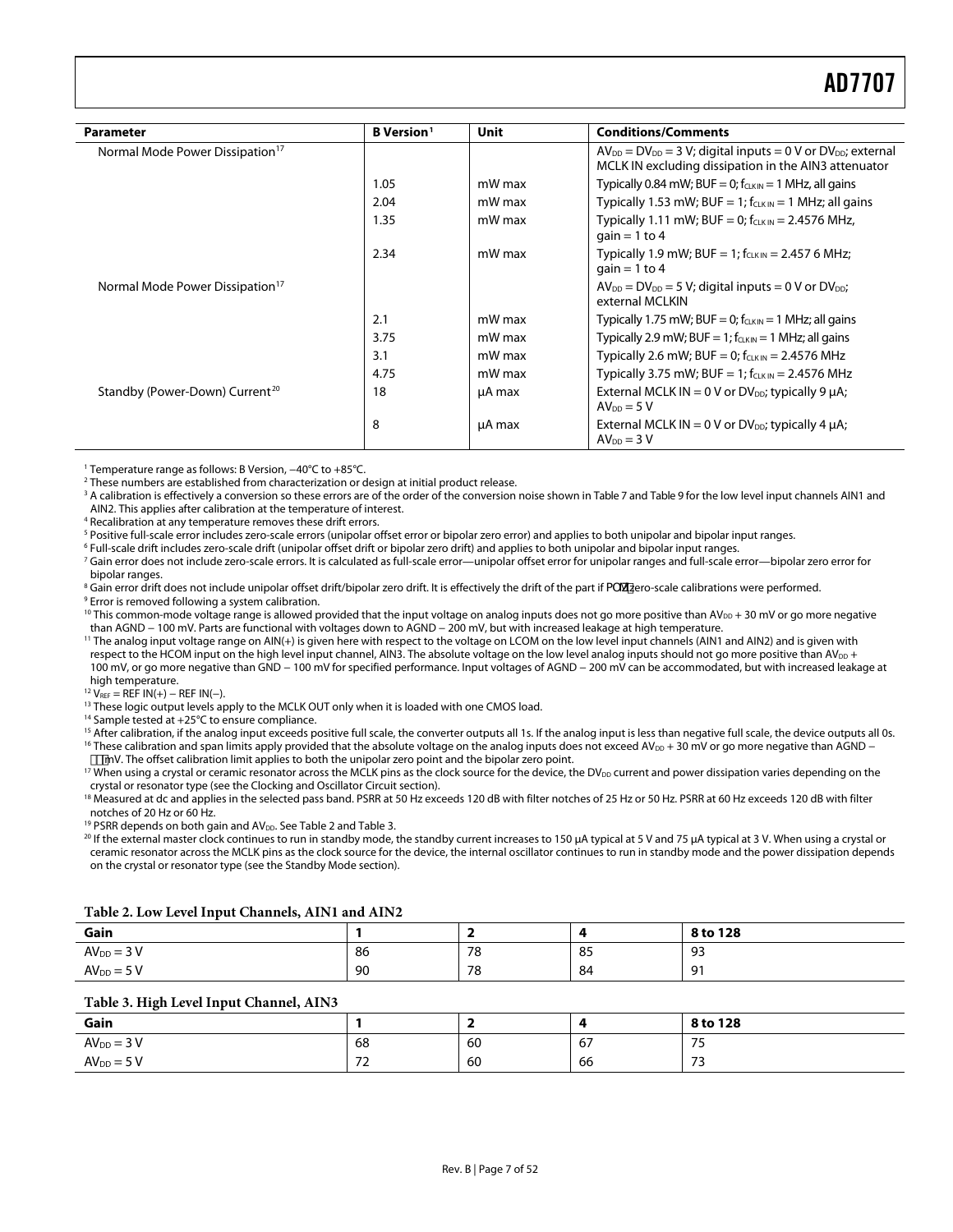### <span id="page-7-0"></span>**TIMING CHARACTERISTICS**

 $AV_{DD} = DV_{DD} = 2.7 V$  to 5.25 V, AGND = DGND = 0 V; f<sub>CLKIN</sub> = 2.4576 MHz; input logic = 0, Logic 1 = DV<sub>DD</sub>, unless otherwise noted.

**Table 4.** 

|                             | Limit at T <sub>MIN</sub> , T <sub>MAX</sub> |             |                                                                                             |
|-----------------------------|----------------------------------------------|-------------|---------------------------------------------------------------------------------------------|
| Parameter <sup>1, 2</sup>   | (B Version)                                  | <b>Unit</b> | <b>Conditions/Comments</b>                                                                  |
| $f_{CLKIN}$ <sup>3, 4</sup> | 400                                          | kHz min     | Master clock frequency: crystal oscillator or externally supplied for specified performance |
|                             | 5                                            | MHz max     |                                                                                             |
| t <sub>CLKIN LO</sub>       | $0.4 \times t_{CLKIN}$                       | ns min      | Master clock input low time, $t_{CLKIN} = 1/f_{CLKIN}$                                      |
| <b>t</b> CLKIN HI           | $0.4 \times t_{CLKIN}$                       | ns min      | Master clock input high time                                                                |
| $t_1$                       | $500 \times t_{CLKIN}$                       | ns nom      | DRDY high time                                                                              |
| t <sub>2</sub>              | 100                                          | ns min      | RESET pulse width                                                                           |
| <b>Read Operation</b>       |                                              |             |                                                                                             |
| t <sub>3</sub>              | 0                                            | ns min      | DRDY to CS setup time                                                                       |
| t <sub>4</sub>              | 120                                          | ns min      | CS falling edge to SCLK rising edge setup time                                              |
| t <sub>5</sub>              | 0                                            | ns min      | SCLK falling edge to data valid delay                                                       |
|                             | 80                                           | ns max      | $DV_{DD} = 5V$                                                                              |
|                             | 100                                          | ns max      | $DV_{DD} = 3.0 V$                                                                           |
| t <sub>6</sub>              | 100                                          | ns min      | SCLK high pulse width                                                                       |
| t <sub>7</sub>              | 100                                          | ns min      | SCLK low pulse width                                                                        |
| $t_8$                       | 0                                            | ns min      | CS rising edge to SCLK rising edge hold time                                                |
| t <sub>9</sub> 6            | 10                                           | ns min      | Bus relinquish time after SCLK rising edge                                                  |
|                             | 60                                           | ns max      | $DV_{DD} = 5V$                                                                              |
|                             | 100                                          | ns max      | $DV_{DD} = 3.0 V$                                                                           |
| $t_{10}$                    | 100                                          | ns max      | SCLK falling edge to DRDY high <sup>7</sup>                                                 |
| <b>Write Operation</b>      |                                              |             |                                                                                             |
| $t_{11}$                    | 120                                          | ns min      | CS falling edge to SCLK rising edge setup time                                              |
| $t_{12}$                    | 30                                           | ns min      | Data valid to SCLK rising edge setup time                                                   |
| $t_{13}$                    | 20                                           | ns min      | Data valid to SCLK rising edge hold time                                                    |
| $t_{14}$                    | 100                                          | ns min      | SCLK high pulse width                                                                       |
| $t_{15}$                    | 100                                          | ns min      | SCLK low pulse width                                                                        |
| $t_{16}$                    | 0                                            | ns min      | CS rising edge to SCLK rising edge hold time                                                |

<sup>1</sup> Sample tested at +25°C to ensure compliance. All input signals are specified with tr = tf = 5 ns (10% to 90% of DV<sub>DD</sub>) and timed from a voltage level of 1.6 V.<br><sup>2</sup> See Figure 20 and Figure 21

<sup>2</sup> Se[e Figure 20 a](#page-36-1)nd Figure 21.

 $^3$  f<sub>CLKIN</sub> duty cycle range is 45% to 55%. f<sub>CLKIN</sub> must be supplied whenever the AD7707 is not in standby mode. If no clock is present in this case, the device can draw higher current than specified and possibly become uncalibrated. 4

 $^4$  The AD7707 is production tested with f $_{\rm CLKIN}$  at 2.4576 MHz (1 MHz for some I $_{\rm DD}$  tests). It is guaranteed by characterization to operate at 400 kHz.

<sup>5</sup> These numbers are measured with the load circuit of Figure 2 and defined as the time required for the output to cross the V<sub>OL</sub> or V<sub>OH</sub> limits.

<sup>6</sup> These numbers are derived from the measured time taken by the data output to change 0.5 V when loaded with the circuit of Figure 2. The measured number is then extrapolated back to remove effects of charging or discharging the 50 pF capacitor. This means that the times quoted in the timing characteristics are the true bus relinquish times of the part and as such are independent of external bus loading capacitances.

 $^7$   $\overline{\rm DRDY}$  returns high after the first read from the device after an output update. The same data can be read again, if required, while  $\overline{\rm DRDY}$  is high, although care should be taken that subsequent reads do not occur close to the next output update.



Figure 2. Load Circuit for Access Time and Bus Relinquish Time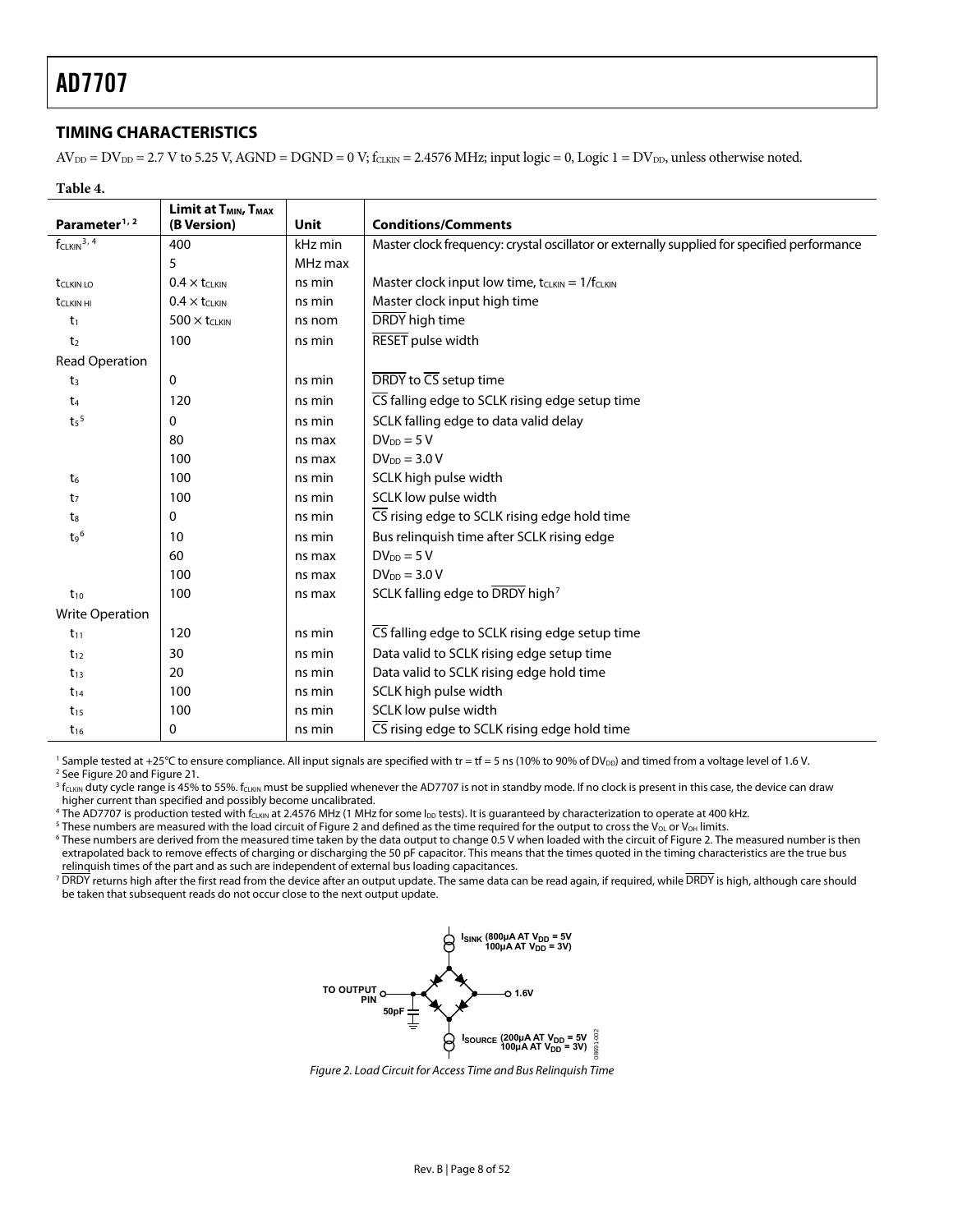## <span id="page-8-0"></span>ABSOLUTE MAXIMUM RATINGS

 $T_A = +25$ °C, unless otherwise noted.

#### **Table 5.**

| <b>Parameter</b>                     | Rating                                |
|--------------------------------------|---------------------------------------|
| AV <sub>DD</sub> to AGND             | $-0.3 V$ to $+7 V$                    |
| AV <sub>DD</sub> to DGND             | $-0.3$ V to $+7$ V                    |
| DV <sub>DD</sub> to AGND             | $-0.3 V$ to $+7 V$                    |
| DV <sub>DD</sub> to DGND             | $-0.3 V$ to $+7 V$                    |
| AV <sub>DD</sub> to DV <sub>DD</sub> | $-0.3$ V to $+7$ V                    |
| DGND to AGND                         | $-0.3$ V to $+0.3$ V                  |
| AIN1, AIN2 Input Voltage to LOCOM    | $-0.3$ V to AV <sub>pp</sub> $+0.3$ V |
| AIN3 Input Voltage to HICOM          | $-11$ V to $+30$ V                    |
| <b>VBIAS to AGND</b>                 | $-0.3$ V to AV <sub>DD</sub> + 0.3 V  |
| HICOM, LOCOM to AGND                 | $-0.3$ V to AV <sub>pp</sub> $+0.3$ V |
| REF $IN(+)$ , REF $IN(-)$ to AGND    | $-0.3$ V to AV <sub>DD</sub> + 0.3 V  |
| Digital Input Voltage to DGND        | $-0.3$ V to DV <sub>DD</sub> + 0.3 V  |
| Digital Output Voltage to DGND       | $-0.3$ V to DV <sub>pp</sub> + 0.3 V  |
| <b>Operating Temperature Range</b>   |                                       |
| Industrial (B Version)               | $-40^{\circ}$ C to $+85^{\circ}$ C    |
| Storage Temperature Range            | $-65^{\circ}$ C to $+150^{\circ}$ C   |
| Junction Temperature                 | $150^{\circ}$ C                       |
| SOIC Package, Power Dissipation      | 450 mW                                |
| $\theta_{JA}$ Thermal Impedance      | 75°C/W                                |
| Lead Temperature, Soldering          |                                       |
| Reflow                               | 260°C                                 |
| TSSOP Package, Power Dissipation     | 450 mW                                |
| $\theta_{JA}$ Thermal Impedance      | 139°C/W                               |
| Lead Temperature, Soldering          |                                       |
| Reflow                               | $260^{\circ}$ C                       |
| <b>ESD Rating</b>                    | 2.5 kV                                |

Stresses above those listed under Absolute Maximum Ratings may cause permanent damage to the device. This is a stress rating only; functional operation of the device at these or any other conditions above those indicated in the operational section of this specification is not implied. Exposure to absolute maximum rating conditions for extended periods may affect device reliability.

### **ESD CAUTION**



ESD (electrostatic discharge) sensitive device. Charged devices and circuit boards can discharge without detection. Although this product features patented or proprietary protection circuitry, damage may occur on devices subjected to high energy ESD. Therefore, proper ESD precautions should be taken to avoid performance degradation or loss of functionality.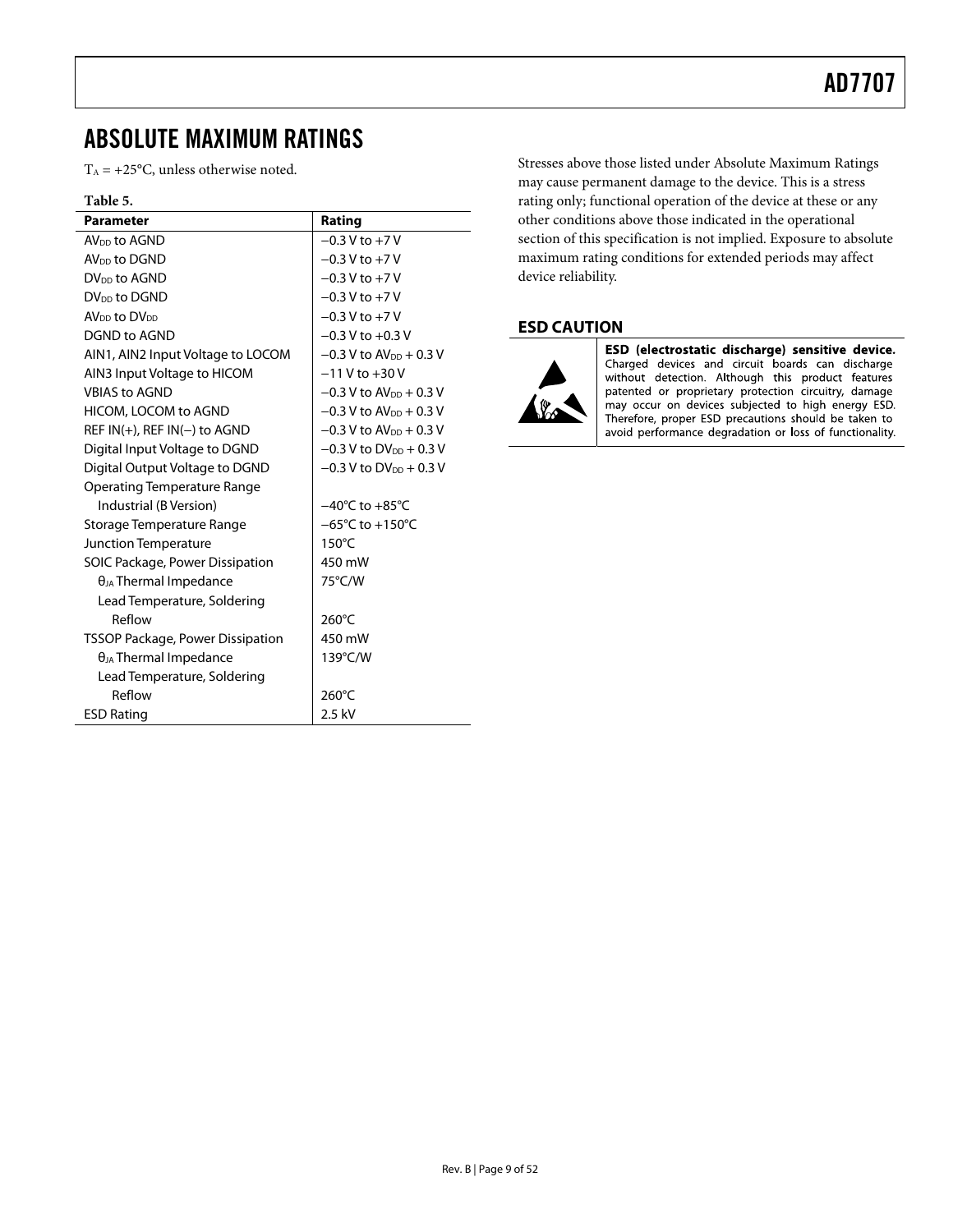# <span id="page-9-0"></span>PIN CONFIGURATION AND FUNCTION DESCRIPTIONS





#### **Table 6. Pin Function Descriptions**

| Pin No.      | <b>Mnemonic</b>        | <b>Description</b>                                                                                                                                                                                                                                                                                                                                                                                                                                                                                                                                              |
|--------------|------------------------|-----------------------------------------------------------------------------------------------------------------------------------------------------------------------------------------------------------------------------------------------------------------------------------------------------------------------------------------------------------------------------------------------------------------------------------------------------------------------------------------------------------------------------------------------------------------|
| $\mathbf{1}$ | <b>SCLK</b>            | Serial Clock, Schmitt-Triggered Logic Input. An external serial clock is applied to this input to access serial data<br>from the AD7707. This serial clock can be a continuous clock with all data transmitted in a continuous train of<br>pulses. Alternatively, it can be a noncontinuous clock with the information being transmitted to the AD7707 in<br>smaller batches of data.                                                                                                                                                                           |
| 2            | <b>MCLK IN</b>         | Master Clock Signal for the Device. This can be provided in the form of a crystal/resonator or external clock. A<br>crystal/resonator can be tied across the MCLK IN and MCLK OUT pins. Alternatively, the MCLK IN pin can be<br>driven with a CMOS-compatible clock and MCLK OUT left unconnected. The part can be operated with clock<br>frequencies in the range of 500 kHz to 5 MHz.                                                                                                                                                                        |
| 3            | <b>MCLK OUT</b>        | When the master clock for the device is a crystal/resonator, the crystal/resonator is connected between MCLK IN<br>and MCLK OUT. If an external clock is applied to MCLK IN, MCLK OUT provides an inverted clock signal. This clock<br>can be used to provide a clock source for external circuitry and is capable of driving one CMOS load. If the user<br>does not require it, this MCLK OUT can be turned off via the CLKDIS bit of the clock register. This ensures that the<br>part is not wasting unnecessary power driving capacitive loads on MCLK OUT. |
| 4            | $\overline{\text{CS}}$ | Chip Select. This pin is an active low logic input used to select the AD7707. With this input hard-wired low, the<br>AD7707 can operate in its 3-wire interface mode with SCLK, DIN, and DOUT used to interface to the device. CS<br>can be used to select the device in systems with more than one device on the serial bus or as a frame<br>synchronization signal in communicating with the AD7707.                                                                                                                                                          |
| 5            | <b>RESET</b>           | Logic Input. Active low input that resets the control logic, interface logic, calibration coefficients, digital filter, and<br>analog modulator of the part to power-on status.                                                                                                                                                                                                                                                                                                                                                                                 |
| 6            | <b>AV<sub>DD</sub></b> | Analog Supply Voltage, 2.7 V to 5.25 V Operation.                                                                                                                                                                                                                                                                                                                                                                                                                                                                                                               |
| 7            | AIN1                   | Low Level Analog Input Channel 1. This is used as a pseudo differential input with respect to LOCOM.                                                                                                                                                                                                                                                                                                                                                                                                                                                            |
| 8            | <b>LOCOM</b>           | Common Input for Low Level Input Channels. Analog inputs on AIN1 and AIN2 must be referenced to this input.                                                                                                                                                                                                                                                                                                                                                                                                                                                     |
| 9            | AIN <sub>2</sub>       | Low Level Analog Input Channel 2. This is used as a pseudo differential input with respect to LOCOM.                                                                                                                                                                                                                                                                                                                                                                                                                                                            |
| 10           | AIN3                   | Single-Ended High Level Analog Input Channel with respect to HICOM.                                                                                                                                                                                                                                                                                                                                                                                                                                                                                             |
| 11           | <b>HICOM</b>           | Common Input for : igh > evel ;nput 5hannel. Analog input on AIN3 must be referenced to this input.                                                                                                                                                                                                                                                                                                                                                                                                                                                             |
| 12           | <b>VBIAS</b>           | VBIAS is used to level shift the high level input channel signal. This signal is used to ensure that the AIN(+) and<br>AIN(-) signals seen by the internal modulator are within its common-mode range. VBIAS is normally connected<br>to 2.5 V when $AV_{DD} = 5$ V and 1.225 V when $AV_{DD} = 3$ V.                                                                                                                                                                                                                                                           |
| 13           | $REF IN(+)$            | Reference Input. Positive input of the differential reference input to the AD7707. The reference input is<br>differential with the provision that REF IN(+) must be greater than REF IN(-). REF IN(+) can lie anywhere between<br>$AVDD$ and AGND.                                                                                                                                                                                                                                                                                                              |
| 14           | $REF IN(-)$            | Reference Input. Negative input of the differential reference input to the AD7707. The REF IN(-) can lie anywhere<br>between $AV_{DD}$ and AGND provided that REF IN(+) is greater than REF IN(-).                                                                                                                                                                                                                                                                                                                                                              |
| 15           | AGND                   | Analog Ground. Ground reference point for the AD7707's internal analog circuitry.                                                                                                                                                                                                                                                                                                                                                                                                                                                                               |
| 16           | <b>DRDY</b>            | Logic Output. A logic low on this output indicates that a new output word is available from the AD7707 data                                                                                                                                                                                                                                                                                                                                                                                                                                                     |
|              |                        | register. The DRDY pin returns high upon completion of a read operation of a full output word. If no data read has                                                                                                                                                                                                                                                                                                                                                                                                                                              |
|              |                        | taken place between output updates, the $\overline{DRDY}$ line returns high for 500 $\times$ t <sub>cuk IN</sub> cycles prior to the next output                                                                                                                                                                                                                                                                                                                                                                                                                |
|              |                        | update. While DRDY is high, a read operation should neither be attempted nor in progress to avoid reading from                                                                                                                                                                                                                                                                                                                                                                                                                                                  |
|              |                        | the data register as it is being updated. The DRDY line returns low again when the update has taken place. DRDY                                                                                                                                                                                                                                                                                                                                                                                                                                                 |
|              |                        | is also used to indicate when the AD7707 has completed its on-chip calibration sequence.                                                                                                                                                                                                                                                                                                                                                                                                                                                                        |
| 17           | <b>DOUT</b>            | Serial Data Output with Serial Data Being Read from the Output Shift Register on the Part. This output shift<br>register can contain information from the setup register, communications register, clock register, or data register,<br>depending on the register selection bits of the communications register.                                                                                                                                                                                                                                                |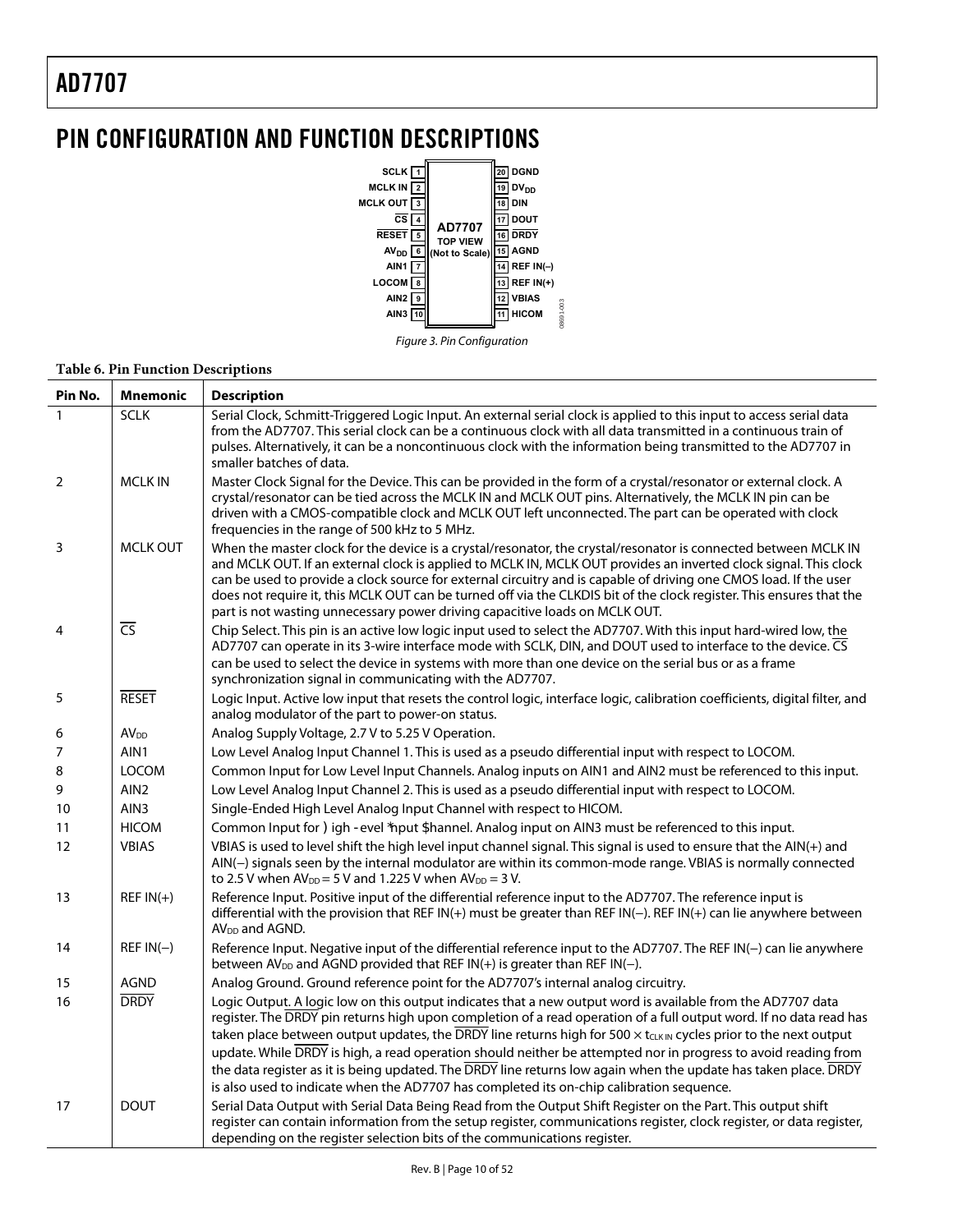| Pin No. | Mnemonic               | <b>Description</b>                                                                                                                                                                                                                                                                             |
|---------|------------------------|------------------------------------------------------------------------------------------------------------------------------------------------------------------------------------------------------------------------------------------------------------------------------------------------|
| 18      | <b>DIN</b>             | Serial Data Input with Serial Data Being Written to the Input Shift Register on the Part. Data from this input shift<br>register is transferred to the setup register, clock register, or communications register, depending on the register<br>selection bits of the communications register. |
| 19      | <b>DV<sub>DD</sub></b> | Digital Supply Voltage, 2.7 V to 5.25 V Operation.                                                                                                                                                                                                                                             |
| 20      | <b>DGND</b>            | Ground Reference Point for the AD7707's Internal Digital Circuitry.                                                                                                                                                                                                                            |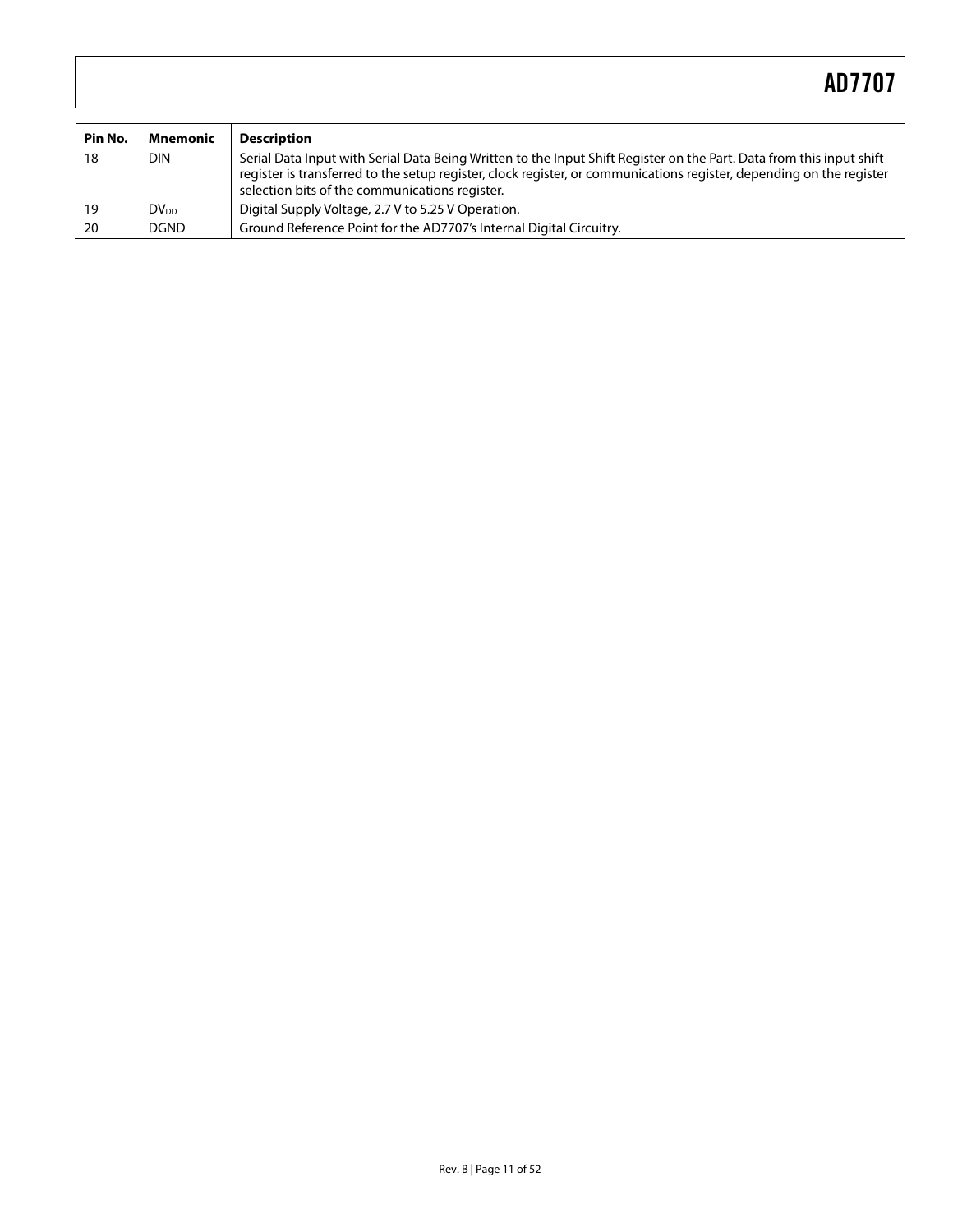## <span id="page-11-0"></span>TYPICAL PERFORMANCE CHARACTERISTICS



Figure 4. Typical Noise Plot at Gain = 128 with 50 Hz Update Rate for Low Level Input Channel

<span id="page-11-1"></span>

Figure 5. Typical Noise Plot for AIN3, High Level Input Channel Figure 8. Histogram of Data in [Figure 5](#page-11-2)

<span id="page-11-2"></span>

Figure 6. Typical RMS Noise vs. Analog Input Voltage for High Level Input Channel, AIN3



Figure 7. Histogram of Data in [Figure 4](#page-11-1)







Figure 9. Typical RMS Noise vs. Analog Input Voltage for Low Level Input Channels, AIN1 and AIN2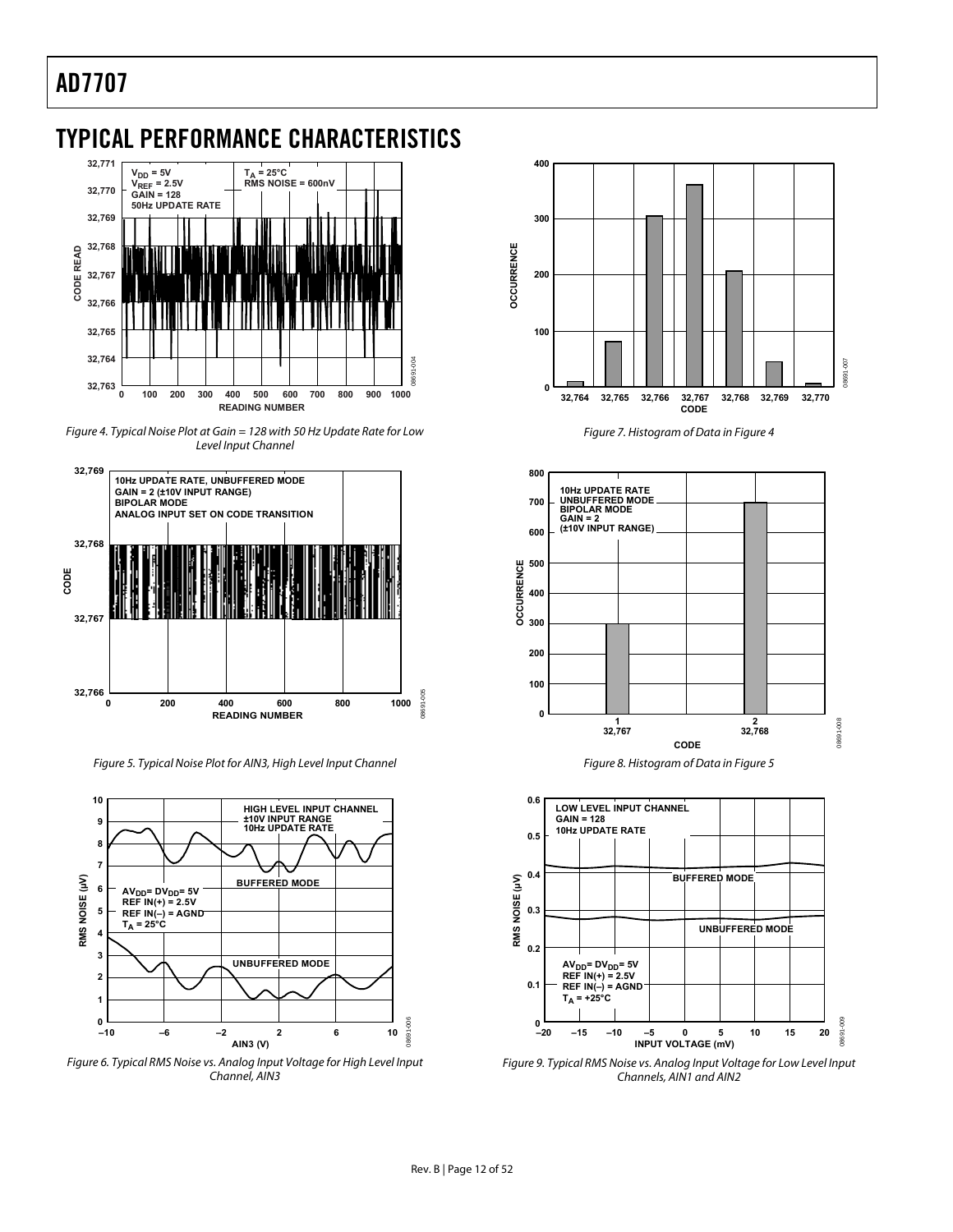

Figure 10. Typical Crystal Oscillator Power-Up Time



Figure 11. Standby Current vs. Temperature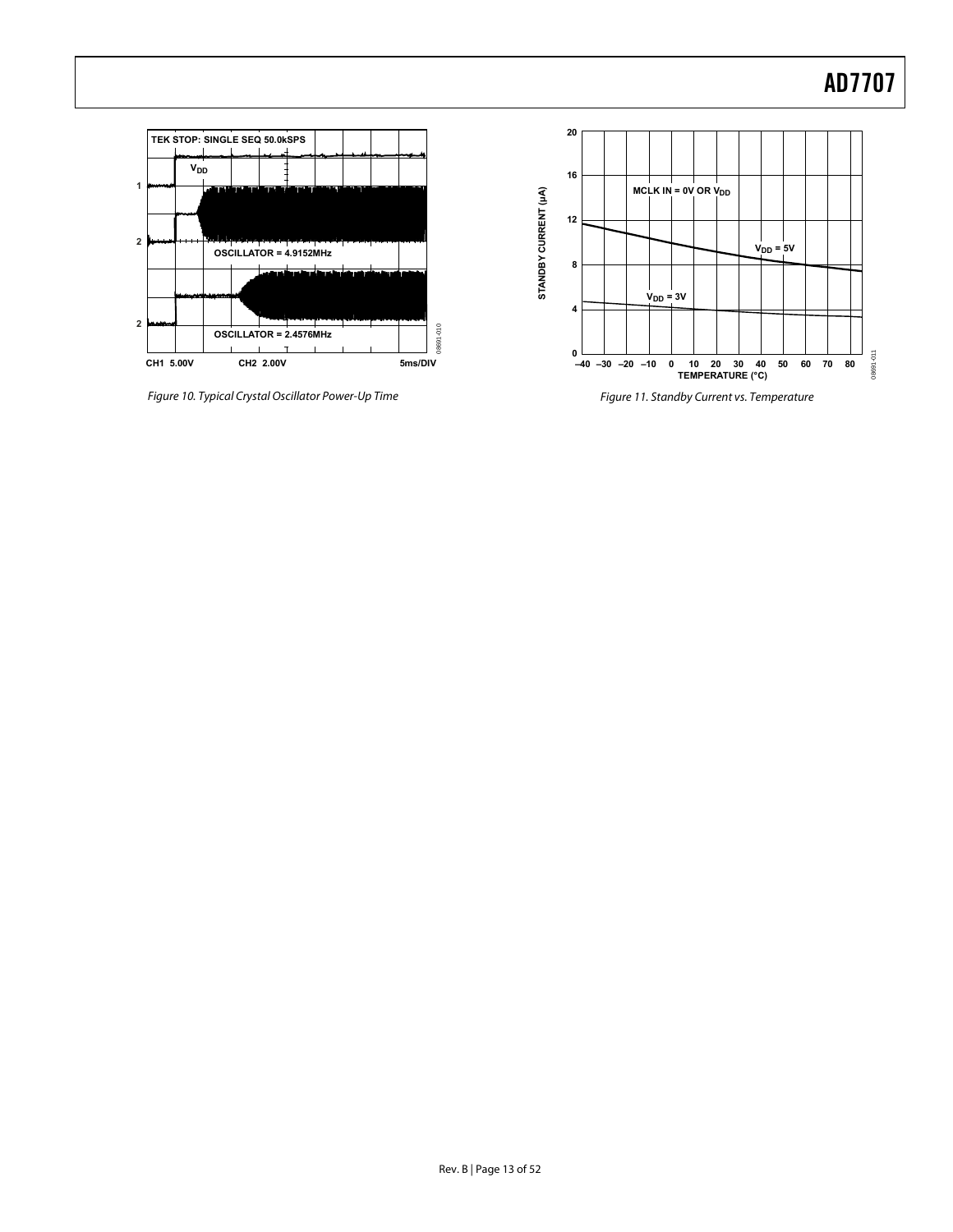## <span id="page-13-0"></span>OUTPUT NOISE **OUTPUT NOISE FOR LOW LEVEL INPUT CHANNELS (5 V OPERATION)**

[Table 7](#page-13-1) shows the AD7707 output rms noise and peak-to-peak resolution in unbuffered mode for the selectable notch and −3 dB frequencies for the part, as selected by FS0, FS1, and FS2 of the clock register. The numbers given are for the bipolar input ranges with a  $V_{REF}$  of 2.5 V and  $AV_{DD} = 5$  V. These numbers are typical and are generated at an analog input voltage of 0 V. [Table 8](#page-13-2) shows the rms noise and peak-to-peak resolution when operating in buffered mode. It is important to note that the peak-to-peak numbers represent the resolution for which there is no code flicker. They are not calculated based on rms noise but on peak-to-peak noise. The numbers given are for bipolar input ranges with a  $V_{REF}$  of 2.5 V. These numbers are

typical and are rounded to the nearest LSB. The numbers apply for the CLKDIV bit of the clock register set to 0. The output noise comes from two sources. The first is the electrical noise in the semiconductor devices (device noise) used in the implementation of the modulator. Secondly, when the analog input is converted into the digital domain, quantization noise is added. The device noise is at a low level and is independent of frequency. The quantization noise starts at an even lower level but rises rapidly with increasing frequency to become the dominant noise source. The numbers in [Table 7](#page-13-1) and [Table 8](#page-13-2) are given for the bipolar input ranges. For the unipolar ranges, the rms noise numbers are the same as the bipolar range but the peak-to-peak resolution is now based on half the signal range, which effectively means losing one bit of resolution.

| Table 7. Output RMS Noise/Peak-to-Peak Resolution vs. Gain and Output Update Rate @ 5 V AIN1 and AIN2 Unbuffered Mode Only |  |  |  |
|----------------------------------------------------------------------------------------------------------------------------|--|--|--|
|                                                                                                                            |  |  |  |

<span id="page-13-1"></span>

| <b>Filter First Notch</b> |                  |            |            |            |             |             | Typical Output RMS Noise in µV (Peak-to-Peak Resolution in Bits) |            |             |
|---------------------------|------------------|------------|------------|------------|-------------|-------------|------------------------------------------------------------------|------------|-------------|
| and Output Data           | -3 dB            |            |            |            |             |             |                                                                  |            |             |
| Rate                      | <b>Frequency</b> | Gain of 1  | Gain of 2  | Gain of 4  | Gain of 8   | Gain of 16  | Gain of 32                                                       | Gain of 64 | Gain of 128 |
| $MCLK IN = 2.4576 MHz$    |                  |            |            |            |             |             |                                                                  |            |             |
| $10$ Hz                   | 2.62 Hz          | 1.2(16)    | 0.7(16)    | 0.7(16)    | 0.54(16)    | 0.28(16)    | 0.28(16)                                                         | 0.28(15.5) | 0.27(14.5)  |
| 50 Hz                     | 13.1 Hz          | 3.6(16)    | 2.1(16)    | 1.25(16)   | 0.89(16)    | 0.62(16)    | 0.60(15.5)                                                       | 0.56(14.5) | 0.56(13.5)  |
| 60 Hz                     | 15.72 Hz         | 4.7(16)    | 2.6(16)    | 1.5(16)    | 0.94(16)    | 0.73(16)    | 0.68(15.5)                                                       | 0.66(14.5) | 0.63(13.5)  |
| 250 Hz                    | 65.5 Hz          | 95(13)     | 65 (13)    | 23.4(13)   | 11.6(13)    | 6.5(13)     | 3.4(13)                                                          | 2.1(12.5)  | 1.5(12)     |
| 500 Hz                    | 131 Hz           | 600 (10.5) | 316 (10.5) | 138 (10.5) | 71 (10.5)   | 38 (10.5)   | 18 (10.5)                                                        | 10(10)     | 5.7(10)     |
| $MCLK IN = 1 MHz$         |                  |            |            |            |             |             |                                                                  |            |             |
| 4.05 Hz                   | $1.06$ Hz        | 1.19(16)   | 0.69(16)   | 0.71(16)   | 0.63(16)    | 0.27(16)    | 0.27(16)                                                         | 0.26(15.5) | 0.24(15)    |
| 20 Hz                     | 5.24 Hz          | 3.68(16)   | 2.18(16)   | 1.19(16)   | 0.94(16)    | 0.6(16)     | 0.6(15.5)                                                        | 0.56(14.5) | 0.56(13.5)  |
| 25 Hz                     | 6.55 Hz          | 4.78(16)   | 2.66(16)   | 1.51(16)   | 1.07(16)    | 0.7(16)     | 0.67(15.5)                                                       | 0.66(14.5) | 0.65(13.5)  |
| 100 Hz                    | 26.2 Hz          | 100(13)    | 50.1(13)   | 23.5(13)   | 11.9(13)    | 5.83(13)    | 3.64(13)                                                         | 2.16(12.5) | 1.5(12)     |
| 200 Hz                    | 52.5 Hz          | 543 (10.5) | 318 (10.5) | 132 (10.5) | 68.1 (10.5) | 33.1 (10.5) | 17.6 (10.5)                                                      | 9.26(10.5) | 6.13(10)    |

#### **Table 8. Output RMS Noise/Peak-to-Peak Resolution vs. Gain and Output Update Rate @ 5 V AIN1 and AIN2 Buffered Mode Only**

<span id="page-13-2"></span>

| <b>Filter First Notch</b> |                             |            |            |            |             |             | Typical Output RMS @oise in µV (Peak-to-Peak Resolution in Bits) |            |             |
|---------------------------|-----------------------------|------------|------------|------------|-------------|-------------|------------------------------------------------------------------|------------|-------------|
| and Output Data<br>Rate   | $-3$ dB<br><b>Frequency</b> | Gain of 1  | Gain of 2  | Gain of 4  | Gain of 8   | Gain of 16  | Gain of 32                                                       | Gain of 64 | Gain of 128 |
| MCLK IN $= 2.4576$ MHz    |                             |            |            |            |             |             |                                                                  |            |             |
| $10$ Hz                   | $2.62$ Hz                   | 1.47(16)   | 0.95(16)   | 0.88(16)   | 0.55(16)    | 0.42(16)    | 0.42(16)                                                         | 0.42(15)   | 0.41(14)    |
| 50 Hz                     | 13.1 Hz                     | 4.2(16)    | 2.6(16)    | 1.6(16)    | 1(16)       | 0.89(15.5)  | 0.94(15)                                                         | 0.9(14)    | 0.9(13)     |
| 60 Hz                     | 15.72 Hz                    | 4.9(16)    | 3(16)      | 1.8(16)    | 1.1(16)     | 1(15.5)     | 1(14.5)                                                          | 0.94(14)   | 0.94(13)    |
| 250 Hz                    | 65.5 Hz                     | 104(13)    | 52 (13)    | 26(13)     | 14 (13)     | 6.5(13)     | 4.1(12.5)                                                        | 2.7(12.5)  | 2.3(11.5)   |
| 500 Hz                    | 131 Hz                      | 572 (10.5) | 293 (10.5) | 125(10.5)  | 69 (10.5)   | 40 (10.5)   | 19(10.5)                                                         | 10(10.5)   | 5.9(10)     |
| $MCLK IN = 1 MHz$         |                             |            |            |            |             |             |                                                                  |            |             |
| 4.05 Hz                   | $1.06$ Hz                   | 1.48(16)   | 8.95(16)   | 0.87(16)   | 0.67(16)    | 0.41(16)    | 0.40(16)                                                         | 0.40(15)   | 0.40(14)    |
| 20 Hz                     | 5.24 Hz                     | 3.9(16)    | 2.46(16)   | 1.77(16)   | 1.19(16)    | 0.94(16)    | 0.93(15)                                                         | 0.95(14)   | 0.9(13)     |
| 25 Hz                     | 6.55 Hz                     | 5.37(16)   | 3.05(16)   | 1.89(16)   | 1.33(16)    | 1.11(15.5)  | 1.06(14.5)                                                       | 1.04(13.5) | 1.02(12.5)  |
| 100 Hz                    | 26.2 Hz                     | 98.9 (13)  | 52.4(13)   | 26.1(13)   | 12.7(13)    | 6.08(13)    | 4.01(12.5)                                                       | 2.62(12.5) | 2.33(11.5)  |
| 200 Hz                    | 52.4 Hz                     | 596 (10.5) | 298 (10.5) | 133 (10.5) | 69.3 (10.5) | 34.7 (10.5) | 16.9(10.5)                                                       | 9.67(10.5) | 6.34(10)    |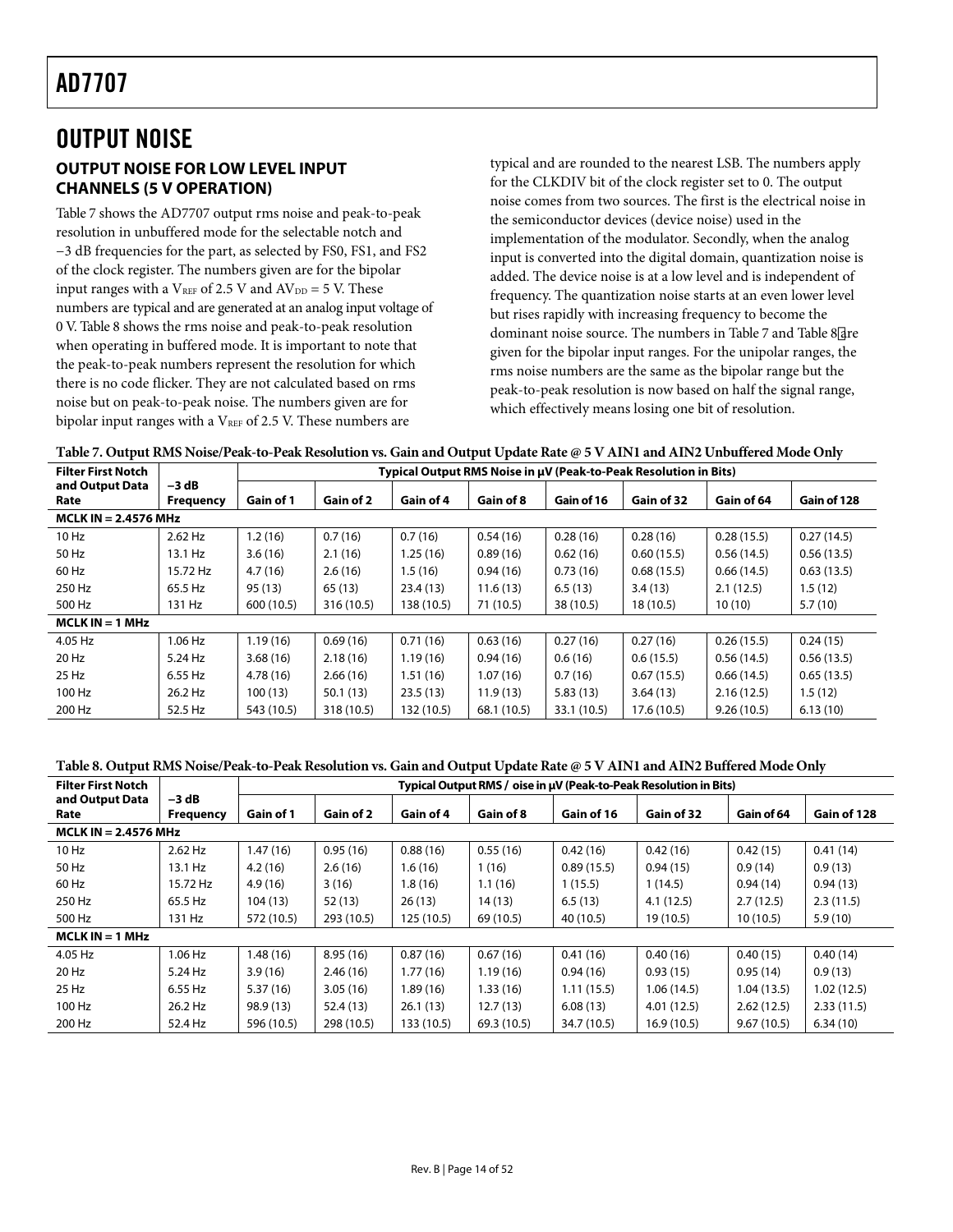### <span id="page-14-0"></span>**OUTPUT NOISE FOR LOW LEVEL INPUT CHANNELS (3 V OPERATION)**

[Table 9 s](#page-14-2)hows the AD7707 output rms noise and peak-to-peak resolution in unbuffered mode for the selectable notch and −3 dB frequencies for the part, as selected by FS0, FS1, and FS2 of the clock register. The numbers given are for the bipolar input ranges with a  $V_{REF}$  of 1.225 V and an  $AV_{DD} = 3$  V. These numbers are typical and are generated at an analog input voltage of 0 V. [Table 10](#page-14-1) shows the rms noise and peak-to-peak resolution when operating in buffered mode. It is important to note that the peak-to-peak numbers represent the resolution for which there is no code flicker. They are not calculated based on rms noise but on peak-to-peak noise. The numbers given are for bipolar input ranges with a  $V_{REF}$  of 1.225 V and for either buffered or unbuffered mode. These numbers are typical and

are rounded to the nearest LSB. The numbers apply for the CLKDIV bit of the clock register set to 0. The output noise comes from two sources. The first is the electrical noise in the semiconductor devices (device noise) used in the implementation of the modulator. Secondly, when the analog input is converted into the digital domain, quantization noise is added. The device noise is at a low level and is independent of frequency. The quantization noise starts at an even lower level but rises rapidly with increasing frequency to become the dominant noise source. The numbers i[n Table 9 a](#page-14-2)nd [Table 10](#page-14-1) are given for the bipolar input ranges. For the unipolar ranges, the rms noise numbers are the same as the bipolar range but the peakto-peak resolution is now based on half the signal range, which effectively means losing 1 bit of resolution.

| Table 9. Output RMS Noise/Peak-to-Peak Resolution vs. Gain and Output Update Rate @ 3 V AIN1 and AIN2 Unbuffered Mode Only |  |  |  |
|----------------------------------------------------------------------------------------------------------------------------|--|--|--|
|----------------------------------------------------------------------------------------------------------------------------|--|--|--|

<span id="page-14-2"></span>

| <b>Filter First Notch</b><br>and Output Data | $-3$ dB          |            |            |           |             | Typical Output RMS Noise in µV (Peak-to-Peak Resolution in Bits) |            |            |             |
|----------------------------------------------|------------------|------------|------------|-----------|-------------|------------------------------------------------------------------|------------|------------|-------------|
| Rate                                         | <b>Frequency</b> | Gain of 1  | Gain of 2  | Gain of 4 | Gain of 8   | Gain of 16                                                       | Gain of 32 | Gain of 64 | Gain of 128 |
| MCLK IN $= 2.4576$ MHz                       |                  |            |            |           |             |                                                                  |            |            |             |
| 10 Hz                                        | $2.62$ Hz        | 1.60(16)   | 0.8(16)    | 0.48(16)  | 0.29(16)    | 0.29(16)                                                         | 0.27(15.5) | 0.26(14.5) | 0.26(13.5)  |
| 50 Hz                                        | 13.1 Hz          | 3.8(16)    | 1.9(16)    | 1.1(16)   | 0.64(16)    | 0.60(15.5)                                                       | 0.6(14.5)  | 0.6(13.5)  | 0.6(12.5)   |
| 60 Hz                                        | 15.72 Hz         | 4.4(16)    | 2.2(16)    | 1.35(16)  | 0.78(16)    | 0.7(15)                                                          | 0.68(14.5) | 0.64(13.5) | 0.64(12.5)  |
| 250 Hz                                       | 65.5 Hz          | 53 (13)    | 24(13)     | 15(13)    | 6.8(13)     | 3.6(12.5)                                                        | 2.1(12.5)  | 1.5(12)    | 1.3(11)     |
| 500 Hz                                       | 131 Hz           | 300 (10.5) | 138 (10.5) | 80 (10.5) | 34 (10.5)   | 18 (10.5)                                                        | 8.7(10.5)  | 4.8(10)    | 3.4(10)     |
| $MCLK IN = 1 MHz$                            |                  |            |            |           |             |                                                                  |            |            |             |
| 4.05 Hz                                      | $1.06$ Hz        | 1.56(16)   | 0.88(16)   | 0.52(16)  | 0.3(16)     | 0.28(16)                                                         | 0.27(15.5) | 0.27(14.5) | 0.26(13.5)  |
| 20 Hz                                        | 5.24 Hz          | 3.85(16)   | 2.02(16)   | 1.15(16)  | 0.74(16)    | 0.63(15.5)                                                       | 0.57(14.5) | 0.61(13.5) | 0.58(12.5)  |
| 25 Hz                                        | 6.55 Hz          | 4.56(16)   | 2.4(16)    | 1.4(16)   | 0.79(16)    | 0.68(15)                                                         | 0.66(14.5) | 0.64(13.5) | 0.64(12.5)  |
| 100 Hz                                       | 26.2 Hz          | 45.7(13)   | 22(13)     | 13.7(13)  | 5.27(13)    | 2.64(13)                                                         | 2(12.5)    | 1.59(12)   | 1.4(11)     |
| 200 Hz                                       | 52.4 Hz          | 262 (10.5) | 125 (10.5) | 66 (10.5) | 32.4 (10.5) | 18.4 (10.5)                                                      | 8.6(10.5)  | 4.64(10.5) | 3.3(10)     |

#### **Table 10. Output RMS Noise/Peak-to-Peak Resolution vs. Gain and Output Update Rate @ 3 V AIN1 and AIN2 Buffered Mode Only**

<span id="page-14-1"></span>

| <b>Filter First Notch</b><br>and Output Data | $-3$ dB          |            |            |           |             | Typical Output RMS Noise in µV (Peak-to-Peak Resolution in Bits) |            |            |             |
|----------------------------------------------|------------------|------------|------------|-----------|-------------|------------------------------------------------------------------|------------|------------|-------------|
| Rate                                         | <b>Frequency</b> | Gain of 1  | Gain of 2  | Gain of 4 | Gain of 8   | Gain of 16                                                       | Gain of 32 | Gain of 64 | Gain of 128 |
| MCLK IN $= 2.4576$ MHz                       |                  |            |            |           |             |                                                                  |            |            |             |
| 10 Hz                                        | $2.62$ Hz        | 1.80(16)   | 1(16)      | 0.7(16)   | 0.41(16)    | 0.41(16)                                                         | 0.41(15)   | 0.41(14)   | 0.41(13)    |
| 50 Hz                                        | 13.1 Hz          | 4.1(16)    | 2.4(16)    | 1.5(16)   | 1(15.5)     | 0.91(15)                                                         | 0.89(14)   | 0.86(13)   | 0.83(12)    |
| 60 Hz                                        | 15.72 Hz         | 5.1(16)    | 3(16)      | 1.8(16)   | 1.1(15.5)   | 0.94(14.5)                                                       | 0.94(13.5) | 0.99(13)   | 0.99(11.5)  |
| 250 Hz                                       | 65.5 Hz          | 50(13)     | 27(13)     | 12.3(13)  | 6.4(13)     | 4(12.5)                                                          | 2.7(12.5)  | 2.2(11.5)  | 1.8(11)     |
| 500 Hz                                       | 131 Hz           | 275 (10.5) | 125 (10.5) | 80 (10.5) | 39 (10.5)   | 16(10.5)                                                         | 8.9(10.5)  | 5.2(10)    | 4.2(9.5)    |
| $MCLK IN = 1 MHz$                            |                  |            |            |           |             |                                                                  |            |            |             |
| 4.05 Hz                                      | $1.06$ Hz        | 1.75(16)   | 1.18(16)   | 0.67(16)  | 0.44(16)    | 0.41(16)                                                         | 0.44(15)   | 0.43(14)   | 0.43(13)    |
| 20 Hz                                        | $5.24$ Hz        | 4.21(16)   | 2.5(16)    | 1.48 (16) | 1(15.5)     | 0.94(15)                                                         | 0.96(14)   | 0.89(13)   | 0.86(12)    |
| 25 Hz                                        | 6.55 Hz          | 5.15(16)   | 2.8(16)    | 1.8(16)   | 1.15(15.5)  | 1 (14.5)                                                         | 1.02(13.5) | 0.96(13)   | 1.03(11.5)  |
| 100 Hz                                       | 26.2 Hz          | 46.1(13)   | 24.3(13)   | 13.6(13)  | 6.71(13)    | 4.1(12.5)                                                        | 2.54(12.5) | 2.3(11.5)  | 2.15(10.5)  |
| 200 Hz                                       | 52.4 Hz          | 282 (10.5) | 123(10.5)  | 66 (10.5) | 35.3 (10.5) | 14.8 (10.5)                                                      | 9.91(10.5) | 5.48(10)   | 4.01(9.5)   |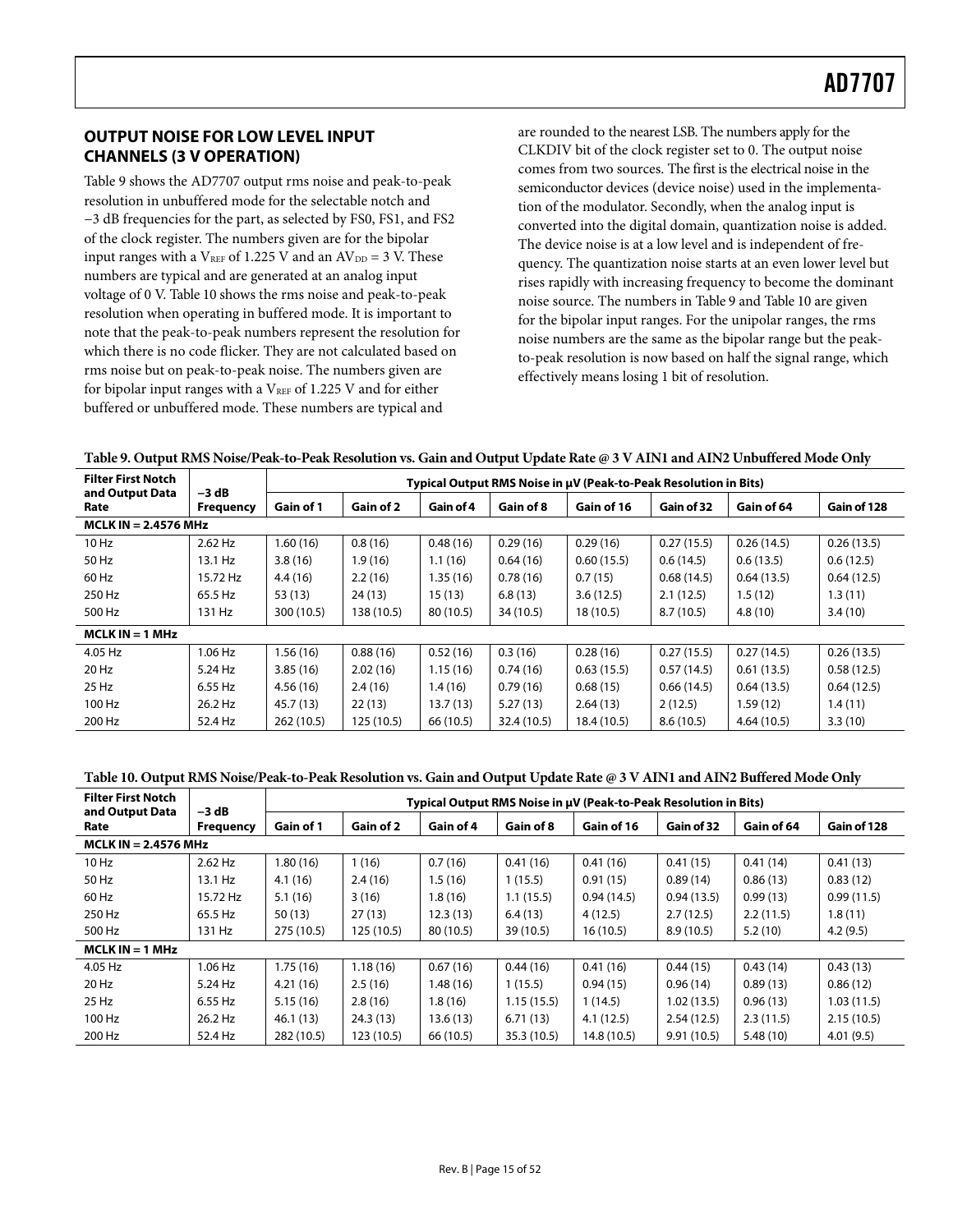### <span id="page-15-0"></span>**OUTPUT NOISE FOR HIGH LEVEL INPUT CHANNEL AIN3 (5 V OPERATION)**

[Table 11](#page-15-1) shows the AD7707 output rms noise and peak-to-peak resolution in unbuffered mode for the selectable notch and −3 dB frequencies for the part, as selected by FS0, FS1, and FS2 of the clock register. The numbers given are for the  $\pm 10$  V,  $\pm 5$  V, 0 to 5 V and 0 V to 10 V ranges with a  $V_{REF}$  of 2.5 V, VBIAS = 2.5 V,  $HICOM = AGND$ , and  $AV_{DD} = 5$  V. These numbers are typical and are generated at an analog input voltage of 0 V. [Table 12](#page-15-2) meanwhile shows the output rms noise and peak-to-peak resolution in buffered mode. It is important to note that these numbers represent the resolution for which there is no code flicker. They are not calculated based on rms noise, but on peak-to-peak noise. Operating the high level channel with a gain of 2 in bipolar mode gives an operating range of  $\pm 10$  V. Operating at a gain of 2 in unipolar mode gives a range of 0 V to +10 V. Operating the high level channel with a gain of 4 in

bipolar mode gives the ±5 V operating range. Operating at a gain of 4 in unipolar mode gives an operating range of 0 V to 5 V. Noise for all input ranges is shown in [Output Noise For High Level](#page-46-1)  [Input Channel, AIN3 s](#page-46-1)ection. The output noise comes from two sources. The first is the electrical noise in the semiconductor devices (device noise) used in the implementation of the modulator. Secondly, when the analog input is converted into the digital domain, quantization noise is added. The device noise is at a low level and is independent of frequency. The quantization noise starts at an even lower level but rises rapidly with increasing frequency to become the dominant noise source. The numbers in [Table 11](#page-15-1) and [Table 12](#page-15-2) are given for the bipolar input ranges. For the unipolar ranges the rms noise numbers are the same as the bipolar range, but the peak-to-peak resolution is now based on half the signal range, which effectively means losing 1 bit of resolution.

<span id="page-15-1"></span>

| <b>Filter First Notch</b> |                             |                               | ±10 V Range                     |                               | $±5$ V Range                    |                               | 0 V to 10 V Range               |                               | 0 V to 5 V Range                |
|---------------------------|-----------------------------|-------------------------------|---------------------------------|-------------------------------|---------------------------------|-------------------------------|---------------------------------|-------------------------------|---------------------------------|
| and Output Data<br>Rate   | $-3 dB$<br><b>Frequency</b> | <b>RMS Noise</b><br>$(\mu V)$ | P-P (Bits)<br><b>Resolution</b> | <b>RMS Noise</b><br>$(\mu V)$ | P-P (Bits)<br><b>Resolution</b> | <b>RMS Noise</b><br>$(\mu V)$ | P-P (Bits)<br><b>Resolution</b> | <b>RMS</b><br>Noise $(\mu V)$ | P-P (Bits)<br><b>Resolution</b> |
| MCLK IN $= 2.4576$ MHz    |                             |                               |                                 |                               |                                 |                               |                                 |                               |                                 |
| 10 Hz                     | 2.62 Hz                     | 5.10                          | 16                              | 3.52                          | 16                              | 5.10                          | 16                              | 3.52                          | 16                              |
| 50 Hz                     | 13.1 Hz                     | 15.82                         | 16                              | 9.77                          | 16                              | 15.82                         | 16                              | 9.77                          | 16                              |
| 60 Hz                     | 15.72 Hz                    | 20.36                         | 16                              | 12.29                         | 16                              | 20.36                         | 16                              | 12.29                         | 16                              |
| 250 Hz                    | 65.5 Hz                     | 430                           | 13                              | 212                           | 13                              | 430                           | 12                              | 212                           | 12                              |
| 500 Hz                    | 131 Hz                      | 2350                          | 10                              | 1287                          | 10                              | 2350                          | 9                               | 1287                          | 9                               |
| $MCLK IN = 1 MHz$         |                             |                               |                                 |                               |                                 |                               |                                 |                               |                                 |
| 4.05 Hz                   | $1.06$ Hz                   | 5.13                          | 16                              | 3.53                          | 16                              | 5.13                          | 16                              | 3.53                          | 16                              |
| 20 Hz                     | 5.24 Hz                     | 18.9                          | 16                              | 13.25                         | 16                              | 18.9                          | 16                              | 13.25                         | 16                              |
| 25 Hz                     | 6.55 Hz                     | 23.7                          | 16                              | 15.3                          | 16                              | 23.7                          | 16                              | 15.3                          | 15.5                            |
| 100 Hz                    | 26.2 Hz                     | 406                           | 13                              | 174                           | 13                              | 406                           | 12                              | 174                           | 12                              |
| 200 Hz                    | 52.4 Hz                     | 2184                          | 10.5                            | 1144                          | 10.5                            | 2184                          | 9.5                             | 1144                          | 9.5                             |

#### **Table 12. Output RMS Noise/Peak-to-Peak Resolution vs. Gain and Output Update Rate @ 5 V AIN3 Buffered Mode Only**

<span id="page-15-2"></span>

| <b>Filter First Notch</b> |                  |                  | ±10 V Range       |                  | $±5$ V Range      |                  | 0 V to 10 V Range | 0 to 5 V Range   |                   |
|---------------------------|------------------|------------------|-------------------|------------------|-------------------|------------------|-------------------|------------------|-------------------|
| and Output Data           | $-3$ dB          | <b>RMS Noise</b> | P-P (Bits)        | <b>RMS Noise</b> | P-P (Bits)        | <b>RMS Noise</b> | P-P (Bits)        | <b>RMS Noise</b> | P-P (Bits)        |
| Rate                      | <b>Frequency</b> | (W)              | <b>Resolution</b> | (µV)             | <b>Resolution</b> | (µV)             | <b>Resolution</b> | (µV)             | <b>Resolution</b> |
| MCLK IN $= 2.4576$ MHz    |                  |                  |                   |                  |                   |                  |                   |                  |                   |
| 10 Hz                     | $2.62$ Hz        | 7.4              | 16                | 5.2              | 16                | 7.4              | 16                | 5.2              | 16                |
| 50 Hz                     | 13.1 Hz          | 22.2             | 16                | 14.3             | 16                | 22.2             | 16                | 14.3             | 16                |
| 60 Hz                     | 15.72 Hz         | 26.6             | 16                | 15.85            | 16                | 26.6             | 16                | 15.85            | 16                |
| 250 Hz                    | 65.5 Hz          | 475              | 13                | 187              | 13                | 475              | 12                | 187              | 12                |
| 500 Hz                    | 131 Hz           | 2423             | 10.5              | 1097             | 10.5              | 2423             | 9.5               | 1097             | 9.5               |
| $MCLK IN = 1 MHz$         |                  |                  |                   |                  |                   |                  |                   |                  |                   |
| 4.05 Hz                   | $1.06$ Hz        | 7.63             | 16                | 5.45             | 16                | 7.63             | 16                | 5.45             | 16                |
| 20 Hz                     | 5.24 Hz          | 20.25            | 16                | 13.3             | 16                | 20.25            | 16                | 13.3             | 16                |
| 25 Hz                     | 6.55 Hz          | 23.5             | 16                | 14.6             | 16                | 23.5             | 16                | 14.6             | 15.5              |
| 100 Hz                    | 26.2 Hz          | 377              | 13                | 210              | 13                | 377              | 12                | 210              | 12                |
| 200 Hz                    | 52.4 Hz          | 2226             | 10.5              | 1132             | 10.5              | 2226             | 9.5               | 1132             | 9.5               |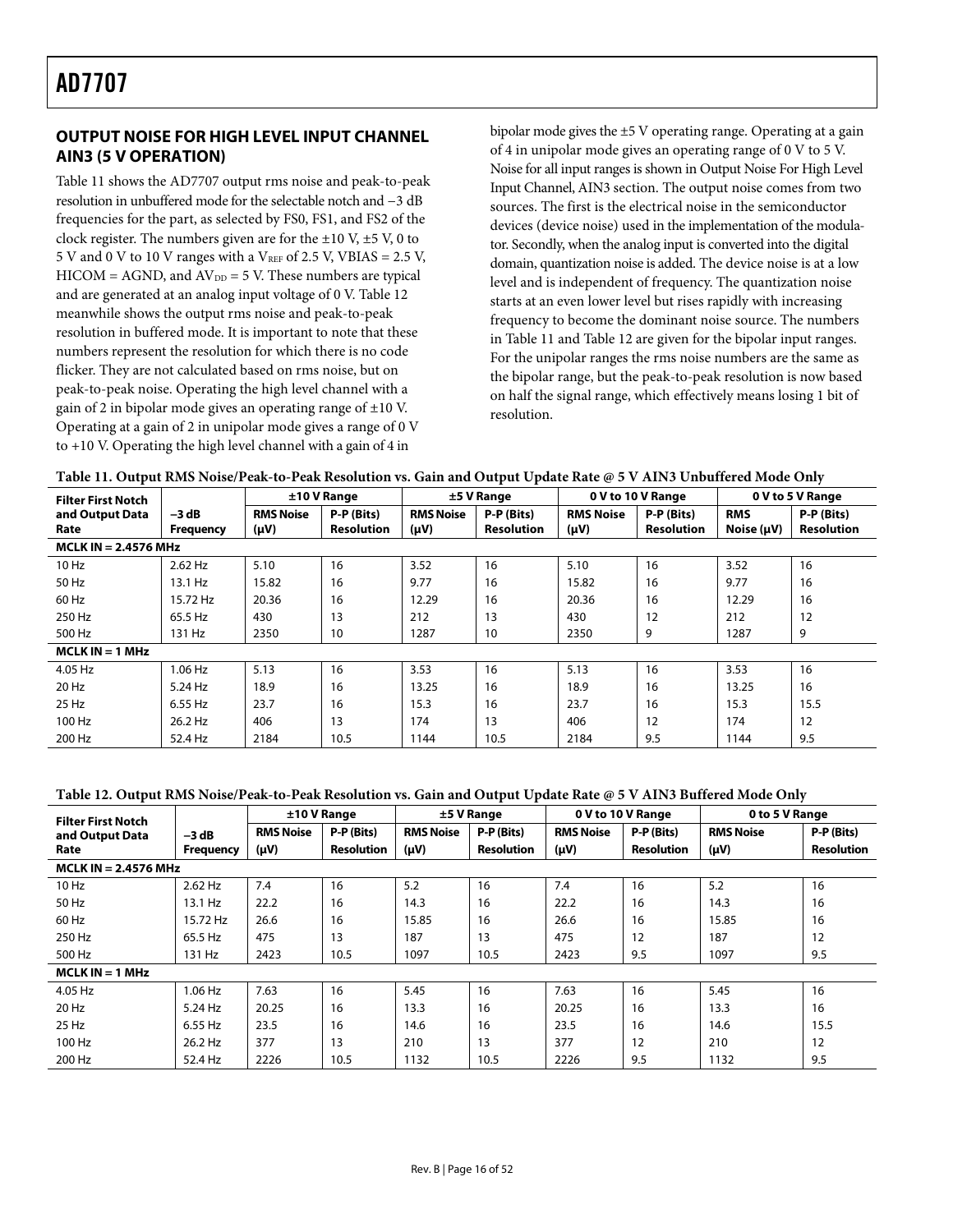### <span id="page-16-0"></span>**OUTPUT NOISE FOR HIGH LEVEL INPUT CHANNEL AIN3 (3 V OPERATION)**

[Table 13](#page-16-1) shows the AD7707 output rms noise and peak-to-peak resolution for the selectable notch and −3 dB frequencies for the part, as selected by FS0, FS1, and FS2 of the clock register. The numbers given are for the ±5 V, 0 V to 5 V and 0 V to 10 V ranges with a  $V_{REF}$  of 1.225 V, VBIAS = 1.225 V, HICOM = AGND, and  $AV_{DD} = 3$  V. These numbers are typical and are generated at an analog input voltage of 0 V for unbuffered mode of operation. The  $\pm$ 5 V, 0 V to 5 V, and 0 V to 10 V operating ranges are only achievable in unbuffered mode when operating at 3 V due to common-mode limitations on the input amplifier. It is important to note that these numbers represent the resolution for which there are no code flicker. They are not calculated based on rms noise but on peak-to-peak noise. Operating at a gain of 1 in unipolar mode provides a range of

0 V to +10 V. Operating the high level channel with a gain of 2 in bipolar mode provides a ±5 V operating range. Operating at a gain of 2 in unipolar mode provides an operating range of 0 V to 5 V. The output noise comes from two sources. The first is the electrical noise in the semiconductor devices (device noise) used in the implementation of the modulator. Secondly, when the analog input is converted into the digital domain, quantization noise is added. The device noise is at a low level and is independent of frequency. The quantization noise starts at an even lower level but rises rapidly with increasing frequency to become the dominant noise source. The numbers in [Table 13](#page-16-1)  are given for the bipolar input ranges. For the unipolar ranges, the rms noise numbers are the same as the bipolar range, but the peak-to-peak resolution is now based on half the signal range, which effectively means losing 1 bit of resolution.

| Table 13. Output RMS Noise/Peak-to-Peak Resolution vs. Gain and Output Update Rate @ +3 V AIN3 Unbuffered Mode Only |
|---------------------------------------------------------------------------------------------------------------------|
|                                                                                                                     |

<span id="page-16-1"></span>

| <b>Filter First Notch</b> |                        |                  | 0 V to 10 V Range | 0 to 5 V Range<br>$±5$ V Range |                   |                  |                   |  |  |
|---------------------------|------------------------|------------------|-------------------|--------------------------------|-------------------|------------------|-------------------|--|--|
| and Output                | $-3$ dB                | <b>RMS Noise</b> | P-P (Bits)        | <b>RMS Noise</b>               | P-P (Bits)        | <b>RMS Noise</b> | P-P (Bits)        |  |  |
| <b>Data Rate</b>          | <b>Frequency</b>       | $(\mu V)$        | <b>Resolution</b> | $(\mu V)$                      | <b>Resolution</b> | $(\mu V)$        | <b>Resolution</b> |  |  |
|                           | $MCLK IN = 2.4576 MHz$ |                  |                   |                                |                   |                  |                   |  |  |
| 10 Hz                     | $2.62$ Hz              | 12.4             | 16                | 7.02                           | 16                | 7.02             | 16                |  |  |
| 50 Hz                     | 13.1 Hz                | 30.35            | 16                | 16.4                           | 16                | 16.4             | 15.5              |  |  |
| 60 Hz                     | 15.72 Hz               | 34.55            | 16                | 19.13                          | 16                | 19.13            | 15                |  |  |
| 250 Hz                    | 65.5 Hz                | 498              | 12.5              | 204                            | 13                | 204              | 12                |  |  |
| 500 Hz                    | 131 Hz                 | 2266             | 10.5              | 1151                           | 10.5              | 1151             | 9.5               |  |  |
| $MCLK IN = 1 MHz$         |                        |                  |                   |                                |                   |                  |                   |  |  |
| 4.05 Hz                   | $1.06$ Hz              | 13.9             | 16                | 7.3                            | 16                | 7.3              | 16                |  |  |
| 20 Hz                     | $5.24$ Hz              | 32.2             | 16                | 17.4                           | 16                | 17.4             | 15                |  |  |
| 25 Hz                     | 6.55 Hz                | 33.4             | 16                | 18.57                          | 16                | 18.57            | 15                |  |  |
| 100 Hz                    | 26.2 Hz                | 430              | 13                | 200                            | 13                | 200              | 12                |  |  |
| 200 Hz                    | 52.4 Hz                | 2207             | 10.5              | 1048                           | 10.5              | 1048             | 9.5               |  |  |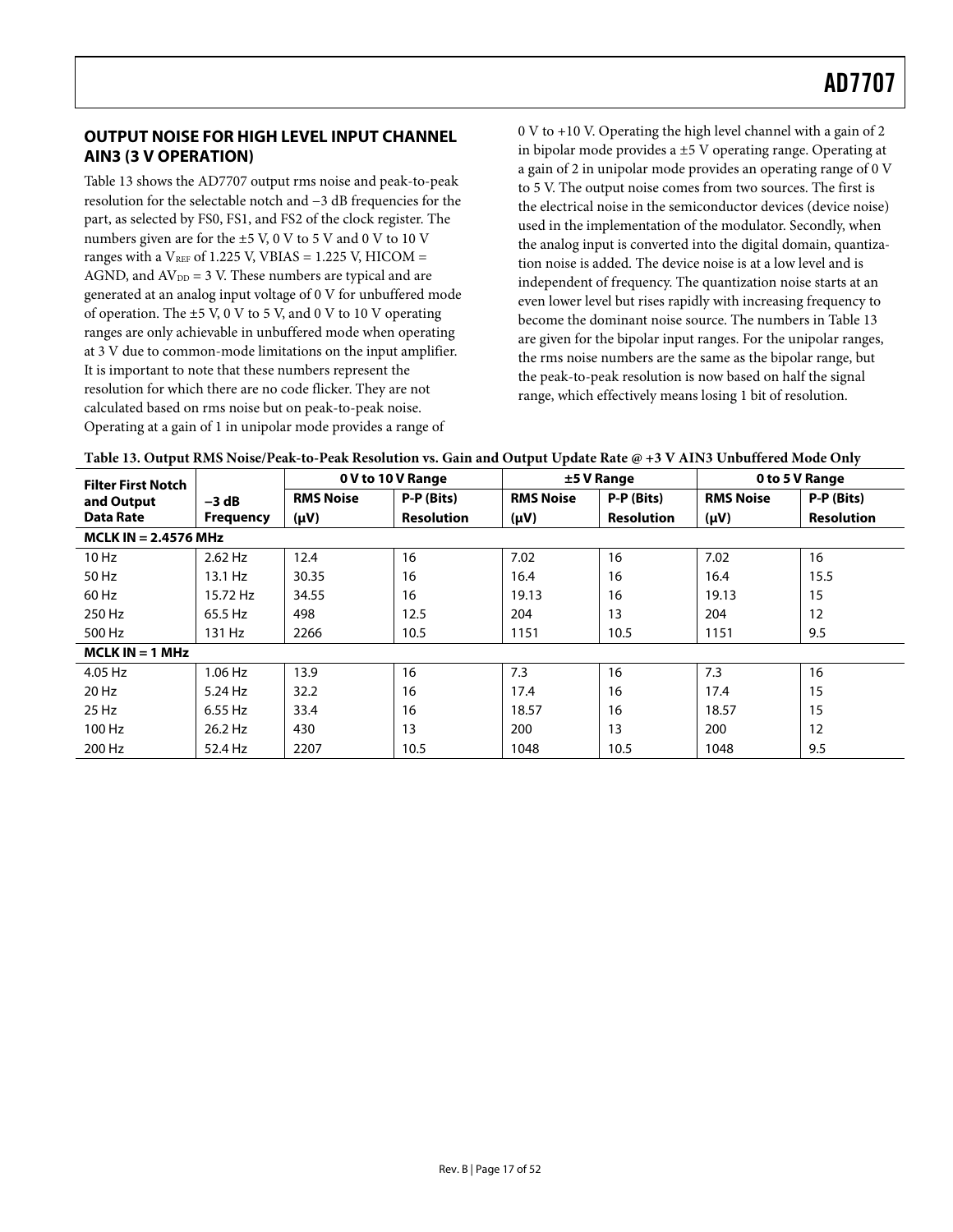## <span id="page-17-0"></span>ON-CHIP REGISTERS

The AD7707 contains eight on-chip registers that can be accessed via the serial port of the part. The first of these is a communications register that controls the channel selection, decides whether the next operation is a read or write operation and selects which register the next read or write operation accesses. All communications to the part must start with a write operation to the communications register. After power-on or RESET, the device expects a write to its communications register. The data written to this register determines whether the next operation to the part is a read or a write operation and determines to which register this read or write operation occurs. Therefore, write access to any of the other registers on the part starts with a write operation to the communications register followed by a write to the selected register. A read operation from any other register on the part (including the communications register itself and the data register) starts with a write operation to the communications register followed by a read operation from the selected register. The communications register also controls the standby mode and channel selectionl and the DRDY status is available by reading from the communications register. The second register is a setup register that determines calibration mode, gain setting, bipolar/unipolar operation, and buffered mode. The third register is the clock register and contains the filter selection bits and clock control bits. The fourth register is

the data register from which the output data from the part is accessed. The final registers are the calibration registers, which store channel calibration data. The registers are described in more detail in the following sections.

### **COMMUNICATIONS REGISTER (RS2, RS1, RS0 = 0, 0, 0)**

The communications register is an 8-bit register from which data can either be read or to which data can be written. All communications to the part must start with a write operation to the communications register. The data written to the communications register determines whether the next operation is a read or write operation and to which register this operation takes place. When the subsequent read or write operation to the selected register is complete, the interface returns to where it expects a write operation to the communications register. This is the default state of the interface, and on power-up or after a RESET, the AD7707 is in this default state waiting for a write operation to the communications register. In situations where the interface sequence is lost, if a write operation of sufficient duration (containing at least 32 serial clock cycles) takes place with DIN high, the AD7707 returns to this default state. [Table 14](#page-17-1) outlines the bit designations for the communications register.

#### **Table 14. Communications Register**

<span id="page-17-1"></span>

| 0/DRDY(0) | <b>RS2(0)</b> | <b>RS1(0)</b> | <b>RSO (0)</b><br>$\sim$ | R/W(0) | <b>STBY (0)</b> | <b>CH1 (0)</b><br>ו הש<br>$\sim$ | <b>CHO(0)</b> |
|-----------|---------------|---------------|--------------------------|--------|-----------------|----------------------------------|---------------|
|           |               |               |                          |        |                 |                                  |               |

| Table 15. Communications Register Bit Descriptions |  |  |
|----------------------------------------------------|--|--|
|                                                    |  |  |

| <b>Bit</b>                            | <b>Description</b>                                                                                                                                                                                                                                                                                                                                                                                                                                                                                                                                                                                                                                                                                                                                                             |
|---------------------------------------|--------------------------------------------------------------------------------------------------------------------------------------------------------------------------------------------------------------------------------------------------------------------------------------------------------------------------------------------------------------------------------------------------------------------------------------------------------------------------------------------------------------------------------------------------------------------------------------------------------------------------------------------------------------------------------------------------------------------------------------------------------------------------------|
| 0/DRDY                                | For a write operation, a 0 must be written to this bit so that the write operation to the communications register actually takes place. If a<br>1 is written to this bit, the part does not clock on to subsequent bits in the register. The serial interface stays at this bit location<br>until a 0 is written to this bit. Once a 0 is written to this bit, the next seven bits are loaded to the communications register. For a read<br>operation, this bit provides the status of the DRDY flag from the part. The status of this bit is the same as the DRDY output pin.                                                                                                                                                                                                 |
| RS <sub>2</sub> to<br>RS <sub>0</sub> | Register selection bits. These three bits select to which one of eight on-chip registers the next read or write operation takes<br>place, as shown in Table 16, along with the register size. When the read or write operation to the selected register is complete,<br>the part waits for a write operation to the communications register. It does not remain in a state where it continues to access the<br>register.                                                                                                                                                                                                                                                                                                                                                       |
| R/W                                   | Read/Write select. This bit selects whether the next operation is a read or write operation to the selected register. A 0 indicates a<br>write cycle for the next operation to the appropriate register, while a 1 indicates a read operation from the appropriate register.                                                                                                                                                                                                                                                                                                                                                                                                                                                                                                   |
| <b>STBY</b>                           | Standby. Writing a 1 to this bit puts the part into its standby or power-down mode. In this mode, the part consumes only<br>8 µA of power supply current. The part retains its calibration coefficients and control word information when in standby. Writing<br>a 0 to this bit places the part in its normal operating mode. The serial interface on the AD7707 remains operational when the<br>part is in standby mode.                                                                                                                                                                                                                                                                                                                                                     |
| CH <sub>1</sub><br>C <sub>H</sub> O   | Channel select. These two bits select a channel for conversion or for access to the calibration coefficients as outlined in Table 17.<br>Three pairs of calibration registers on the part are used to store the calibration coefficients following a calibration on a channel. They are<br>shown in Table 17 for the AD7707 to indicate which channel combinations have independent calibration coefficients. With CH1<br>at Logic 1 and CH0 at a Logic 0, the part looks at the LOCOM input internally shorted to itself. This can be used as a test method<br>to evaluate the noise performance of the part with no external noise sources. In this mode, the LOCOM input should be<br>connected to an external voltage within the allowable common-mode range for the part. |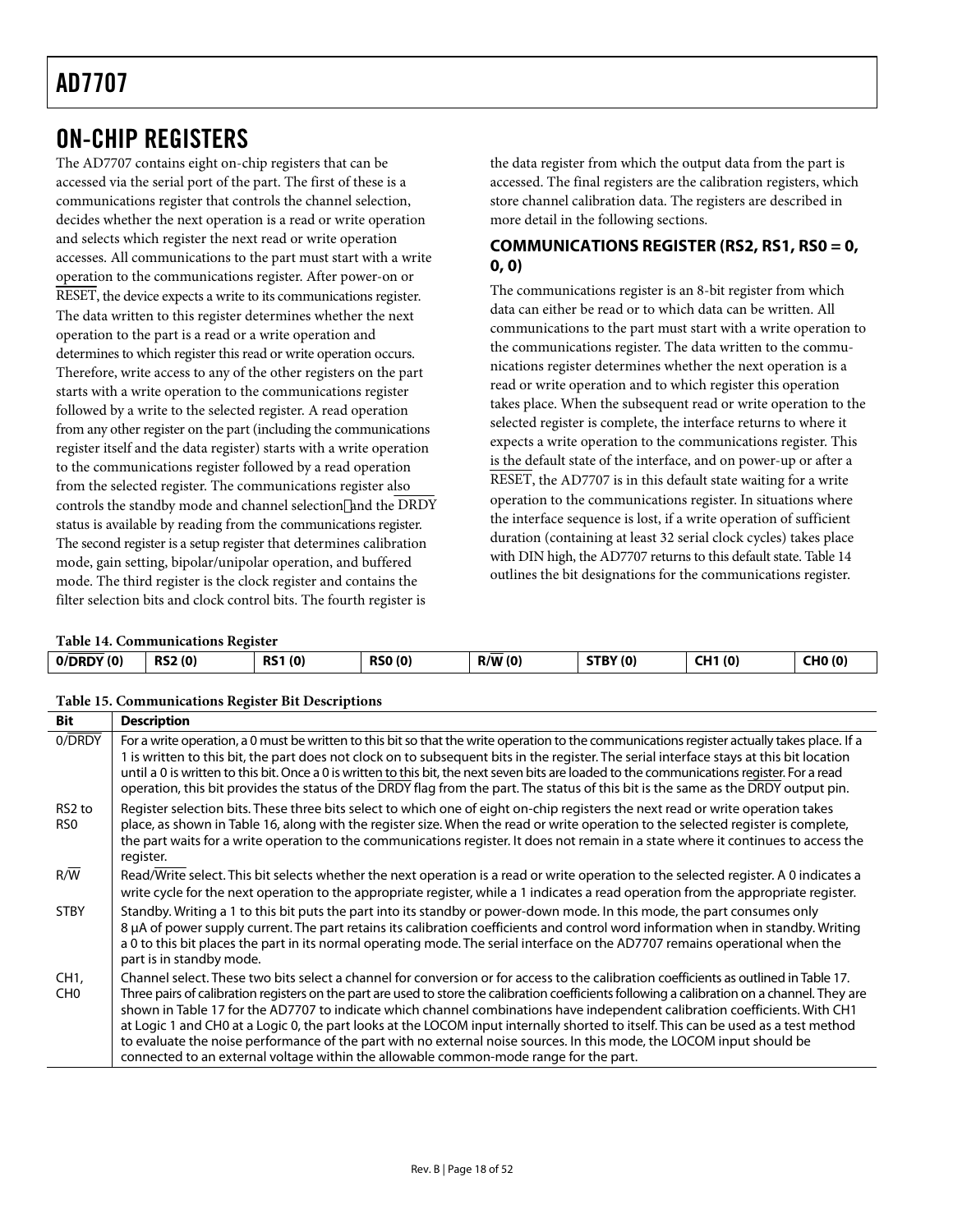#### **Table 16. Register Selection**

<span id="page-18-0"></span>

| RS <sub>2</sub> | RS <sub>1</sub> | <b>RSO</b> | Register                        | <b>Register Size</b> |
|-----------------|-----------------|------------|---------------------------------|----------------------|
| $\overline{0}$  |                 | $\Omega$   | Communications register         | 8 bits               |
| $\Omega$        | 0               |            | Setup register                  | 8 bits               |
| $\Omega$        |                 | 0          | Clock register                  | 8 bits               |
| 0               |                 |            | Data register                   | 16 bits              |
|                 | -0              | 0          | Test register                   | 8 bits               |
|                 | 0               |            | No operation                    |                      |
|                 |                 | $\Omega$   | Zero-scale calibration register | 24 bits              |
|                 |                 |            | Full-scale calibration register | 24 bits              |

#### **Table 17. Channel Selection for AD7707**

<span id="page-18-1"></span>

| CH <sub>1</sub> | CH <sub>0</sub> | <b>AIN</b>       | Reference    | <b>Calibration Register Pair</b> |
|-----------------|-----------------|------------------|--------------|----------------------------------|
|                 |                 | AIN1             | <b>LOCOM</b> | Register Pair 0                  |
|                 |                 | AIN <sub>2</sub> | <b>LOCOM</b> | Register Pair 1                  |
|                 |                 | <b>LOCOM</b>     | <b>LOCOM</b> | Register Pair 0                  |
|                 |                 | AIN <sub>3</sub> | <b>HICOM</b> | Register Pair 2                  |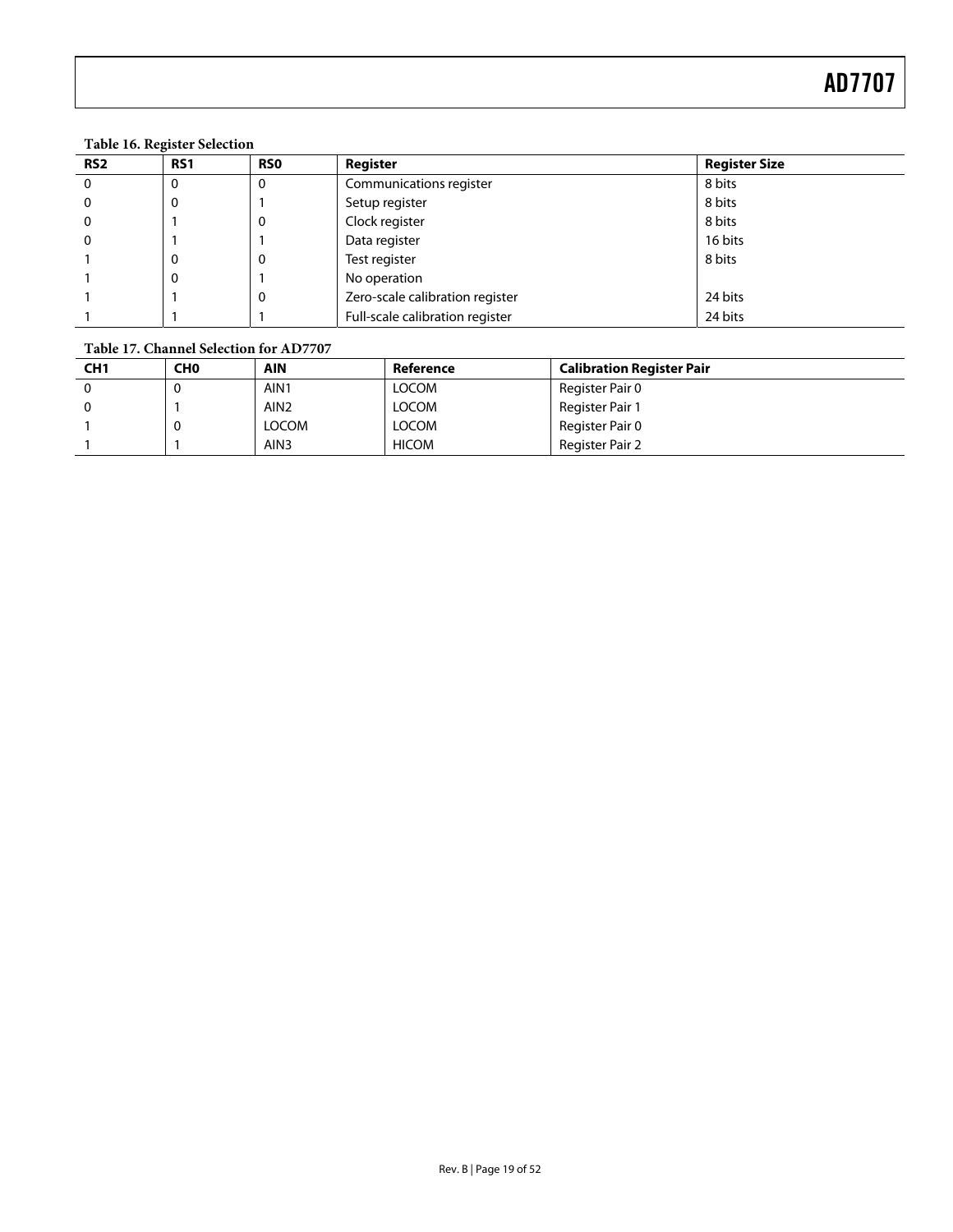#### <span id="page-19-2"></span>**Setup Register (RS2, RS1, RS0 = 0, 0, 1); Power-On/Reset Status: 0x01**

The setup register is an eight-bit register from which data can either be read or to which data can be written. [Table 18](#page-19-0) outlines the bit designations for the setup register.

#### **Table 18. Setup Register**

<span id="page-19-0"></span>

| <b>MD1(0)</b>                    | <b>MDO(0)</b>                                                                                                                                                                                                                                                                                                                                                                                                                                                                                                                    | G2(0)                          | G1(0) | GO(0) | B/U(0) | <b>BUF (0)</b> | FSYNC(1) |  |  |
|----------------------------------|----------------------------------------------------------------------------------------------------------------------------------------------------------------------------------------------------------------------------------------------------------------------------------------------------------------------------------------------------------------------------------------------------------------------------------------------------------------------------------------------------------------------------------|--------------------------------|-------|-------|--------|----------------|----------|--|--|
| Table 19.                        |                                                                                                                                                                                                                                                                                                                                                                                                                                                                                                                                  |                                |       |       |        |                |          |  |  |
| Bit                              | <b>Description</b>                                                                                                                                                                                                                                                                                                                                                                                                                                                                                                               |                                |       |       |        |                |          |  |  |
| MD1, MD0                         |                                                                                                                                                                                                                                                                                                                                                                                                                                                                                                                                  | Operating mode selection bits. |       |       |        |                |          |  |  |
| G <sub>2</sub> to G <sub>0</sub> | Gain selection bits. These bits select the gain setting for the on-chip PGA, as outlined in Table 21.                                                                                                                                                                                                                                                                                                                                                                                                                            |                                |       |       |        |                |          |  |  |
| B/U                              | Bipolar/unipolar operation. A 0 in this bit selects Bipolar operation. A 1 in this bit selects unipolar operation.                                                                                                                                                                                                                                                                                                                                                                                                               |                                |       |       |        |                |          |  |  |
| <b>BUF</b>                       | Buffer control. With this bit at 0, the on-chip buffer on the analog input is shorted out. With the buffer shorted out, the<br>current flowing in the AV <sub>DD</sub> line is reduced. When this bit is high, the on-chip buffer is in series with the analog input<br>allowing the input to handle higher source impedances.                                                                                                                                                                                                   |                                |       |       |        |                |          |  |  |
| <b>FSYNC</b>                     | Filter synchronization. When this bit is high, the nodes of the digital filter, the filter control logic, and the calibration<br>control logic are held in a reset state, and the analog modulator is held in its reset state. When this bit goes low, the<br>modulator and filter start to process data and a valid word is available in $3 \times 1$ /(output update rate), that is, the settling<br>time of the filter. This FSYNC bit does not affect the digital interface and does not reset the DRDY output if it is low. |                                |       |       |        |                |          |  |  |

#### **Table 20. Operating Modes**

| MD1 | <b>MD0</b> | <b>Operating Mode</b>                                                                                                                                                                                                                                                                                                                                                                                                                                                                                                                                                                                                                                                       |
|-----|------------|-----------------------------------------------------------------------------------------------------------------------------------------------------------------------------------------------------------------------------------------------------------------------------------------------------------------------------------------------------------------------------------------------------------------------------------------------------------------------------------------------------------------------------------------------------------------------------------------------------------------------------------------------------------------------------|
| 0   | 0          | Normal mode: this is the normal mode of operation of the device whereby the device is performing normal conversions.                                                                                                                                                                                                                                                                                                                                                                                                                                                                                                                                                        |
| 0   |            | Self-calibration: this activates self-calibration on the channel selected by CH1 and CH0 of the communications register.<br>This is a one-step calibration sequence and, when complete, the part returns to normal mode with MD1 and MD0<br>returning to 0, 0. The DRDY output or bit goes high when calibration is initiated and returns low when this self-<br>calibration is complete and a new valid word is available in the data register. The zero-scale calibration is performed at<br>the selected gain on internally shorted (zeroed) inputs and the full-scale calibration is performed at the selected gain on<br>an internally-generated VREF/selected gain.   |
|     | 0          | Zero-scale (ZS) system calibration: this activates zero-scale system calibration on the channel selected by CH1 and CH0<br>of the communications register. Calibration is performed at the selected gain on the input voltage provided at the<br>analog input during this calibration sequence. This input voltage should remain stable for the duration of the<br>calibration. The DRDY output or bit goes high when calibration is initiated and returns low when this zero-scale<br>calibration is complete and a new valid word is available in the data register. At the end of the calibration, the part<br>returns to `ormal ode with MD1 and MD0 returning to 0, 0. |
|     |            | Full-scale (FS) system calibration: this activates full-scale system calibration on the selected input channel. Calibration is<br>performed at the selected gain on the input voltage provided at the analog input during this calibration sequence. This<br>input voltage should remain stable for the duration of the calibration. The DRDY output or bit goes high when<br>calibration is initiated and returns low when this full-scale calibration is complete and a new valid word is available in<br>the data register. At the end of the calibration, the part returns to normal mode with MD1 and MD0 returning to 0,0.                                            |

#### **Table 21. Gain Selection**

<span id="page-19-1"></span>

| G <sub>2</sub> | G1 | G0 | <b>Gain Setting</b> |
|----------------|----|----|---------------------|
|                |    |    |                     |
|                |    |    |                     |
|                |    |    | ୵                   |
|                |    |    | C<br>Ο              |
|                |    |    | 16                  |
|                |    |    | 32                  |
|                |    |    | 64                  |
|                |    |    | 128                 |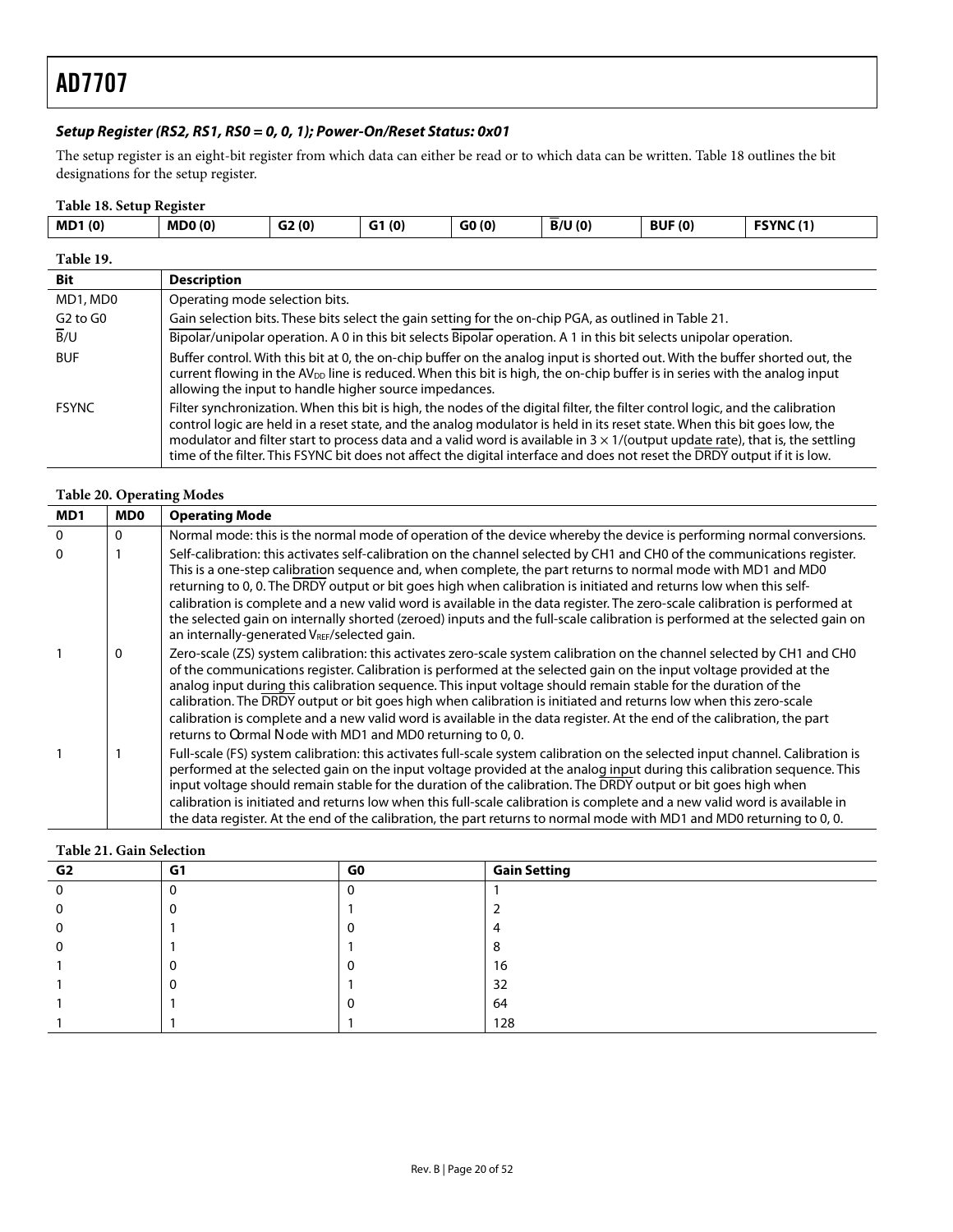#### **Clock Register (RS2, RS1, RS0 = 0, 1, 0); Power-On/Reset Status: 0x05**

The clock register is an 8-bit register from which data can either be read or to which data can be written. [Table 22](#page-20-0) outlines the bit designations for the clock register.

<span id="page-20-0"></span>

| Table 22. Clock Register |          |                   |                  |                |        |               |        |
|--------------------------|----------|-------------------|------------------|----------------|--------|---------------|--------|
| Zero (0)                 | Zero (0) | <b>CLKDIS (0)</b> | <b>CLKDIV(0)</b> | <b>CLK (1)</b> | FS2(0) | <b>FS1(0)</b> | FSO(1) |

#### **Table 23. Clock Register Bit Descriptions**

| <b>Bit</b>                   | <b>Description</b>                                                                                                                                                                                                                                                                                                                                                                                                                                                                                                                                                                                                                                                                                                                                                                                                                                                                                                                                                                                                                                                                                                                                                                          |
|------------------------------|---------------------------------------------------------------------------------------------------------------------------------------------------------------------------------------------------------------------------------------------------------------------------------------------------------------------------------------------------------------------------------------------------------------------------------------------------------------------------------------------------------------------------------------------------------------------------------------------------------------------------------------------------------------------------------------------------------------------------------------------------------------------------------------------------------------------------------------------------------------------------------------------------------------------------------------------------------------------------------------------------------------------------------------------------------------------------------------------------------------------------------------------------------------------------------------------|
| Zero                         | Zero. A zero must be written to these bits to ensure correct operation of the AD7707. Failure to do so may result in unspecified<br>operation of the device.                                                                                                                                                                                                                                                                                                                                                                                                                                                                                                                                                                                                                                                                                                                                                                                                                                                                                                                                                                                                                                |
| <b>CLKDIS</b>                | Master clock disable bit. A Logic 1 in this bit disables the master clock from appearing at the MCLK OUT pin. When disabled, the<br>MCLK OUT pin is forced low. This feature allows the user the flexibility of using the MCLK OUT as a clock source for other devices<br>in the system or of turning off the MCLK OUT as a power saving feature. When using an external master clock on the MCLK IN<br>pin, the AD7707 continues to have internal clocks and converts normally with the CLKDIS bit active. When using a crystal<br>oscillator or ceramic resonator across the MCLK IN and MCLK OUT pins, the AD7707 clock is stopped and no conversions take<br>place when the CLKDIS bit is active.                                                                                                                                                                                                                                                                                                                                                                                                                                                                                       |
| <b>CLKDIV</b>                | Clock divider bit. With this bit at a Logic 1, the clock frequency appearing at the MCLK IN pin is divided by two before being used<br>internally by the AD7707. For example, when this bit is set to 1, the user can operate with a 4.9152 MHz crystal between MCLK<br>IN and MCLK OUT, and internally the part operates with the specified 2.4576 MHz. With this bit at a Logic 0, the clock frequency<br>appearing at the MCLK IN pin is the frequency used internally by the part.                                                                                                                                                                                                                                                                                                                                                                                                                                                                                                                                                                                                                                                                                                      |
| <b>CLK</b>                   | Clock bit. This bit should be set in accordance with the operating frequency of the AD7707. If the device has a master clock<br>frequency of 2.4576 MHz (CLKDIV = 0) or 4.9152 MHz (CLKDIV = 1), then this bit should be set to a 1. If the device has a master<br>clock frequency of 1 MHz (CLKDIV = 0) or 2 MHz (CLKDIV = 1), this bit should be set to a 0. This bit sets up the appropriate scaling<br>currents for a given operating frequency and also chooses (along with FS2, FS1 and FS0) the output update rate for the device. If<br>this bit is not set correctly for the master clock frequency of the device, then the AD7707 may not operate to specification.                                                                                                                                                                                                                                                                                                                                                                                                                                                                                                               |
| FS2, FS1,<br>FS <sub>0</sub> | Filter selection bits. Along with the CLK bit, FS2, FS1, and FS0 determine the output update rate, filter first notch, and -3 dB<br>frequency as outlined in Table 24. The on-chip digital filter provides a sinc <sup>3</sup> (or Sinx/x <sup>3</sup> ) filter response. Placing the first notch at<br>10 Hz places notches at both 50 Hz and 60 Hz, giving better than 150 dB rejection at these frequencies. In association with the<br>gain selection, the filter cutoff also determines the output noise of the device. Changing the filter notch frequency, as well as the<br>selected gain, impacts resolution. Table 7 to Table 13 show the effect of filter notch frequency and gain on the output noise and<br>effective resolution of the part. The output data rate (or effective conversion time) for the device is equal to the frequency<br>selected for the first notch of the filter. For example, if the first notch of the filter is selected at 50 Hz, a new word is available at a<br>50 Hz output rate, or every 20 ms. If the first notch is at 500 Hz, a new word is available every 2 ms. A calibration should be<br>initiated when any of these bits are changed. |
|                              | The settling time of the filter to a full-scale step input is worst-case $4 \times 1/$ (output data rate). For example, with the filter first<br>notch at 50 Hz, the settling time of the filter to a full-scale step input is 80 ms maximum. If the first notch is at 500 Hz, the<br>settling time is 8 ms maximum. This settling time can be reduced to $3 \times 1$ /(output data rate) by synchronizing the step input<br>change to a reset of the digital filter. In other words, if the step input takes place with the FSYNC bit high, the settling time is $3 \times$<br>1/(output data rate) from when the FSYNC bit returns low.<br>The -3 dB frequency is determined by the programmed first notch frequency according to the following relationship:<br>filter - 3 dB frequency = $0.262 \times$ filter first notch frequency                                                                                                                                                                                                                                                                                                                                                   |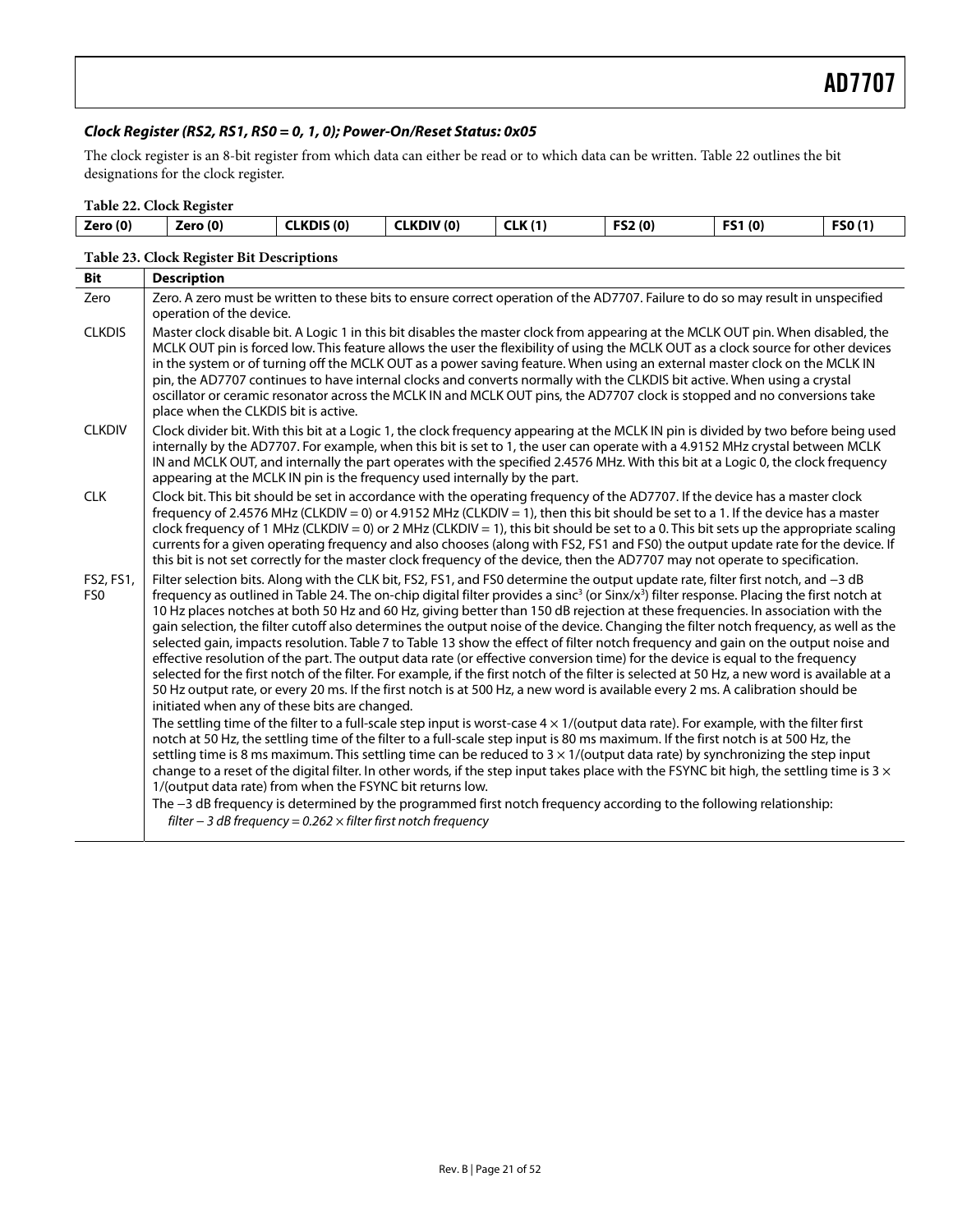<span id="page-21-0"></span>

| CLK <sup>1</sup> | $\overline{\phantom{a}}$<br>$\ddot{\phantom{1}}$<br>FS <sub>2</sub> | FS <sub>1</sub> | <b>FSO</b>   | <b>Output Update Rate</b> | -3 dB Filter Cutoff |
|------------------|---------------------------------------------------------------------|-----------------|--------------|---------------------------|---------------------|
| $\mathbf 0$      | $\mathbf 0$                                                         | $\mathbf{0}$    | $\mathbf{0}$ | 20 Hz                     | 5.24 Hz             |
| $\mathbf 0$      | 0                                                                   | 0               |              | 25 Hz                     | 6.55 Hz             |
| 0                | 0                                                                   |                 | 0            | 100 Hz                    | 26.2 Hz             |
| 0                | 0                                                                   |                 |              | 200 Hz                    | 52.4 Hz             |
|                  | 0                                                                   | 0               | $\Omega$     | 50 Hz                     | 13.1 Hz             |
|                  | 0                                                                   | $\mathbf{0}$    |              | 60 Hz                     | 15.7 Hz             |
|                  | 0                                                                   |                 | 0            | 250 Hz                    | 65.5 Hz             |
|                  | 0                                                                   |                 |              | 500 Hz                    | 131 Hz              |
| $\mathbf 0$      |                                                                     | 0               | $\Omega$     | 4.054 Hz                  | 1.06 Hz             |
| 0                |                                                                     | 0               |              | 4.23 Hz                   | $1.11$ Hz           |
| $\mathbf 0$      |                                                                     |                 | 0            | 4.84 Hz                   | 1.27 Hz             |
| $\mathbf 0$      |                                                                     |                 |              | 4.96 Hz                   | 1.3 Hz              |
|                  |                                                                     | 0               | $\mathbf 0$  | $10$ Hz                   | 2.62 Hz             |
|                  |                                                                     | 0               |              | 10.34 Hz                  | 2.71 Hz             |
|                  |                                                                     |                 | $\mathbf 0$  | 11.90 Hz                  | 3.13 Hz             |
|                  |                                                                     |                 |              | 12.2 Hz                   | 3.2 Hz              |

#### **Table 24. Output Update Rates**

1 Assumes correct clock frequency on the MCLK IN pin with the CLKDIV bit set appropriately.

#### **Data Register (RS2, RS1, RS0 = 0, 1, 1)**

The data register on the part is a 16-bit read-only register that contains the most up-to-date conversion result from the AD7707. If the communications register sets up the part for a write operation to this register, a write operation must actually take place to return the part to where it is expecting a write operation to the communications register. However, the 16 bits of data written to the part are ignored by the AD7707.

#### **Test Register (RS2, RS1, RS0 = 1, 0, 0); Power-On/Reset Status: 0x00**

The part contains a fest degister that is used when testing the device. The user is advised not to change the status of any of the bits in this register from the default (power-on or RESET) status of all 0s because the part will be placed in one of its test modes and will not operate correctly.

#### **Zero-Scale Calibration Register (RS2, RS1, RS0 = 1, 1, 0); Power-On/Reset Status: 0x1F4000**

The AD7707 contains independent sets of zero-scale registers, one for each of the input channels. Each of these registers is a 24-bit read/write register; 24 bits of data must be written; otherwise, no data is transferred to the register. This register is used in conjunction with its associated full-scale register to form a register pair. These register pairs are associated with input channel pairs as outlined in [Table 17](#page-18-1). Although the part is set up to allow access to these registers over the digital interface, the part itself no longer has access to the register coefficients to

correctly scale the output data. As a result, there is a possibility that after accessing the calibration registers (either read or write operation) the first output data read from the part may contain incorrect data. In addition, a write to the calibration register should not be attempted while a calibration is in progress. These eventualities can be avoided by taking the FSYNC bit in the setup register high before the calibration register operation and taking it low after the operation is complete.

#### **Full-Scale Calibration Register (RS2, RS1, RS0 = 1, 1, 1); Power-On/Reset Status: 0x5761AB**

The AD7707 contains independent sets of full-scale registers, one for each of the input channels. Each of these registers is a 24-bit read/write register; 24 bits of data must be written; otherwise, no data is transferred to the register. This register is used in conjunction with its associated zero-scale register to form a register pair. These register pairs are associated with input channel pairs as outlined in [Table 17](#page-18-1). Although the part is set up to allow access to these registers over the digital interface, the part itself no longer has access to the register coefficients to correctly scale the output data. As a result, there is a possibility that after accessing the calibration registers (either read or write operation) the first output data read from the part may contain incorrect data. In addition, a write to the calibration register should not be attempted while a calibration is in progress. These eventualities can be avoided by taking fZWFSYNC bit in the setup register high before the calibration register operation and taking it low after the operation is complete.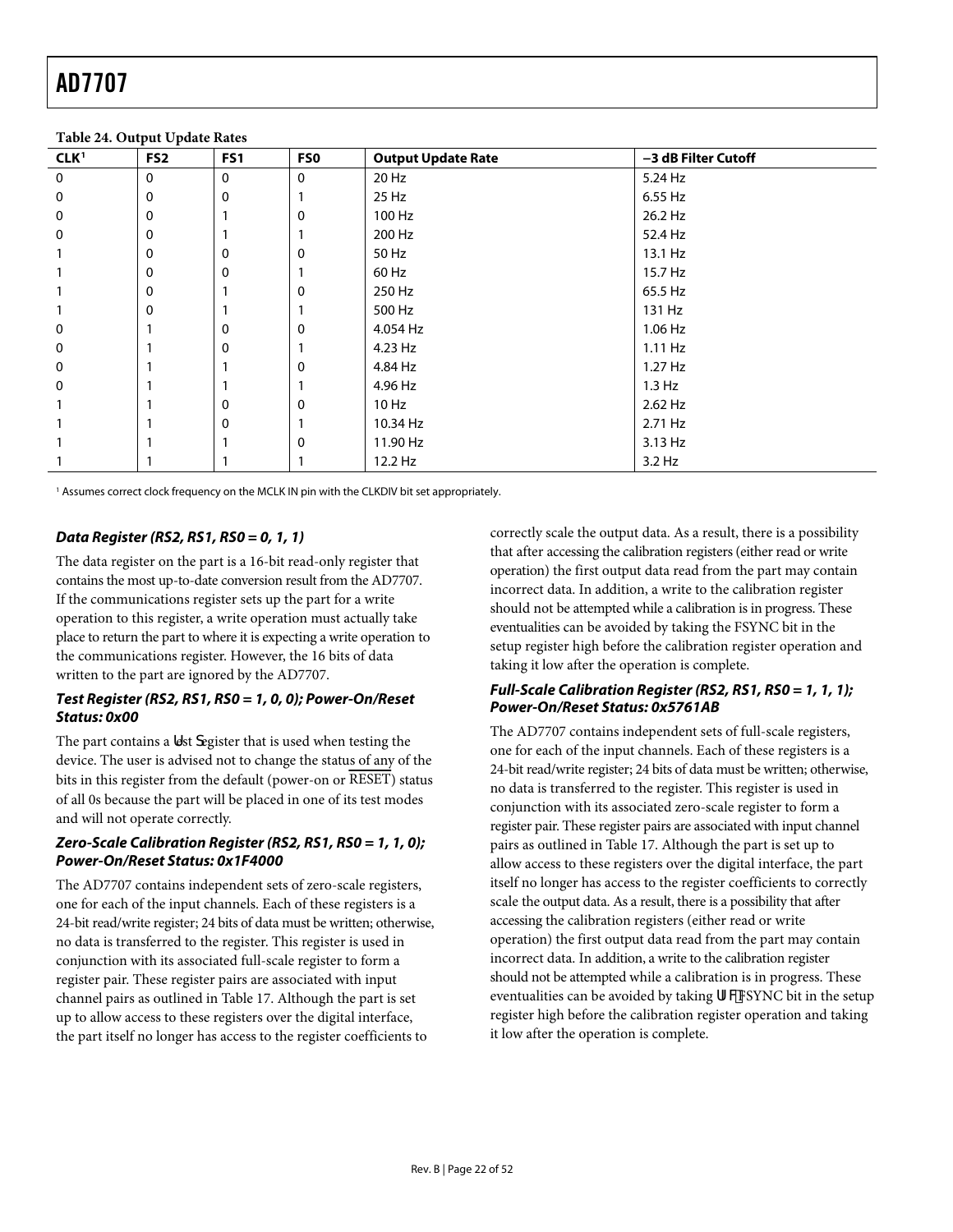## <span id="page-22-2"></span><span id="page-22-0"></span>CALIBRATION SEQUENCES

The AD7707 contains a number of calibration options as previously outlined. [Table 25](#page-22-1) summarizes the calibration types, the operations involved, and the duration of the operations. There are two methods of determining the end of calibration. The first is to monitor when  $\overline{DRDY}$  returns low at the end of the sequence. DRDY not only indicates when the sequence is complete, but also that the part has a valid new sample in its data register. This valid new sample is the result of a normal conversion, which follows the calibration sequence. The second method of determining when calibration is complete is to monitor the MD1 and MD0 bits of the setup register. When

these bits return to 0 (0 following a calibration command), it indicates that the calibration sequence is complete. This method does not give any indication of there being a valid new result in the data register. However, it gives an earlier indication than DRDY that calibration is complete. The duration to when the Mode Bits (MD1 and MD0) return to 00 represents the duration of the calibration carried out). The sequence to when DRDY goes low also includes a normal conversion and a pipeline delay, t<sub>P</sub>, to correctly scale the results of this first conversion.  $t_{P}$  will never exceed 2000  $\times$  t<sub>CLKIN</sub>. The time for both methods is given in the [Table 25](#page-22-1).

| <b>Table 25. Calibration Sequences</b> |  |
|----------------------------------------|--|
|                                        |  |

<span id="page-22-1"></span>

| <b>Calibration Type</b>      | MD1, MD0 | <b>Calibration Sequence</b>                | <b>Duration to Mode Bits</b> | <b>Duration to DRDY</b>                    |
|------------------------------|----------|--------------------------------------------|------------------------------|--------------------------------------------|
| Self-Calibration             | 0,1      | Internal ZS calibration at selected gain + | $6 \times 1$ /output rate    | $9 \times 1$ /output rate + t <sub>P</sub> |
|                              |          | Internal FS calibration at selected gain   |                              |                                            |
| <b>ZS System Calibration</b> | ۱. 0     | ZS calibration on AIN at selected gain     | $3 \times 1$ /output rate    | $4 \times 1$ /output rate + t <sub>P</sub> |
| <b>FS System Calibration</b> | 1. 1     | FS calibration on AIN at selected gain     | $3 \times 1$ /output rate    | $4 \times 1$ /output rate + t <sub>P</sub> |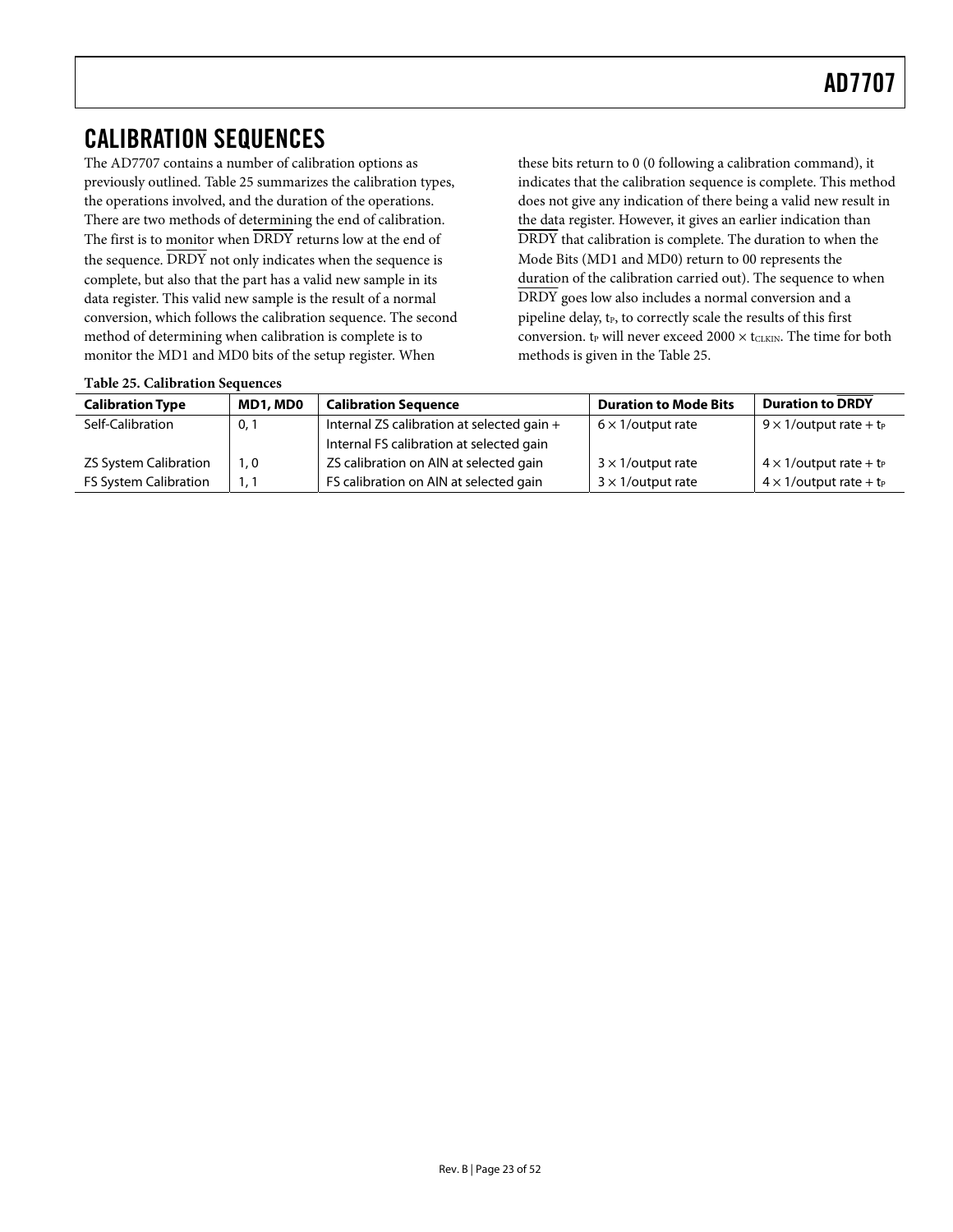## <span id="page-23-0"></span>CIRCUIT DESCRIPTION

The AD7707 is a  $\Sigma$ - $\Delta$  ADC with on-chip digital filtering, intended for the measurement of wide dynamic range, low frequency signals such as those in industrial control or process control applications. It contains a Σ-Δ (or charge balancing) ADC, a calibration microcontroller with on-chip static RAM, a clock oscillator, a digital filter, and a bidirectional serial communications port. The part consumes only 320 μA of power supply current, making it ideal for battery-powered or loop-powered instruments. On-chip thin-film resistors allow  $\pm 10$  V,  $\pm 5$  V, 0 V to 10 V, and 0 V to 5 V high level input signals to be directly accommodated on the analog input without requiring split supplies, dc-to-dc converters, or charge pumps. This part operates with a supply voltage of 2.7 V to 3.3 V, or 4.75 V to 5.25 V.

The AD7707 contains two low level (AIN1 and AIN2) programmable-gain pseudo differential analog input channels and one high level (AIN3) single-ended input channel. For the low level input channels, the selectable gains are 1, 2, 4, 8, 16, 32, 64, and 128, allowing the part to accept unipolar signals of between 0 mV to 20 mV and 0 V to 2.5 V, or bipolar signals in the range from  $\pm 20$  mV to  $\pm 2.5$  V when the reference input voltage equals 2.5 V. With a reference voltage of 1.225 V, the input ranges are from 0 mV to 10 mV to 0 V to 1.225 V in unipolar mode, and from  $\pm 10$  mV to  $\pm 1.225$  V in bipolar mode. Note that the signals are with respect to the LOCOM input.

The high level input channel can directly accept input signals of ±10 V with respect to HICOM when operating with 5 V supplies and a reference of 2.5 V. With 3 V supplies, ±5 V can be accommodated on the AIN3 input.

The input signal to the analog input is continuously sampled at a rate determined by the frequency of the master clock, MCLK IN, and the selected gain. A charge-balancing ADC (Σ-Δ

modulator) converts the sampled signal into a digital pulse train whose duty cycle contains the digital information. The programmable gain function on the analog input is also incorporated in this  $\Sigma$ - $\Delta$  modulator with the input sampling frequency being modified to give the higher gains. A sinc<sup>3</sup> digital low-pass filter processes the output of the Σ-Δ modulator and updates the output register at a rate determined by the first notch frequency of this filter. The output data can be read from the serial port randomly or periodically at any rate up to the output register update rate. The first notch of this digital filter (and therefore its −3 dB frequency) can be programmed via the clock register bits, FS0 to FS2. With a master clock frequency of 2.4576 MHz, the programmable range for this first notch frequency is from 10 Hz to 500 Hz, giving a programmable range for the −3 dB frequency of 2.62 Hz to 131 Hz. With a master clock frequency of 1 MHz, the programmable range for this first notch frequency is from 4 Hz to 200 Hz, giving a programmable range for the −3 dB frequency of 1.06 Hz to 52.4 Hz.

The basic connection diagram for the AD7707 is shown in [Figure 12](#page-23-1). An [AD780](http://www.analog.com/ad780) or [REF192](http://www.analog.com/ref192) precision 2.5 V reference provides the reference source for the part. On the digital side, the part is configured for 3-wire operation with CS tied to DGND. A quartz crystal or ceramic resonator provides the master clock source for the part. In most cases, it is necessary to connect capacitors on the crystal or resonator to ensure that it does not oscillate at overtones of its fundamental operating frequency. The values of capacitors can vary, depending on the manufacturer's specifications. A similar circuit is applicable for operation with 3 V supplies; in this case, a 1.225 V reference ([AD1580\)](http://www.analog.com/ad1580) should be used for specified performance.



<span id="page-23-1"></span>Figure 12. Basic Connection Diagram for 5 V Operation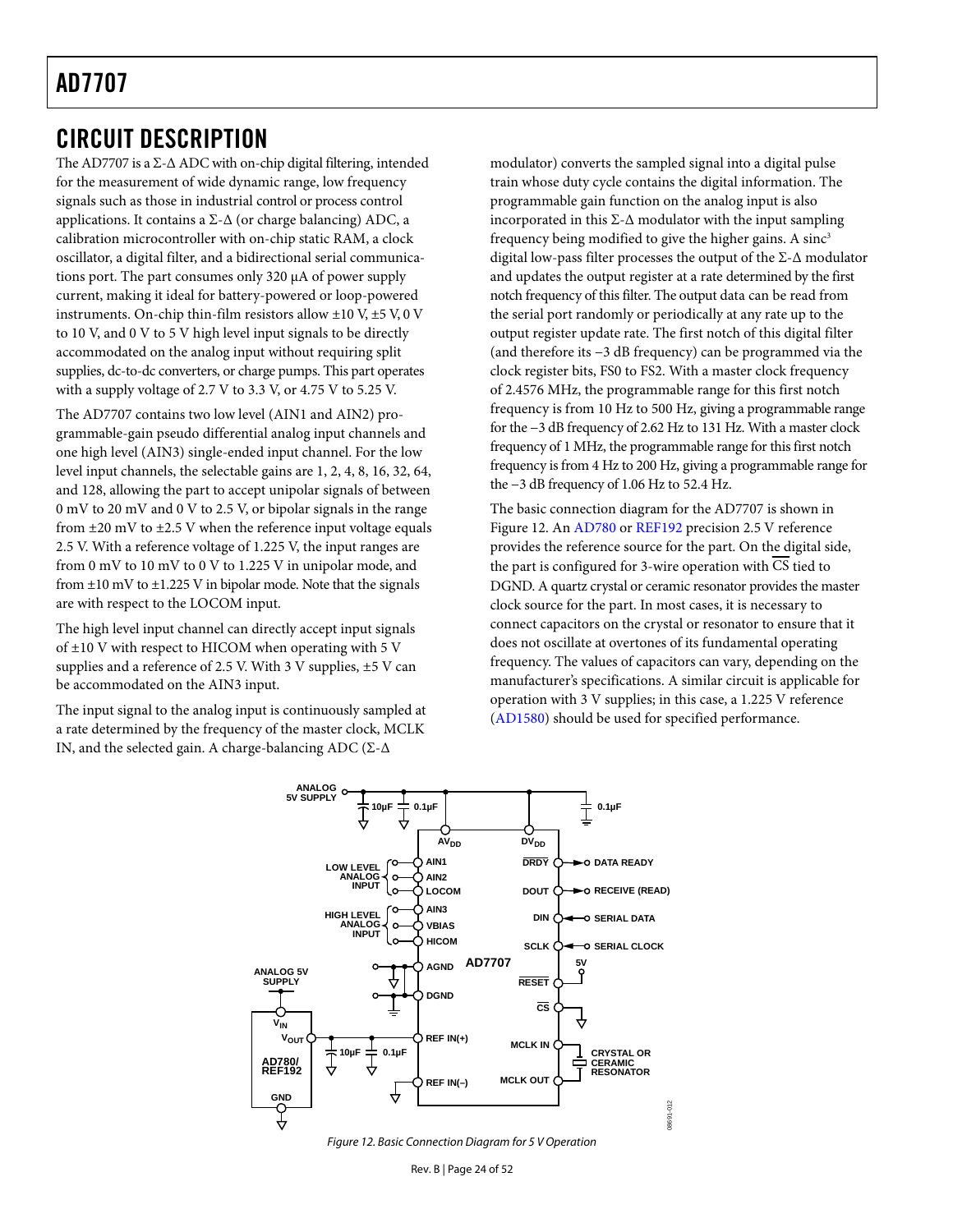## <span id="page-24-0"></span>ANALOG INPUT **ANALOG INPUT RANGES**

The AD7707 contains two low level pseudo differential analog input channels, AIN1 and AIN2. These input pairs provide programmable-gain, differential input channels that can handle either unipolar or pseudo bipolar input signals. It should be noted that the bipolar input signals are referenced to the LOCOM input. The AD7707 also has a high level analog input channel AIN3, which is referenced to HICOM. [Figure 13](#page-24-1) shows the input structure on the high level input channel.

In normal 5 V operation, VBIAS is normally connected to 2.5 V and HICOM is connected to AGND. This arrangement ensures that the voltages seen internally are within the common-mode range of the buffer in buffered mode and within the supply range in unbuffered mode. This device can be programmed to operate in either buffered or unbuffered mode via the BUF bit in the setup register. Note that the signals on AIN3 are with respect to the HICOM input and not with respect to AGND or DGND.

The differential voltage seen by the AD7707 when using the high level input channel is the difference between AIN3(+) and AIN3(−) on the mux as shown in [Figure 13](#page-24-1).

<span id="page-24-3"></span><span id="page-24-2"></span>



*AIN3(−) = VHICOM + 0.75 × (VBIAS − VHICOM)* 

<span id="page-24-1"></span>In unbuffered mode, the common-mode range of the low level input channels is from AGND – 100 mV to  $AV_{DD}$  + 30 mV. This means that in unbuffered mode, the part can handle both unipolar and bipolar input ranges for all gains. Absolute voltages of AGND − 100 mV can be accommodated on the analog inputs without degradation in performance, but leakage current increases appreciably with increasing temperature. In buffered mode, the analog inputs can handle much larger source impedances, but the absolute input voltage range is restricted to between AGND  $+ 50$  mV to  $AV_{DD} - 1.5$  V, which also places restrictions on the common-mode range. This means that in buffered mode, there are some restrictions on the allowable gains for bipolar input ranges. Care must be taken in setting up the common-mode voltage and input voltage range so that these limits are not exceeded; otherwise, there will be a degradation in linearity performance.

In unbuffered mode, the analog inputs look directly into the 7 pF input sampling capacitor, C<sub>SAMP</sub>. The dc input leakage current in this unbuffered mode is 1 nA maximum. As a result, the analog inputs see a dynamic load that is switched at the input sample rate (see [Figure 14](#page-24-2)). This sample rate depends on master clock frequency and selected gain.  $C_{SAMP}$  is charged to  $AIN(+)$  and discharged to AIN(−) every input sample cycle. The effective a` resistance of the switch, R<sub>SW</sub>, is typically 7 k $\Omega$ .

CSAMP must be charged through R<sub>SW</sub> and any additional source impedances every input sample cycle. Therefore, in unbuffered mode, source impedances mean a longer charge time for CSAMP and this may result in gain errors on the part. [Table 26](#page-24-3) shows the allowable external resistance/capacitance values, for unbuffered mode, such that no gain error to the 16-bit level is introduced on the part. Note that these capacitances are total capacitances on the analog input. This external capacitance includes 10 pF from the pins and lead frame of the device.



Figure 14. Unbuffered Analog Input Structure

**Table 26. External R, C Combination for No 16-Bit Gain Error on Low Level Input Channels (Unbuffered Mode Only)** 

|          | <b>External Capacitance (pF)</b> |                 |                     |                 |                        |               |  |  |  |  |  |
|----------|----------------------------------|-----------------|---------------------|-----------------|------------------------|---------------|--|--|--|--|--|
| Gain     | 0                                | 50              | 100                 | 500             | 1000                   | 5000          |  |  |  |  |  |
|          | 368 k $\Omega$                   | 90.6 k $\Omega$ | 54.2 k $\Omega$     | 14.6 k $\Omega$ | $8.2 k\Omega$          | $2.2 k\Omega$ |  |  |  |  |  |
| 2        | $177.2 k\Omega$                  | 44.2 k $\Omega$ | 26.4 k <sub>2</sub> | 7.2 kO          | 4 k $\Omega$           | 1.12 kO       |  |  |  |  |  |
| 4        | 82.8 k <sub>0</sub>              | $21.2 k\Omega$  | 12.6 k $\Omega$     | $3.4 k\Omega$   | $1.94 \text{ k}\Omega$ | 540 $\Omega$  |  |  |  |  |  |
| 8 to 128 | 35.2 kO                          | 9.6 k $\Omega$  | 5.8 k $\Omega$      | $1.58\Omega$    | 880 Q                  | $240 \Omega$  |  |  |  |  |  |



Figure 15. External R, C Combination for No 16-Bit Gain Error on Low Level Input Channels (Unbuffered Mode Only)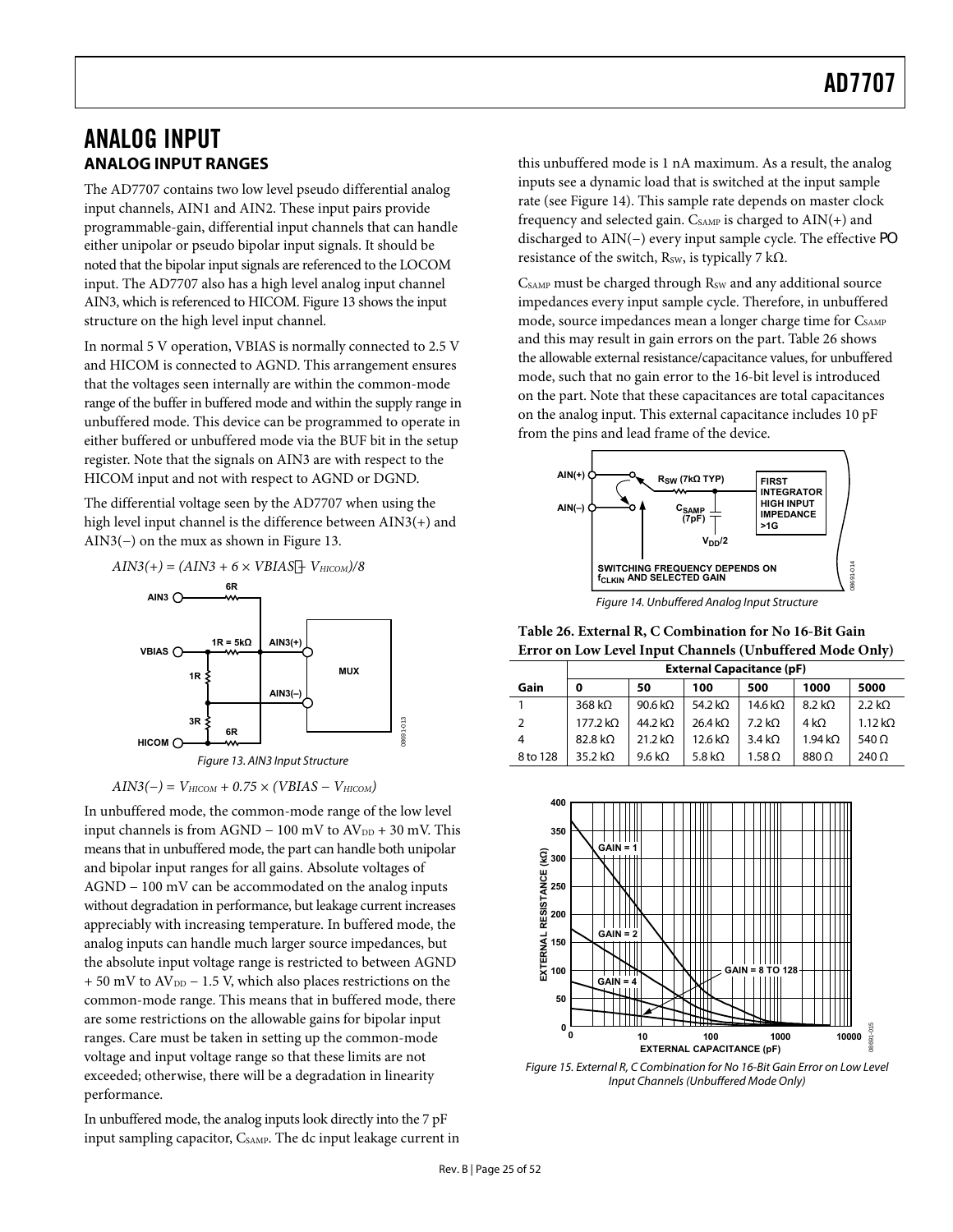<span id="page-25-1"></span><span id="page-25-0"></span>In buffered mode, the analog inputs look into the high impedance inputs stage of the on-chip buffer amplifier. CSAMP is charged via this buffer amplifier such that source impedances do not affect the charging of C<sub>SAMP</sub>. This buffer amplifier has an offset leakage current of 1 nA. In buffered mode, large source impedances result in a small dc offset voltage developed across the source impedance, but not in a gain error.

### **INPUT SAMPLE RATE**

The modulator sample frequency for the AD7707 remains at  $f_{CLKIN}/128$  (19.2 kHz at  $f_{CLKIN}$  = 2.4576 MHz) regardless of the selected gain. However, gains greater than 1 are achieved by a combination of multiple input samples per modulator cycle and a scaling of the ratio of reference capacitor to input capacitor. As a result of the multiple sampling, the input sample rate of the device varies with the selected gain (see [Table 27](#page-25-1)). In buffered mode, the input impedance is constant. In unbuffered mode, where the analog input looks directly into the sampling capacitor, the effective input impedance is  $1/C_{\text{SAMP}} \times f_S$  where  $C_{\text{SAMP}}$  is the input sampling capacitance and fs is the input sample rate.

#### **Table 27. Input Sampling Frequency vs. Gain**

| Gain          | <b>Input Sampling Frequency (fs)</b>                            |
|---------------|-----------------------------------------------------------------|
|               | $f_{CLKIN}/64$ (38.4 kHz at $f_{CLKIN} = 2.4576$ MHz)           |
| $\mathcal{P}$ | $2 \times f_{CLKIN}/64$ (76.8 kHz at $f_{CLKIN}$ =2.4576 MHz)   |
| 4             | $4 \times f_{CLKIN}/64$ (76.8 kHz at $f_{CLKIN}$ =2.4576 MHz)   |
| 8 to 128      | $8 \times f_{CLKIN}/64$ (307.2 kHz at $f_{CLKIN} = 2.4576$ MHz) |

### **BIPOLAR/UNIPOLAR INPUTS**

The analog inputs on the low level input channels on the AD7707 can accept either unipolar or bipolar input voltage ranges with respect to LOCOM.

The high level input channel handles true bipolar signals of  $\pm 10$  V  $max$  $\boxed{g}$  for guaranteed operation.

Bipolar or unipolar options are chosen by programming the  $\overline{B}/U$  bit of the setup register. This programs the channel for either unipolar or bipolar operation. Programming the channel for either unipolar or bipolar operation does not change any of the channel conditions, it simply changes the data output coding and the points on the transfer function where calibrations occur. In unipolar operation, the output coding is straight binary. In bipolar mode, the output coding is offset binary.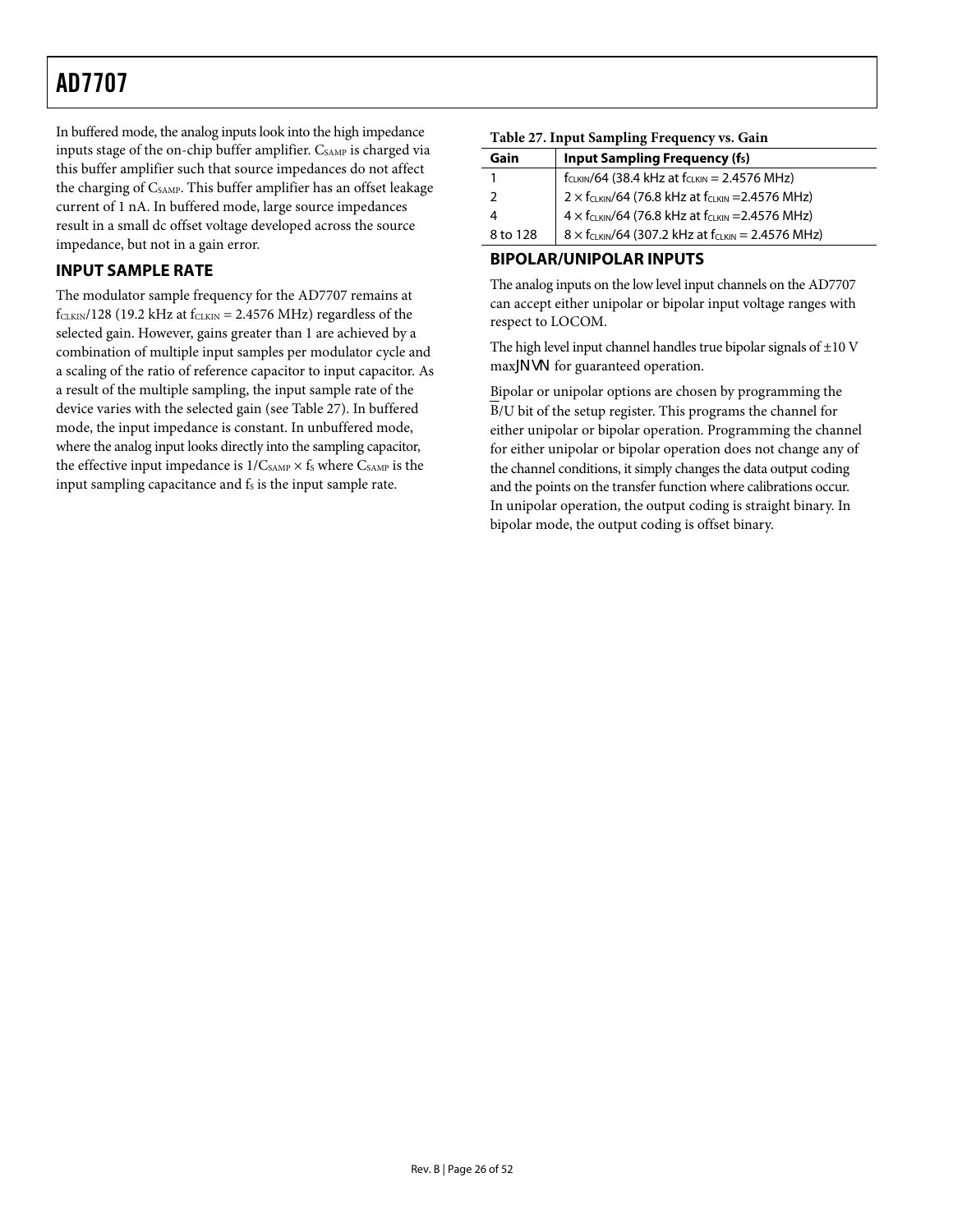## <span id="page-26-0"></span>REFERENCE INPUT

The AD7707 reference inputs, REF IN(+) and REF IN(−), provide a differential reference input capability. The commonmode range for these differential inputs is from GND to  $AV_{DD}$ . The nominal reference voltage,  $V_{REF}$  REF IN(+) – REF IN(−), for specified operation is +2.5 V for the AD7707 operated with an AV<sub>DD</sub> of 5 V and 1.225 V for the AD7707 operated with an  $AV<sub>DD</sub>$  of 3 V. The part is functional with  $V<sub>REF</sub>$  voltages down to 1 V, but with degraded performance because the LSB size is smaller. REF IN(+) must always be greater than REF IN(−) for correct operation of the AD7707.

Both reference inputs provide a high impedance, dynamic load similar to the analog inputs in unbuffered mode. The maximum dc input leakage current is ±1 nA over temperature, and source resistance may result in gain errors on the part. In this case, the sampling switch resistance is 5 kΩ typical and the reference capacitor (CREF) varies with gain. The sample rate on the reference inputs is f<sub>CLKIN</sub>/64 and does not vary with gain. For gains of 1 and 2,  $C_{REF}$  is 8 pF; for a gain of 16, it is 5.5 pF; for a

gain of 32, it is 4.25 pF; for a gain of 64, it is 3.625 pF; and for a gain of 128, it is 3.3125 pF.

The output noise performance outlined in [Table 7](#page-13-1) through [Table 13](#page-16-1) is for an analog input of 0 V, which effectively removes the effect of noise from the reference. To obtain the same noise performance as shown in the noise tables over the full input range requires a low noise reference source for the AD7707. If the reference noise in the bandwidth of interest is excessive, it degrades the performance of the AD7707. In bridge transducer applications where the reference voltage for the ADC is derived from the excitation voltage, the effect of the noise in the excitation voltage is removed because the application is ratiometric. Recommended reference voltage sources for the AD7707 with an AV<sub>DD</sub> of 5 V include the [AD780](http://www.analog.com/ad780), [REF43](http://www.analog.com/ref43), and [REF192,](http://www.analog.com/ref192) and the recommended reference sources for the AD7707 operated with an  $AV_{DD}$  of 3 V include the  $AD589$  and  $AD1580$ . It is generally recommended to decouple the output of these references to further reduce the noise level.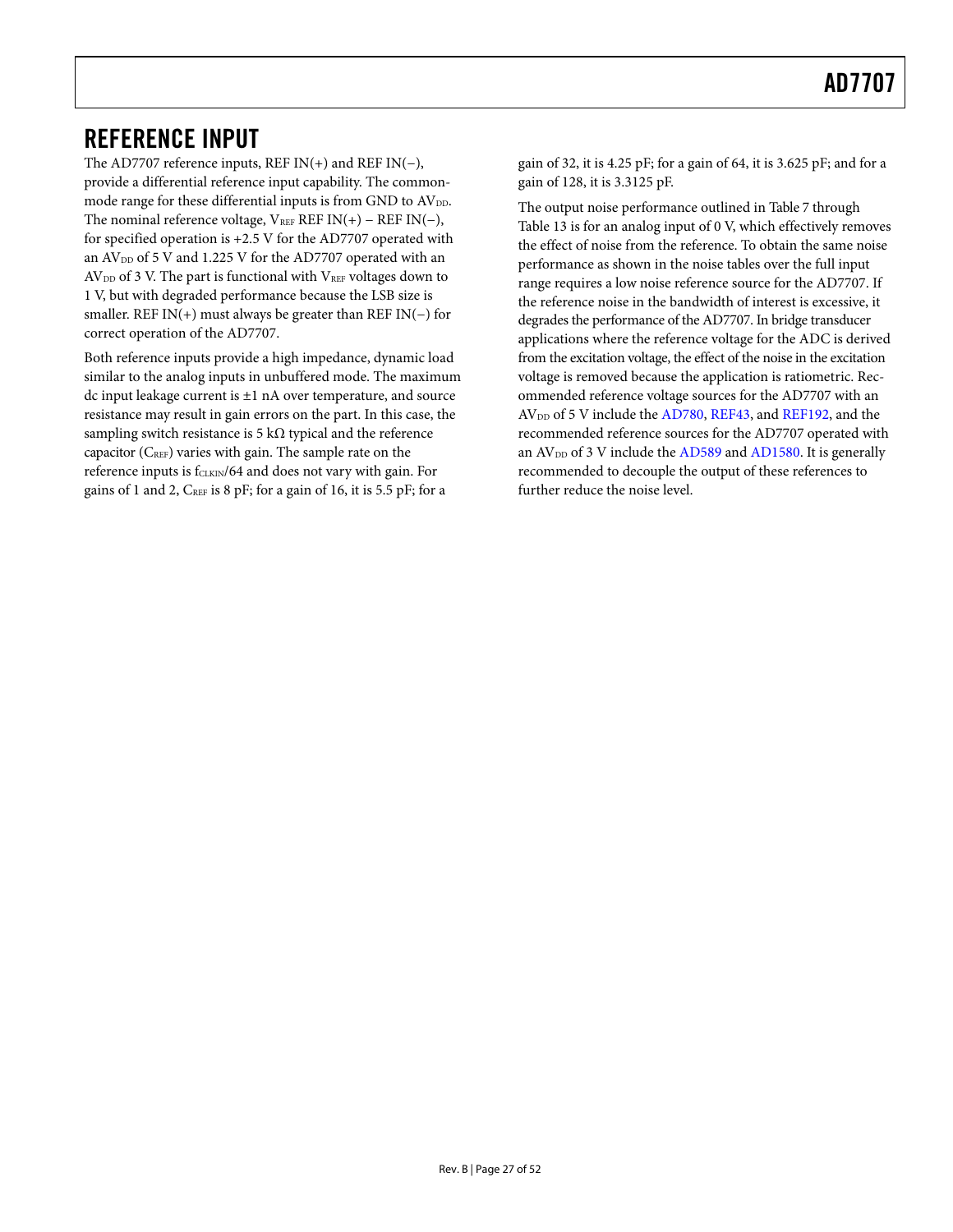## <span id="page-27-0"></span>DIGITAL FILTERING

The AD7707 contains an on-chip low-pass digital filter that processes the output of the part's  $\Sigma$ - $\Delta$  modulator. Therefore, the part not only provides the analog-to-digital conversion function but also provides a level of filtering. There are a number of system differences when the filtering function is provided in the digital domain rather than the analog domain and the user should be aware of these.

First, because digital filtering occurs after the ADC process, it can remove noise injected during the conversion process. Analog filtering cannot do this. Also, the digital filter can be made programmable far more readily than an analog filter. Depending on the digital filter design, this gives the user the capability of programming cutoff frequency and output update rate.

On the other hand, analog filtering can remove noise superimposed on the analog signal before it reaches the ADC. Digital filtering cannot do this and noise peaks riding on signals near full scale have the potential to saturate the analog modulator and digital filter, even though the average value of the signal is within limits. To alleviate this problem, the AD7707 has overrange headroom built into the  $\Sigma$ - $\Delta$  modulator and digital filter, which allows overrange excursions of 5% above the analog input range. If noise signals are larger than this, consideration should be given to analog input filtering, or to reducing the input channel voltage so that its full scale is half that of the analog input channel full scale. This provides an overrange capability greater than 100% at the expense of reducing the dynamic range by one bit (50%).

<span id="page-27-1"></span>In addition, the digital filter does not provide any rejection at integer multiples of the digital filter's sample frequency. However, the input sampling on the part provides attenuation at multiples of the digital filter's sampling frequency so that the unattenuated bands actually occur around multiples of the sampling frequency, fs (as defined in [Table 27](#page-25-1)). Thus, the unattenuated bands occur at  $n \times f_s$  (where  $n = 1, 2, 3...$ ). At these frequencies, there are frequency bands of  $\pm f_3$  dB width ( $f_3$  dB is the cutoff frequency of the digital filter) where noise passes unattenuated to the output.

### **FILTER CHARACTERISTICS**

The AD7707's digital filter is a low-pass filter with a  $(sinx/x)^3$ response (also called sinc<sup>3</sup>). The transfer function for this filter is described in the z domain by:

$$
H(z) = \left| \frac{1}{N} \times \frac{1 - Z^{-N}}{1 - Z^{-1}} \right|^3
$$

and in the frequency domain by:

$$
H(f) - \left| \frac{1}{N} \times \frac{SIN(N \times \pi \times f / f_S)}{SIN(\pi \times f / f_S)} \right|^3
$$

where N is the ratio of the modulator rate to the output rate.

Phase response:

 $\angle H = -3 \pi (N-2) \times f / f_s$  *Rad* 

[Figure 16](#page-27-1) shows the filter frequency response for a cutoff frequency of 2.62 Hz, which corresponds to a first filter notch frequency of 10 Hz. The plot is shown from dc to 65 Hz. This response is repeated at either side of the digital filter's sample frequency and at either side of multiples of the filter's sample frequency.

The response of the filter is similar to that of an averaging filter, but with a sharper roll-off. The output rate for the digital filter corresponds with the positioning of the first notch of the filter's frequency response. Thus, for the plot of [Figure 16](#page-27-1) where the output rate is 10 Hz, the first notch of the filter is at 10 Hz. The notches of this  $(sinx/x)^3$  filter are repeated at multiples of the first notch. The filter provides attenuation of better than 100 dB at these notches.





Simultaneous 50 Hz and 60 Hz rejection is obtained by placing the first notch at 10 Hz. Operating with an update rate of 10 Hz places notches at both 50 Hz and 60 Hz giving better than 100 dB rejection at these frequencies.

The cutoff frequency of the digital filter is determined by the value loaded to Bit FS0 to Bit FS2 in the clock register. Programming a different cutoff frequency via FS0, FS1, and FS2 does not alter the profile of the filter response; it changes the frequency of the notches. The output update of the part and the frequency of the first notch correspond.

Because the AD7707 contains this on-chip, low-pass filtering, a settling time is associated with step function inputs and data on the output will be invalid after a step change until the settling time has elapsed. The settling time depends upon the output rate chosen for the filter. The settling time of the filter to a full-scale step input can be up to four times the output data period. For a synchronized step input (using the FSYNC function), the settling time is three times the output data period.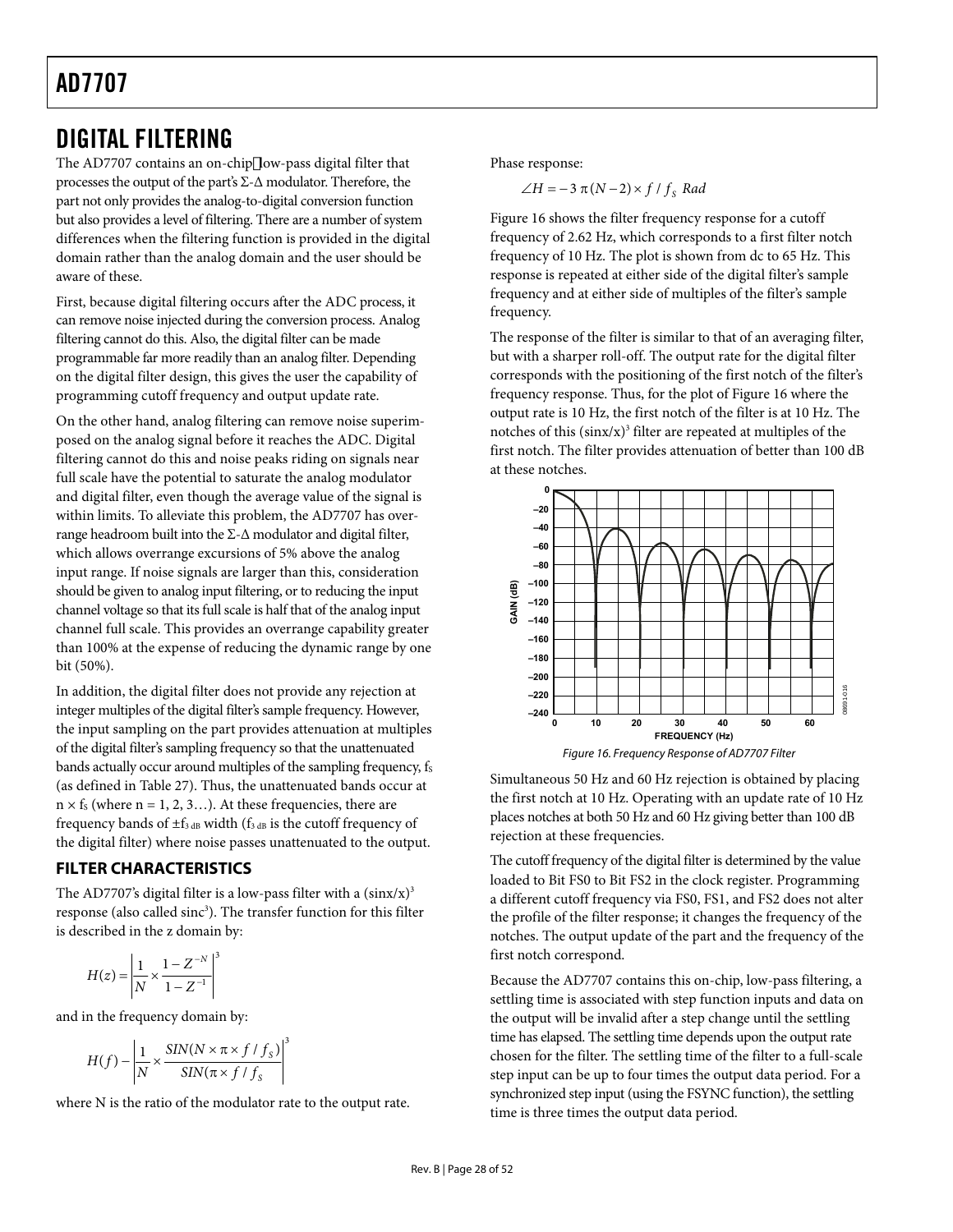### <span id="page-28-0"></span>**POSTFILTERING**

The on-chip modulator provides samples at a 19.2 kHz output rate with  $f_{CLKIN}$  at 2.4576 MHz. The on-chip digital filter decimates these samples to provide data at an output rate that corresponds to the programmed output rate of the filter. Because the output data rate is higher than the Nyquist criterion, the output rate for a given bandwidth satisfies most application requirements. There may, however, be some applications that require a higher data rate for a given bandwidth and noise performance. Applications that need this higher data rate require some postfiltering following the digital filter of the AD7707.

For example, if the required bandwidth is 7.86 Hz, but the required update rate is 100 Hz, the data can be taken from the AD7707 at the 100 Hz rate, giving a −3 dB bandwidth of 26.2 Hz. Postfiltering can be applied to this to reduce the bandwidth and output noise, to the 7.86 Hz bandwidth level, while maintaining an output rate of 100 Hz.

Postfiltering can also be used to reduce the output noise from the device for bandwidths below 2.62 Hz. At a gain of 128 and a bandwidth of 2.62 Hz, the output rms noise is 450 nV. This is essentially device noise or white noisel and because the input is chopped, the noise has a primarily flat frequency response. By reducing the bandwidth below 2.62 Hz, the noise in the resultant pass band can be reduced. A reduction in bandwidth by a factor of 2 results in a reduction of approximately 1.25 in the output rms noise. This additional filtering results in a longer settling time.

### **ANALOG FILTERING**

The digital filter does not provide any rejection at integer multiples of the modulator sample frequency, as previously outlined. However, due to the AD7707's high oversampling ratio, these bands occupy only a small fraction of the spectrum and most broadband noise is filtered. This means that the analog filtering requirements in front of the AD7707 are considerably reduced vs. a conventional converter with no on-chip filtering. In addition, because the part's common-mode rejection performance of 100 dB extends out to several kHz, common-mode noise in this frequency range is substantially reduced.

Depending on the application, however, it may be necessary to provide attenuation prior to the AD7707 to eliminate unwanted frequencies from these bands, which the digital filter will pass. It may also be necessary in some applications to provide analog filtering in front of the AD7707 to ensure that differential noise signals outside the band of interest do not saturate the analog modulator.

If passive components are placed in front of the AD7707 in unbuffered mode, care must be taken to ensure that the source impedance is low enough not to introduce gain errors in the system. This significantly limits the amount of passive antialiasing filtering, which can be provided in front of the AD7707 when it is used in unbuffered mode. However, when the part is used in buffered mode, large source impedances simply result in a small dc offset error (a 10 kΩ source resistance causes an offset error of less than 10  $\mu$ V). Therefore, if the system requires any e $\overline{Y}$  [X $\overline{Z}$ ] cant source impedances to provide passive analog  $\mathbb{X}^{\uparrow} \mathbb{M}^{\uparrow}$  Y front of the AD7707, it is recommended that the **bScFTV&bV&FFW** in buffered mode.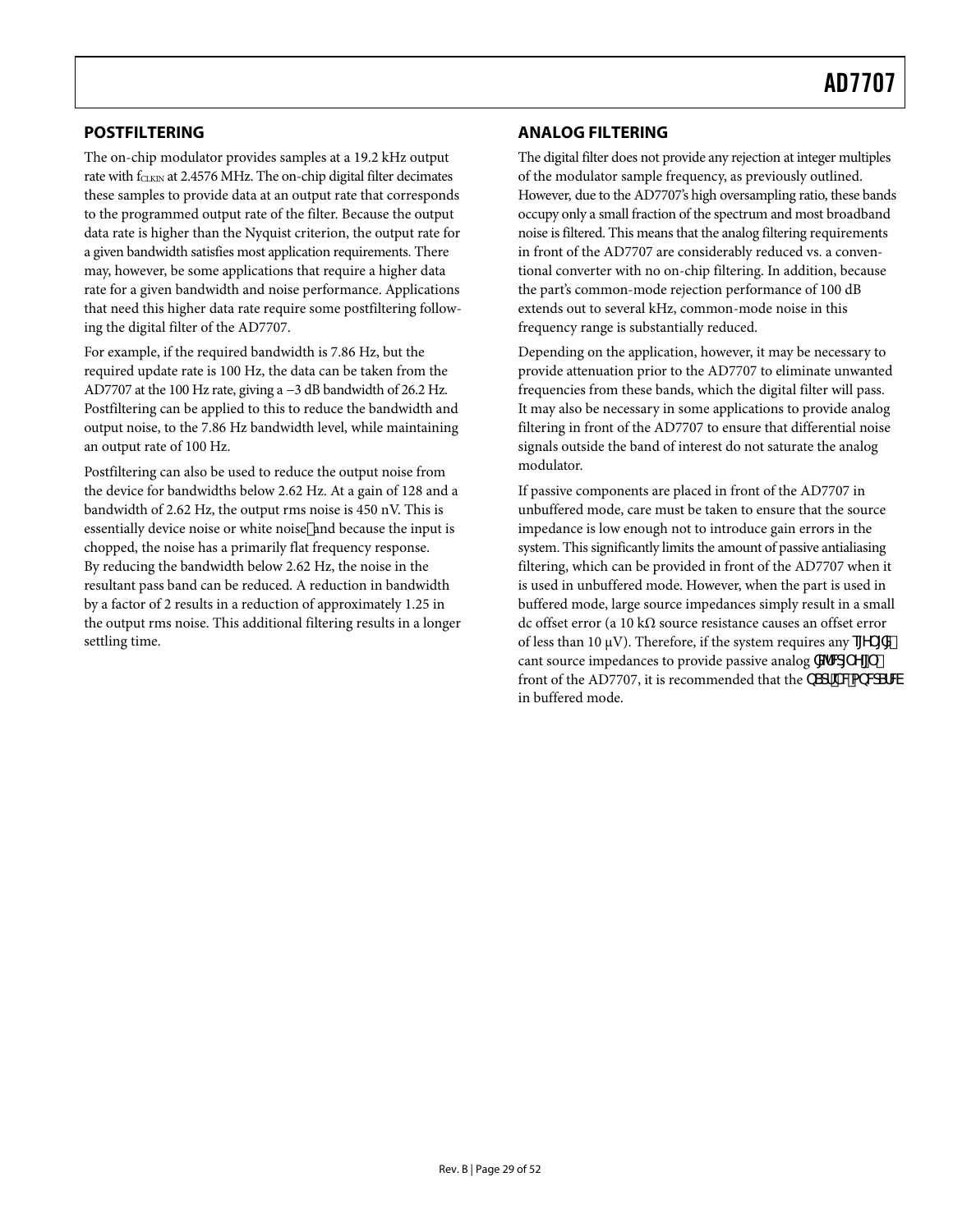## <span id="page-29-0"></span>**CALIBRATION**

The AD7707 provides a number of calibration options that can be programmed via the MD1 and MD0 bits of the setup register. The different calibration options are outlined in the [Setup Register \(RS2, RS1, RS0 = 0, 0, 1\); Power-On/Reset Status:](#page-19-2)  [0x01](#page-19-2) section and the [Calibration Sequences](#page-22-2) section. A calibration cycle can be initiated at any time by writing to these bits of the setup register. Calibration on the AD7707 removes offset and gain errors from the device. A calibration routine should be initiated on the device whenever there is a change in the ambient operating temperature or supply voltage. It should also be initiated if there is a change in the selected gain, filter notch, or bipolar/unipolar input range.

The AD7707 offers self-calibration and system calibration facilities. For full calibration to occur on the selected channel, the on-chip microcontroller must record the modulator output for two different input conditions. These are zero-scale and full-scale points. These points are derived by performing a conversion on the different input voltages provided to the input of the modulator during calibration. As a result, the accuracy of the calibration can only be as good as the noise level that it provides in normal mode. The result of the zero-scale calibration conversion is stored in the zero-scale calibration register whereas the result of the full-scale calibration conversion is stored in the full-scale calibration register. With these readings, the microcontroller can calculate the offset and the gain slope for the input-tooutput transfer function of the converter.

### **SELF-CALIBRATION**

A self-calibration is initiated on the AD7707 by writing the appropriate values (0, 1) to the MD1 and MD0 bits of the setup register. In the self-calibration mode with a unipolar input range, the zero-scale point used in determining the calibration coefficients is with the inputs of the differential pair internally shorted on the part (that is,  $AIN1 = LOCOM =$  internal bias voltage in the case of the AD7707. The PGA is set for the selected gain (as per the G2, G1, and G0 bits in the setup register) for this zero-scale calibration conversion. The fullscale calibration conversion is performed at the selected gain on an internally-generated voltage of  $V_{REF}/selected$  gain.

The duration time for the calibration is  $6 \times 1$ /output rate. This is made up of  $3 \times 1$ /output rate for the zero-scale calibration and  $3 \times 1$ /output rate for the full-scale calibration. At this time, the MD1 and MD0 bits in the setup register return to 0, 0. This gives the earliest indication that the calibration sequence is complete. The DRDY line goes high when calibration is initiated and does not return low until there is a valid new word in the data register. The duration time from the calibration command being issued to  $\overline{DRDY}$  going low is  $9 \times 1$ /output rate. This is made up of  $3 \times 1$ /output rate for the zero-scale calibration,  $3 \times$ 1/output rate for the full-scale calibration,  $3 \times 1$ /output rate for a conversion on the analog input, and some overhead to correctly set up the coefficients. If DRDY is low before (or goes low during) the calibration command write to the setup register, it may take up to one modulator cycle (MCLK IN/ 128) before DRDY goes high to indicate that calibration is in progress. Therefore, DRDY should be ignored for up to one modulator cycle after the last bit is written to the setup register in the calibration command.

For bipolar input ranges in the self-calibrating mode, the sequence is very similar to that just outlined. In this case, the two points are exactly the same as in the previous case but because the part is configured for bipolar operation, the shorted inputs point is actually midscale of the transfer function.

Errors due to resistor mismatch in the attenuator on the high level input channel AIN3 are not removed by a self-calibration.

### **SYSTEM CALIBRATION**

System calibration allows the AD7707 to compensate for system gain and offset errors as well as its own internal errors. System calibration performs the same slope factor calculations as selfcalibration, but uses voltage values presented by the system to the AIN inputs for the zero-scale and full-scale points. Full system calibration requires a two-step process, a ZS system calibration followed by an FS system calibration.

For a full system calibration, the zero-scale point must be presented to the converter first. It must be applied to the converter before the calibration step is initiated, and remain stable until the step is complete. Once the system zero-scale voltage has been set up, a ZS system calibration is then initiated by writing the appropriate values (1, 0) to the MD1 and MD0 bits of the setup register. The zero-scale system calibration is performed at the selected gain. The duration of the calibration is  $3 \times 1$ /output rate. At this time, the MD1 and MD0 bits in the setup register return to 0, 0. This gives the earliest indication that the calibration sequence is complete. The DRDY line goes high when calibration is initiated and does not return low until there is a valid new word in the data register. The duration time from the calibration command being issued to  $\overline{DRDY}$  going low is  $4 \times 1$ /output rate as the part performs a normal conversion on the analog input voltage before DRDY goes low. If DRDY is low before (or goes low during) the calibration command write to the eetup degister, it may take up to one modulator cycle (MCLK IN/128) before DRDY goes high to indicate that calibration is in progress. Therefore,  $\overline{DRDY}$ should be ignored for up to one modulator cycle after the last bit is written to the setup register in the calibration command.

After the zero-scale point is calibrated, the full-scale point is applied to the analog input and the second step of the calibration process is initiated by again writing the appropriate values (1, 1) to MD1 and MD0. Again, the full-scale voltage must be set up before the calibration is initiated and it must remain stable throughout the calibration step. The full-scale system calibration is performed at the selected gain. The duration of the calibration is  $3 \times 1$ /output rate. At this time, the MD1 and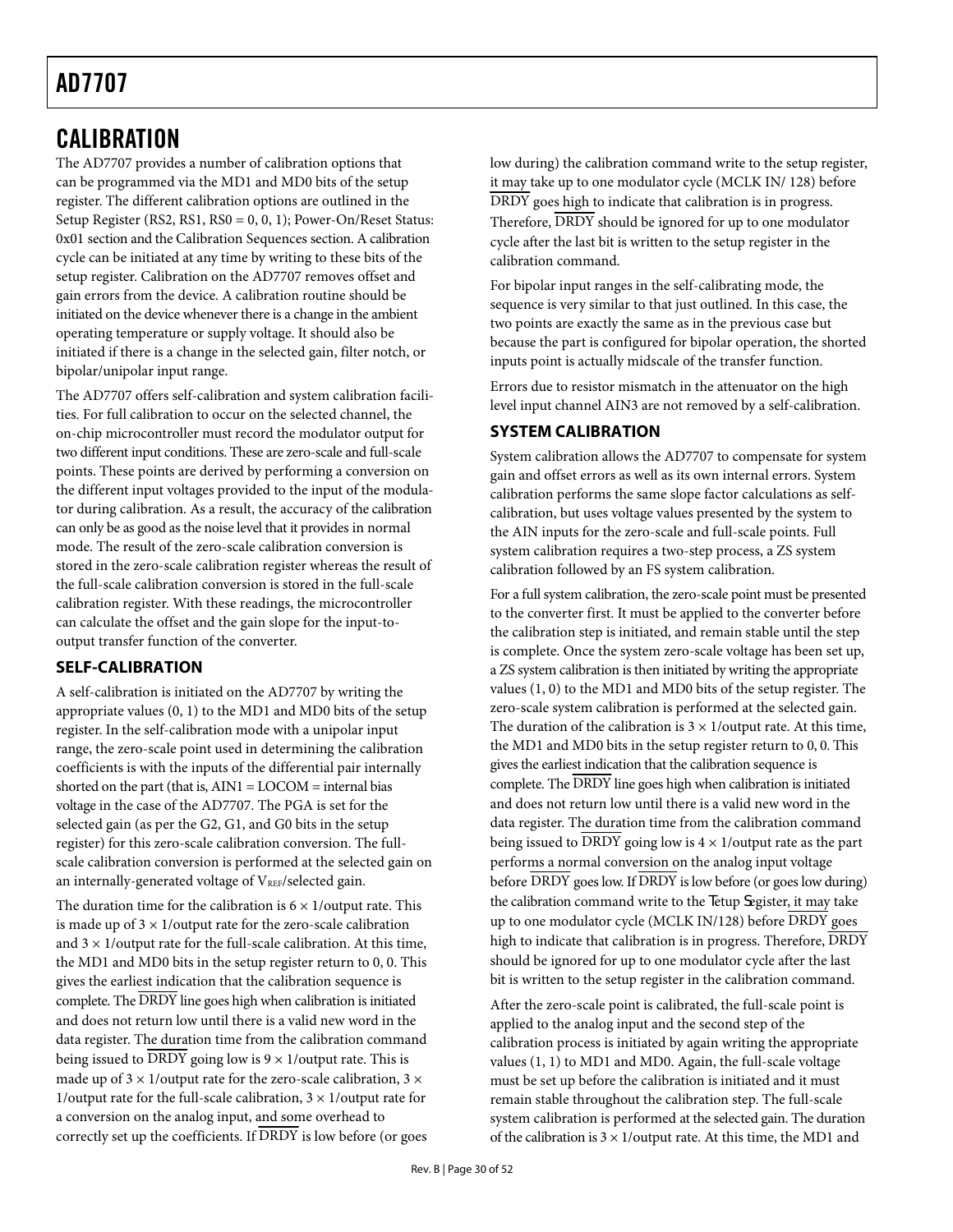<span id="page-30-0"></span>MD0 bits in the setup register return to 0, 0. This gives the earliest indication that the calibration sequence is complete. The DRDY line goes high when calibration is initiated and does not return low until there is a valid new word in the data register. The duration time from the calibration command being issued to DRDY going low is  $4 \times 1$ /output rate as the part performs a normal conversion on the analog input voltage before DRDY goes low. If DRDY is low before (or goes low during) the calibration command write to the setup register, it may take up to one modulator cycle (MCLK IN/128) before DRDY goes high to indicate that calibration is in progress. Therefore, DRDY should be ignored for up to one modulator cycle after the last bit is written to the setup register in the calibration command.

In the unipolar mode, the system calibration is performed between the two endpoints of the transfer function; in the bipolar mode, it is performed between midscale (zero differential voltage) and positive full scale.

The fact that the system calibration is a two-step calibration offers another feature. After the sequence of a full system calibration has been completed, additional offset or gain calibrations can be performed by themselves to adjust the system zero reference point or the system gain. Calibrating one of the parameters, either system offset or system gain, does not affect the other parameter.

<span id="page-30-1"></span>System calibration can also be used to remove any errors from source impedances on the analog input when the part is used in unbuffered mode. A simple R, C antialiasing filter on the front end may introduce a gain error on the analog input voltage, but the system calibration can be used to remove this error.

### **SPAN AND OFFSET LIMITS ON THE LOW LEVEL INPUT CHANNELS, AIN1 AND AIN2**

Whenever a system calibration mode is used, there are limits on the amount of offset and span that can be accommodated. The overriding requirement in determining the amount of offset and gain that can be accommodated by the part is the requirement that the positive full-scale calibration limit is  $<$ 1.05  $\times$  $V_{REF}/$ gain. This allows the input range to go 5% above the nominal range. The built-in headroom in the AD7707's analog modulator ensures that the part will still operate correctly with a positive full-scale voltage that is 5% beyond the nominal.

The input span in both the unipolar and bipolar modes has a minimum value of  $0.8 \times V_{REF}/$ gain and a maximum value of 2.1  $\times$  V<sub>REF</sub>/gain. However, the span (which is the difference between the bottom of the AD7707's input range and the top of its input range) has to take into account the limitation on the positive full-scale voltage. The amount of offset that can be accommodated depends on whether the unipolar or bipolar mode is being used. Once again, the offset has to take into account the limitation on the positive full-scale voltage. In unipolar mode, there is considerable flexibility in handling negative offsets. In both unipolar and bipolar modes, the range of positive offsets that can be handled by the part depends on the selected span.

Therefore, in determining the limits for system zero-scale and full-scale calibrations, the user must ensure that the offset range plus the span range does exceed  $1.05 \times V_{REF}/g$ ain. This is best illustrated with the following examples.

If the part is used in unipolar mode with a required span of  $0.8 \times$ VREF/gain, the offset range the system calibration can handle is from  $-1.05 \times V_{REF}/$ gain to  $+0.25 \times V_{REF}/$ gain. If the part is used in unipolar mode with a required span of  $V_{REF}/g$ ain, the offset range the system calibration can handle is from -1.05 × VREF/gain to  $+0.05 \times V_{REF}/$ gain. Similarly, if the part is used in unipolar mode and required to remove an offset of  $0.2 \times V_{REF}/g$ ain, the span range the system calibration can handle is  $0.85 \times V_{REF}/g$ ain.



If the part is used in bipolar mode with a required span of  $\pm 0.4 \times V_{REF}/$ gain, the offset range the system calibration can handle is from  $-0.65 \times V_{REF}/g$ ain to  $+0.65 \times V_{REF}/g$ ain. If the part is used in bipolar mode with a required span of  $\pm V_{REF}/g$ ain, then the offset range that the system calibration can handle is from  $-0.05 \times V_{REF}/g$ ain to  $+0.05 \times V_{REF}/g$ ain. Similarly, if the part is used in bipolar mode and required to remove an offset of  $\pm 0.2 \times V_{REF}/$ gain, the span range the system calibration can handle is  $\pm 0.85 \times V_{REF}/g$ ain. [Figure 17](#page-30-1) shows a graphical representation of the span and offset limits for the low level input channels.

### **SPAN AND OFFSET LIMITS ON THE HIGH LEVEL INPUT CHANNEL AIN3**

The exact same reasoning geW for low level input channels can TWpplied to the high level input channel. When using the high level channel, the attenuator provides an attenuation factor of 8. All span and offset limits should be multiplied by a factor of 8. Therefore, the range of input span in both the unipolar and bipolar modes has a minimum value of  $6.4 \times V_{REF}/g$ ain and a maximum value of  $16.8 \times V_{REF}/g$ ain. The offset range plus the span range cannot exceed  $8.4 \times V_{REF}/g$ ain.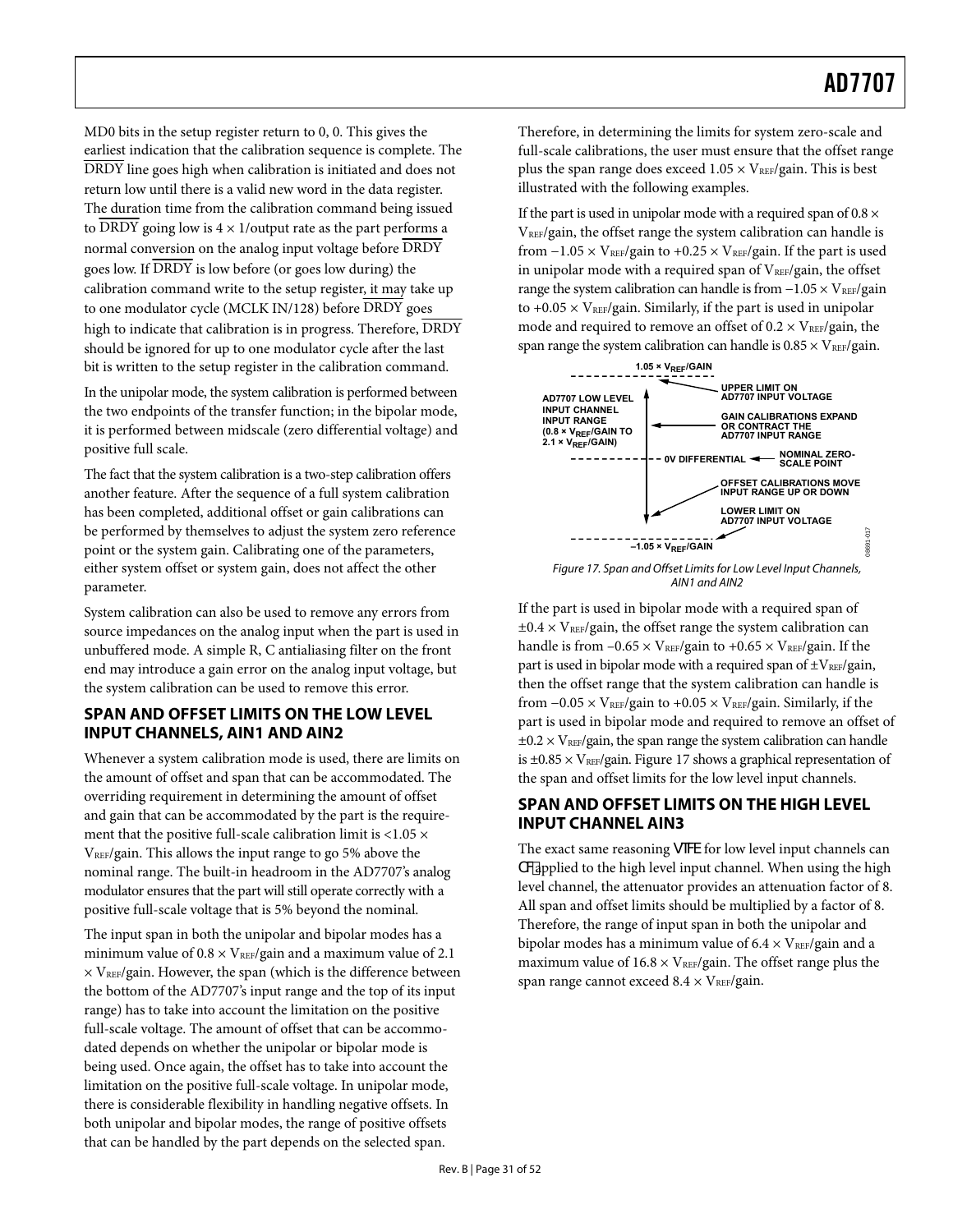### <span id="page-31-0"></span>**POWER-UP AND CALIBRATION**

On power-up, the AD7707 performs an internal reset that sets the contents of the internal registers to a known state. There are default values loaded to all registers after power-on or reset. The default values contain nominal calibration coefficients for the calibration registers. However, to ensure correct calibration for the device, a calibration routine should be performed after power-up. A calibration should be performed if the update rate or gain are changed.

The power dissipation and temperature drift of the AD7707 are low and no warm-up time is required before the initial calibration is performed. However, if an external reference is being used, this reference must stabilize before calibration is initiated. Similarly, if the clock source for the part is generated from a crystal or resonator across the MCLK pins, the start-up time for the oscillator circuit should elapse before a calibration is initiated on the part (see the [Clocking and Oscillator Circuit](#page-32-2) section).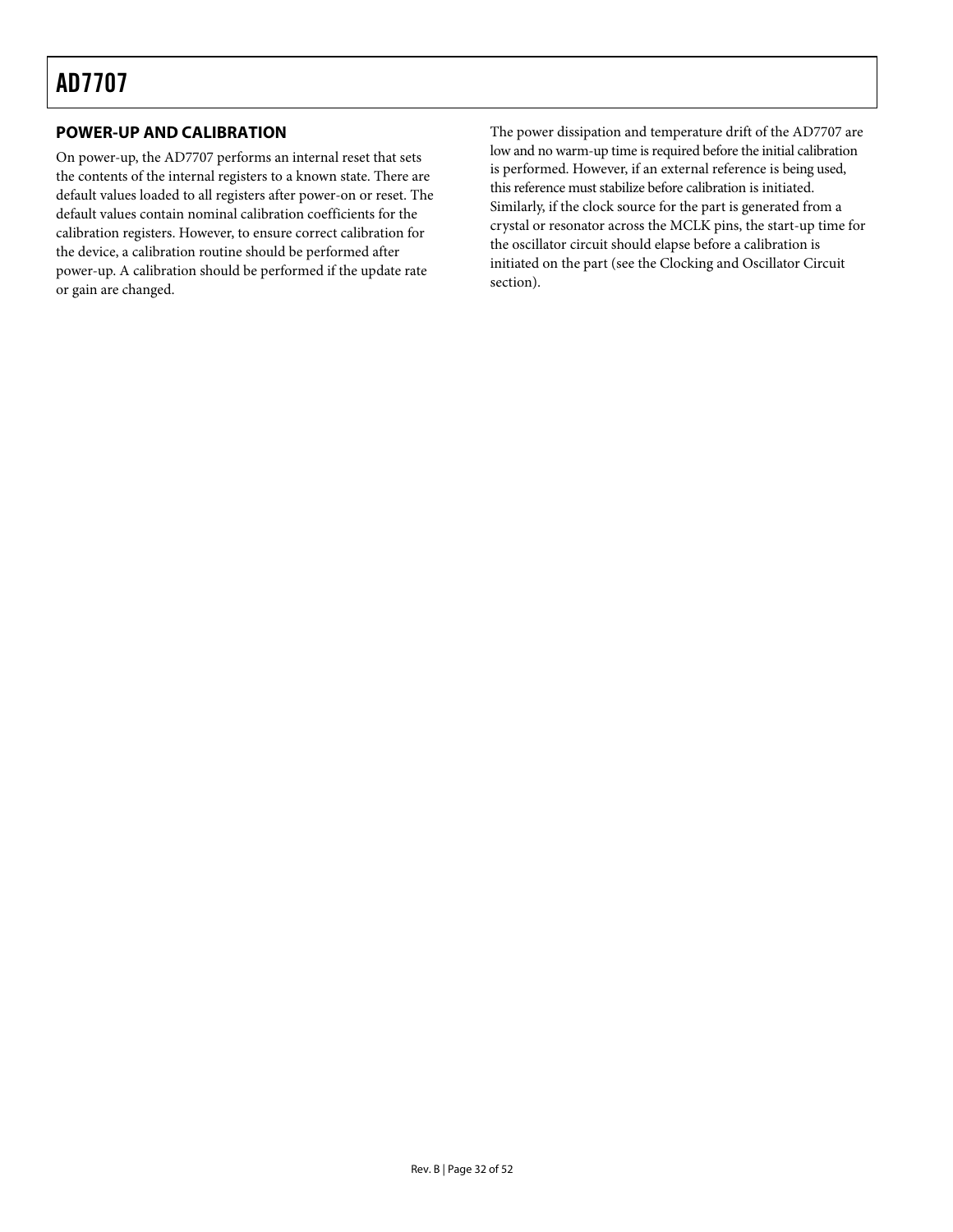## <span id="page-32-1"></span><span id="page-32-0"></span>USING THE AD7707 **CLOCKING AND OSCILLATOR CIRCUIT**

<span id="page-32-2"></span>The AD7707 requires a master clock input, which can be an external CMOS compatible clock signal applied to the MCLK IN pin with the MCLK OUT pin left unconnected. Alternatively, a crystal or ceramic resonator of the correct frequency can be connected between MCLK IN and MCLK OUT as shown in [Figure 18](#page-32-3), in which case the clock circuit functions as an oscillator, providing the clock source for the part. The input sampling frequency, the modulator sampling frequency, the −3 dB frequency, output update rate, and calibration time are all directly related to the master clock frequency, fCLKIN. Reducing the master clock frequency by a factor of 2 halves these frequencies and update rate, and doubles the calibration time. The current drawn from the DV<sub>DD</sub> power supply is also related to fCLKIN. Reducing  $f_{CLKIN}$  by a factor of 2 halves the  $DV_{DD}$  current but does not affect the current drawn from the AVDD.



Figure 18. Crystal/Resonator Connection for the AD7707

<span id="page-32-3"></span>Using the part with a crystal or ceramic resonator between the MCLK IN and MCLK OUT pins generally causes more current to be drawn from  $DV_{DD}$  than when the part is clocked from a driven clock signal at the MCLK IN pin. This is because the onchip oscillator circuit is active in the case of the crystal or ceramic resonator. Therefore, the lowest possible current on the AD7707 is achieved with an externally applied clock at the MCLK IN pin with MCLK OUT unconnected, unloaded, and disabled.

The amount of additional current taken by the oscillator depends on a number of factors—first, the larger the value of capacitor (C1 and C2) placed on the MCLK IN and MCLK OUT pins, the larger the current consumption on the AD7707. Care should be taken not to exceed the capacitor values recommended by the crystal and ceramic resonator manufacturers to avoid consuming unnecessary current. Typical values for C1 and C2 are recommended by crystal or ceramic resonator manufacturers; these are in the range of 30 pF to 50 pF. If the capacitor values on MCLK IN and MCLK OUT are kept in this range, they do not result in any excessive current. Another factor that influences the current is the effective series resistance (ESR) of the crystal that appears between the MCLK IN and MCLK OUT pins of the AD7707. As a general rule, the lower the ESR value is, the lower the current taken by the oscillator circuit.

When operating with a clock frequency of 2.4576 MHz, there is 50 μA difference in the current between an externally applied clock and a crystal resonator when operating with a  $DV_{DD}$  of 3 V. With  $DV_{DD} = 5$  V and  $f_{CLKIN} = 2.4576$  MHz, the typical current increases by 250 μA for a crystal/resonator supplied clock vs. an externally applied clock. The ESR values for crystals and resonators at this frequency tend to be low and, as a result there tends to be little difference between different crystal and resonator types.

When operating with a clock frequency of 1 MHz, the ESR value for different crystal types varies significantly. As a result, the current drain varies across crystal types. When using a crystal with an ESR of 700  $\Omega$  or when using a ceramic resonator, the increase in the typical current over an externally applied clock is 20 μA with  $DV_{DD} = 3$  V and 200 μA with  $DV_{DD} = 5$  V. When using a crystal with an ESR of 3 k $\Omega$ , the increase in the typical current over an externally applied clock is again 100 μA with  $DV_{DD} = 3 V$  but 400  $\mu A$  with  $DV_{DD} = 5 V$ .

The on-chip oscillator circuit also has a start-up time associated with it before it is oscillating at its correct frequency and correct voltage levels. Typical start-up times with  $DV_{DD} = 5 V$  are 6 ms using a 4.9512 MHz crystal, 16 ms with a 2.4576 MHz crystal and 20 ms with a 1 MHz crystal oscillator. Start-up times are typically 20% slower when the power supply voltage is reduced to 3 V. At 3 V supplies, depending on the loading capacitances on the MCLK pins, a 1 M $\Omega$  feedback resistor may be required across the crystal or resonator to keep the start-up times around the 20 ms duration.

The AD7707's master clock appears on the MCLK OUT pin of the device. The maximum recommended load on this pin is one CMOS load. When using a crystal or ceramic resonator to generate the AD7707's clock, it may be desirable to use this clock as the clock source for the system. In this case, it is recommended that the MCLK OUT signal is buffered with a CMOS buffer before being applied to the rest of the circuit.

## **SYSTEM SYNCHRONIZATION**

The FSYNC bit of the setup register allows the user to reset the modulator and digital filter without affecting any of the setup conditions on the part. This allows the user to start gathering samples of the analog input from a known point in time, that is, when the FSYNC T[f is changed from 1 to 0.

With a 1 in the FSYNC bit of the setup register, the digital filter and analog modulator are held in a known reset state and the part is not processing any input samples. When a 0 is then written to the FSYNC bit, the modulator and filter are taken out of this reset state and the part starts to gather samples again on the next master clock edge.

The FSYNC input can also be used as a software start convert command allowing the AD7707 to be operated in a conventional converter fashion. In this mode, writing to the FSYNC bit starts conversion and the falling edge of DRDY indicates when conversion is complete. The disadvantage of this scheme is that the settling time of the filter has to be taken into account for every data register update. This means that the rate at which the data register is updated is three times slower in this mode.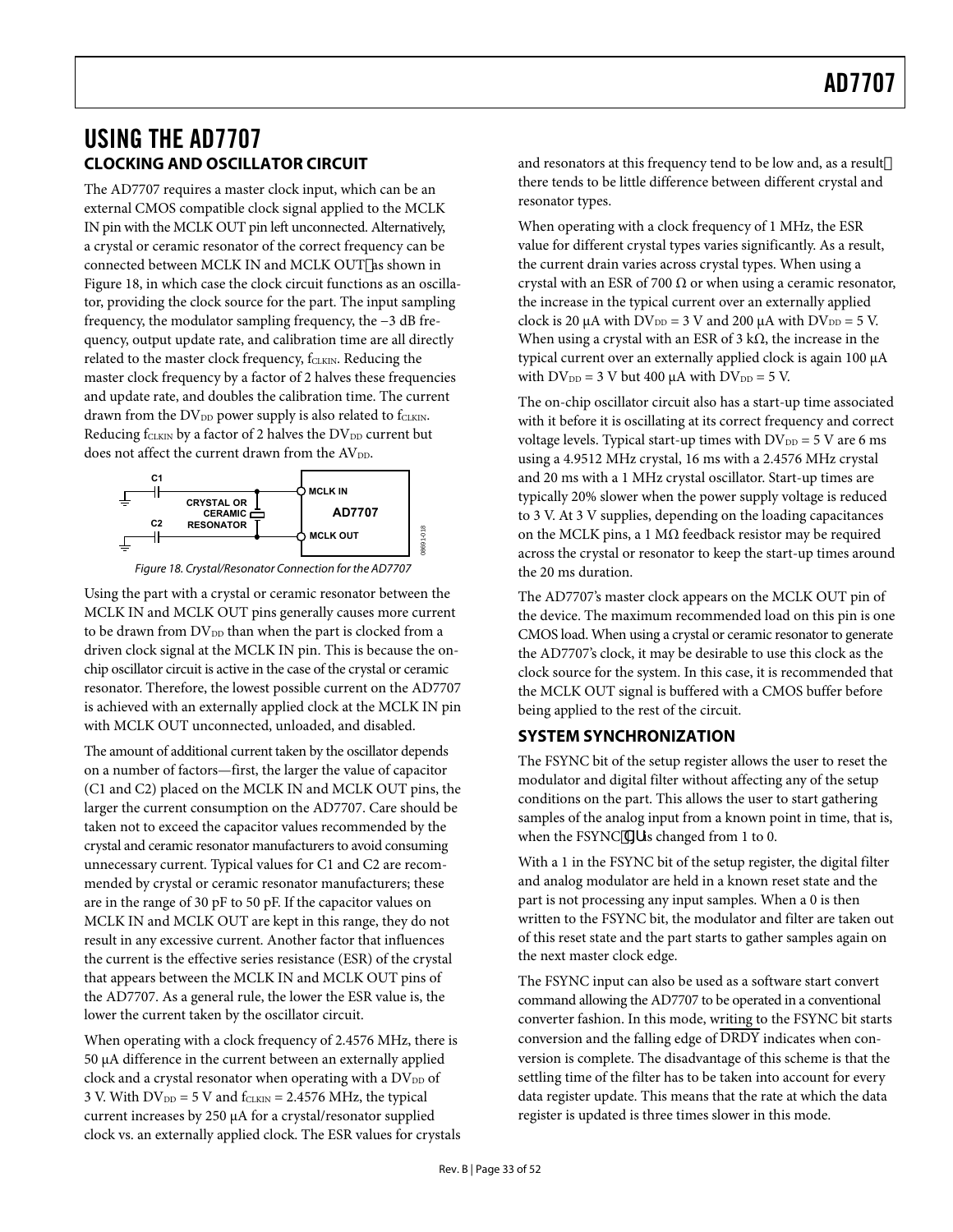<span id="page-33-1"></span><span id="page-33-0"></span>Because the FSYNC bit resets the digital filter, the full settling time of  $3 \times 1$ /output rate has to elapse before there is a new word loaded to the output register on the part. If the DRDY signal is low when FSYNC goes to a 0, the  $\overline{DRDY}$  signal is not reset high by the FSYNC command. This is because the AD7707 recognizes that there is a word in the data register that has not been read. The  $\overline{DRDY}$  line stays low until an update of the data register takes place, at which time it goes high for  $500 \times$  $t<sub>CLKIN</sub>$  before returning low again. A read from the data register resets the DRDY signal high and it does not return low until the settling time of the filter has elapsed (from the FSYNC command) and there is a valid new word in the data register. If the DRDY line is high when the FSYNC command is issued, the DRDY line does not return low until the settling time of the filter has elapsed.

### **RESET INPUT**

The RESET input on the AD7707 resets all the logic, the digital filter, and the analog modulator, while all on-chip registers are reset to their default state. DRDY is driven high and the AD7707 ignores all communications to any of its registers while the RESET input is low. When the RESET input returns high, the AD7707 starts to process data and  $\overline{DRDY}$  returns low in  $3 \times 1$ /output rate, indicating a valid new word in the data register. However, the AD7707 operates with its default setup conditions after a RESET and it is generally necessary to set up all registers and carry out a calibration after a RESET command.

The AD7707's on-chip oscillator circuit continues to function even when the RESET input is low. The master clock signal continues to be available on the MCLK OUT pin. Therefore, in applications where the system clock is provided by the AD7707's clock, the AD7707 produces an uninterrupted master clock during RESET commands.

## **STANDBY MODE**

The STBY bit in the communications register of the AD7707 allows the user to place the part in a power-down mode when it is not required to provide conversion results. The AD7707 retains the contents of all its on-chip registers (including the data register) while in standby mode. When released from standby mode, the part starts to process data and a new word is available in the data register in  $3 \times 1$ /output rate from when a 0 is written to the STBY bit.

The STBY bit does not affect the digital interface, nor does it affect the status of the DRDY line. If DRDY is high when the STBY bit is brought low, it remains high until there is a valid new word in the data register. If DRDY is low when the STBY bit is brought low, it remains low until the data register is updated, at which time the  $\overline{DRDY}$  line returns high for 500  $\times$ 

 $t<sub>CLKIN</sub>$  before returning low again. If  $\overline{DRDY}$  is low when the part enters its standby mode (indicating a valid unread word in the data register), the data register can be read while the part is in standby. At the end of this read operation, the  $\overline{DRDY}$  is reset high as normal.

Placing the part in standby mode reduces the total current to 9 μA typical with 5 V supplies and 4 μA with 3 V supplies when the part is operated from an external master clock provided this master clock is stopped. If the external clock continues to drive the MCLK IN pin in standby mode, the standby current increases to 150 μA typical with 5 V supplies and 75 μA typical with 3 V supplies. If a crystal or ceramic resonator is used as the clock source, the total current in standby mode is 400 μA typical with 5 V supplies and 90 μA with 3 V supplies. This is because the on-chip oscillator circuit continues to run when the part is in its standby mode. This is important in applications where the system clock is provided by the AD7707's clock, so that the AD7707 produces an uninterrupted master clock even when it is in its standby mode. The serial interface remains operational when in standby mode so that data can be read from the output register in standby, regardless of whether or not the master clock is stopped.

## **ACCURACY**

Σ-Δ ADCs, like voltage–to-frequency converters (VFCs) and other integrating ADCs, do not contain any source of nonmonotonicity and inherently offer no missing codes performance. The AD7707 achieves excellent linearity by the use of high quality, on-chip capacitors that have a very low capacitance/voltage coefficient. The device also achieves low input drift through the use of chopper-stabilized techniques in its input stage. To ensure excellent performance over time and temperature, the AD7707 uses digital calibration techniques that minimize offset and gain error.

### **DRIFT CONSIDERATIONS**

Charge injection in the analog switches and dc leakage currents at the sampling modes are the primary sources of offset voltage drift in the converter. The dc input leakage current is essentially independent of the selected gain. Gain drift within the converter depends primarily upon the temperature tracking of the internal capacitors. It is not affected by leakage currents.

Measurement errors due to offset drift or gain drift can be eliminated at any time by recalibrating the converter. Using the system calibration mode can also minimize offset and gain errors in the signal conditioning circuitry. Integral and differential linearity errors are not significantly affected by temperature changes.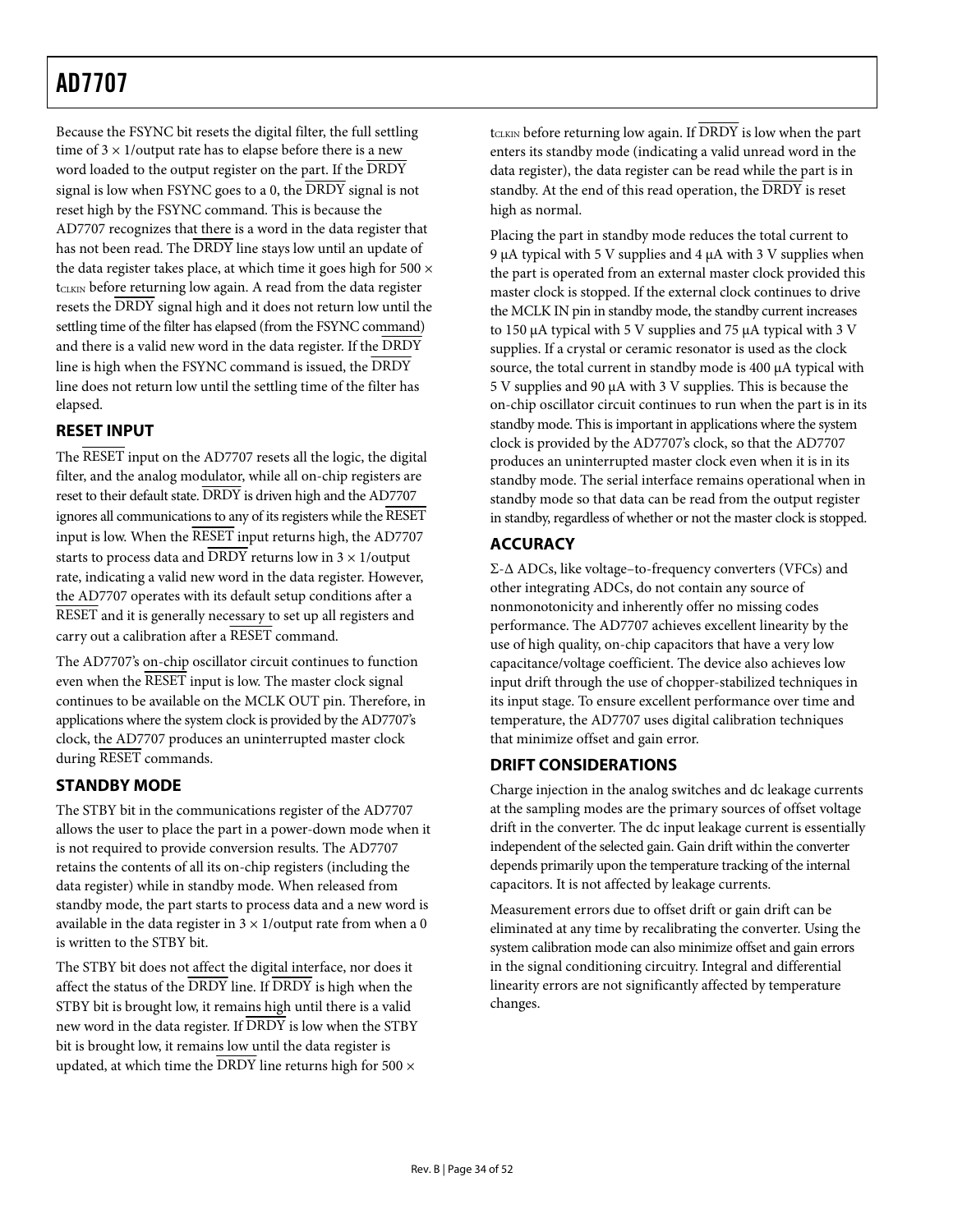## <span id="page-34-0"></span>POWER SUPPLIES

The AD7707 operates with power supplies between 2.7 V and 5.25 V. There is no specific power supply sequence required for the AD7707, either the  $AV_{DD}$  or the  $DV_{DD}$  supply can come up first. In normal operation, the  $DV_{DD}$  must not exceed  $AV_{DD}$  by 0.3 V. 3 'fZagYZ the latch-up performance of the AD7707 is good, If is important that power is applied to the AD7707 before signals at REF IN, AIN, or the logic input pins to avoid excessive currents. If this is not possible, the current that flows in any of these pins should be limited to less than 100 mA. If separate supplies are used for the AD7707 and the system digital circuitry, the AD7707 should be powered up first. If it is not possible to guarantee this, current limiting resistors should be placed in series with the logic inputs to again limit the current. Latch-up current is greater than 100 mA.



### <span id="page-34-1"></span>**SUPPLY CURRENT**

The current consumption on the AD7707 is specified for supplies in the range 2.7 V to 3.3 V and in the range 4.75 V to 5.25 V. The part operates over a 2.7 V to 5.25 V supply range and the  $I_{DD}$  for the part varies as the supply voltage varies over this range. There is an internal current boost bit on the AD7707 that is set internally in accordance with the operating conditions. This affects the current drawn by the analog circuitry within these devices. Minimum power consumption is achieved when the AD7707 is operated with an  $f_{CLKIN}$  of 1 MHz or at gains of 1 to 4 with  $f_{CLKIN}$ = 2.4575 MHz as the internal boost bit is off reducing the analog current consumption. [Figure 19](#page-34-1) shows the variation of the typical I<sub>DD</sub> with V<sub>DD</sub> voltage for both a 1 MHz crystal oscillator and a 2.4576 MHz crystal oscillator at 25°C. The AD7707 is operated in unbuffered mode. The relationship shows that the  $I_{DD}$  is minimized by operating the part with lower  $AV_{DD}/DV_{DD}$ voltages. AI<sub>DD</sub>/DI<sub>DD</sub> on the AD7707 is also minimized by using an external master clock or by optimizing external components when using the on-chip oscillator circuit.

#### **GROUNDING AND LAYOUT**

Because the analog inputs and reference input are differential, most of the voltages in the analog modulator are commonmode voltages. The excellent common-mode rejection of the part removes common-mode noise on these inputs. The digital filter provides rejection of broadband noise on the power supplies, except at integer multiples of the modulator sampling frequency. The digital filter also removes noise from the analog and reference inputs provided fZSf those noise sources do not saturate the analog modulator. As a result, the AD7707 is more immune to noise interference than a conventional high resolution converter. However, because the resolution of the AD7707 is so high, and the noise levels from the AD7707 so low, care must be taken with regard to grounding and layout.

The printed circuit board that houses the AD7707 should be designed so that the analog and digital sections are separated and confined to certain areas of the board. This facilitates the use of ground planes, which can be separated easily. A minimum etch technique is generally best for ground planes because it gives the best shielding. Digital and analog ground planes should only be joined in one place to avoid ground loops. If the AD7707 is in a system where multiple devices require AGND-to-DGND connections, the connection should be made at one point only, a star ground point, which should be established as close as possible to the AD7707.

Avoid running digital lines under the device because these may couple noise onto the analog circuitry within the AD7707. The analog ground plane should be allowed to run under the AD7707 to reduce noise coupling. The power supply lines to the AD7707 should use wide traces to provide low impedance paths and reduce the effects of glitches on the power supply line. Fast switching signals like clocks should be shielded with digital ground to avoid radiating noise to other sections of the board and clock signals should never be run near the analog inputs. Avoid crossover of digital and analog signals. Traces on opposite sides of the board should run at right angles to each other. This reduces the effects of feedthrough through the board. A microstrip technique is by far the best, but is not always possible with a double-sided board. In this technique, the component side of the board is dedicated to ground planes while signals are placed on the solder side.

Good decoupling is important when using high resolution ADCs. All analog supplies should be decoupled with a 10 μF tantalum capacitor in parallel with 0.1 μF ceramic capacitors to AGND. To achieve the best performance from these decoupling components, they must be placed as close as possible to the device, ideally right up against the device. All logic chips should be decoupled with 0.1 μF disc ceramic capacitors to DGND.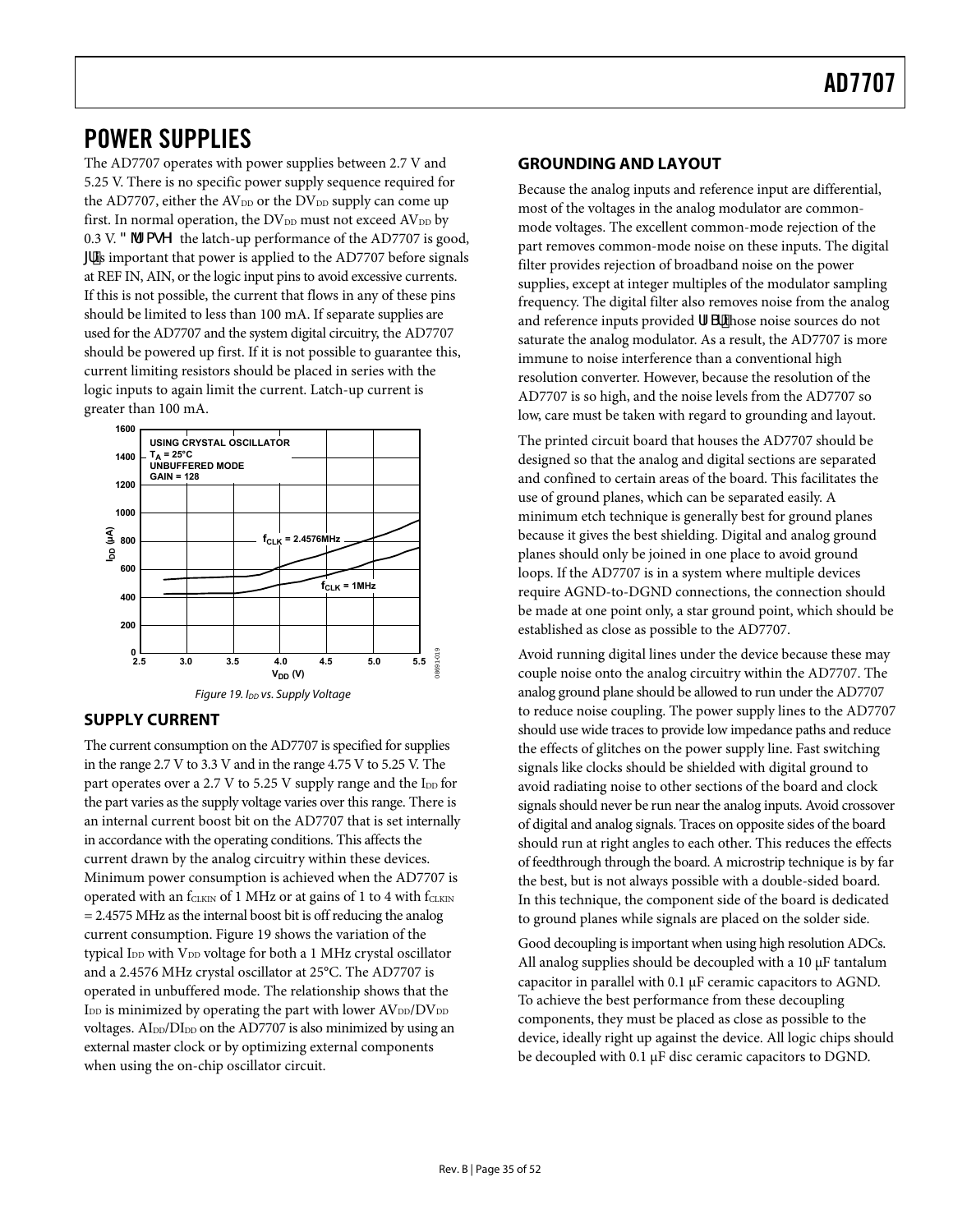## <span id="page-35-0"></span>DIGITAL INTERFACE

As previously outlined, the AD7707's programmable functions are controlled using a set of on-chip registers. Data is written to these registers via the part's serial interface and read access to the on-chip registers is also provided by this interface. All communications to the part must start with a write operation to the communications register. After power-on or RESET, the device expects a write to its communications register. The data written to this register determines whether the next operation to the part is a read or a write operation and also determines to which register this read or write operation occurs. Therefore, write access to any of the other registers on the part starts with a write operation to the communications register followed by a write to the selected register. A read operation from any other register on the part (including the data register) starts with a write operation to the communications register followed by a read operation from the selected register.

The AD7707 serial interface consists of five signals,  $\overline{\text{CS}}$ ,  $\overline{\text{SCLK}}$ , DIN, DOUT, and DRDY. The DIN line is used for transferring data into the on-chip registers, and the DOUT line is used for accessing data from the on-chip registers. SCLK is the serial clock input for the device and all data transfers (either on DIN or DOUT) take place with respect to this SCLK signal. The DRDY line is used as a status signal to indicate when data is ready to be read from the AD7707 data register. DRDY goes low when a new data word is available in the output register. It is reset high when a read operation from the data register is complete. It also goes high prior to the updating of the output register to indicate when not to read from the device to ensure that a data read is not attempted while the register is being updated.  $\overline{CS}$  is used to select the device. It can be used to decode the AD7707 in systems where a number of parts are connected to the serial bus.

[Figure 20](#page-36-1) and [Figure 21](#page-36-2) show timing diagrams for interfacing to theAD7707 with CS used to decode the part. Figure 20 is for a read operation from the AD7707's output shift register whereas [Figure 21](#page-36-2) shows a write operation to the input shift register. It is possible to read the same data twice from the output register even though the DRDY line returns high after the first read operation. Care must be taken, however, to ensure that the read operations have been completed before the next output update is about to take place.

The AD7707 serial interface can operate in 3-wire mode by tying the  $\overline{\text{CS}}$  input low. In this case, the SCLK, DIN, and DOUT lines are used to communicate with the AD7707 and the status of DRDY can be obtained by interrogating the MSB of the communications register. This scheme is suitable for interfacing to microcontrollers. If  $\overline{CS}$  is required as a decoding signal, it can be generated from a port bit. For microcontroller interfaces, it is recommended that SCLK idles high between data transfers.

The AD7707 can also be operated with  $\overline{\text{CS}}$  used as a frame synchronization signal. This scheme is suitable for DSP interfaces. In this case, the first bit (MSB) is effectively clocked out by  $\overline{\text{CS}}$ because  $\overline{\text{CS}}$  normally occurs after the falling edge of SCLK in DSPs. The SCLK can continue to run between data transfers provided fZSf the timing numbers are obeyed.

The serial interface can be reset by exercising the RESET input on the part. It can also be reset by writing a series of 1s on the DIN input. If a Logic 1 is written to the AD7707 DIN line for at least 32 serial clock cycles, the serial interface is reset. This ensures that in 3-wire systems, if the interface is lost either via a software error or by a glitch in the system, it can be reset back to a known state. This state returns the interface to where the AD7707 is expecting a write operation to its communications register. This operation in itself does not reset the contents of any registers but because the interface was lost, the information written to any of the registers is unknown and it is advisable to set up all registers again.

Some microprocessor or microcontroller serial interfaces have a single serial data line. In this case, it is possible to connect the AD7707's DATA OUT and DATA IN lines together and connect them to the single data line of the processor. A 10 k $\Omega$  pull-up resistor should be used on this single data line. In this case, if the interface is lost, because the read and write operations share the same line, the procedure to reset it back to a known state is somewhat different than previously described. It requires a read operation of 24 serial clocks followed by a write operation where a Logic 1 is written for at least 32 serial clock cycles to ensure that the serial interface is back into a known state.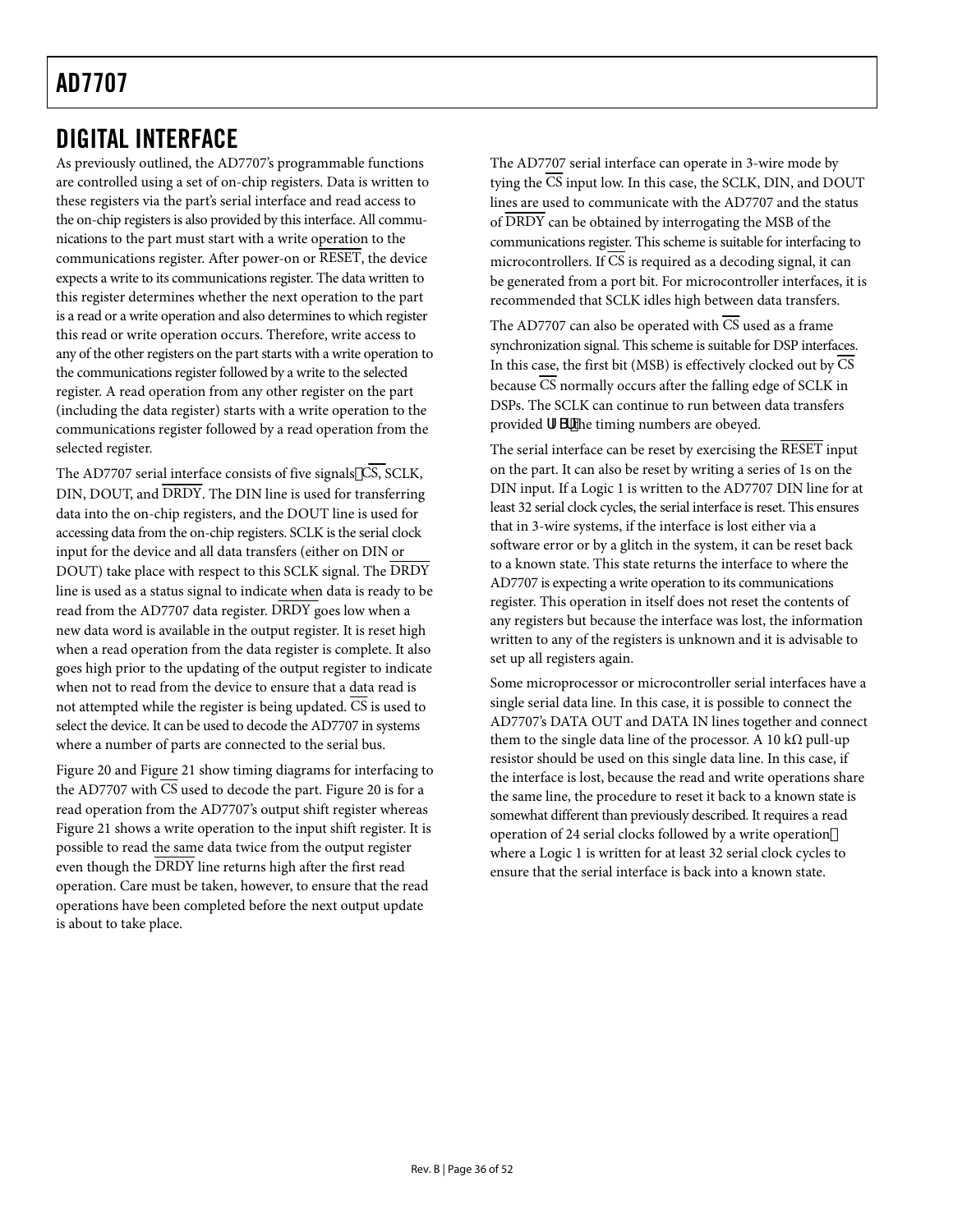## <span id="page-36-0"></span>CONFIGURING THE AD7707

The AD7707 contains six on-chip registers that the user can accesses via the serial interface. Communication with any of these registers is initiated by writing to the communications register first. [Figure 22](#page-37-0) outlines a flow diagram of the sequence used to configure all registers after a power-up or reset on the AD7707. The flowchart also shows two different read options the first in which the  $\overline{DRDY}$  pin is polled to determine when an update of the data register has taken place, the second in which the  $\overline{\text{DRDY}}$  bit of the communications register is interrogated to determine if a data register update has taken place. Also included in the flowing diagram is a series of words that should be written to the registers for a particular set of operating conditions. These conditions are gain of 1, no filter sync, bipolar mode, buffer off, clock of 4.9512 MHz, and an output rate of 50 Hz.

<span id="page-36-2"></span><span id="page-36-1"></span>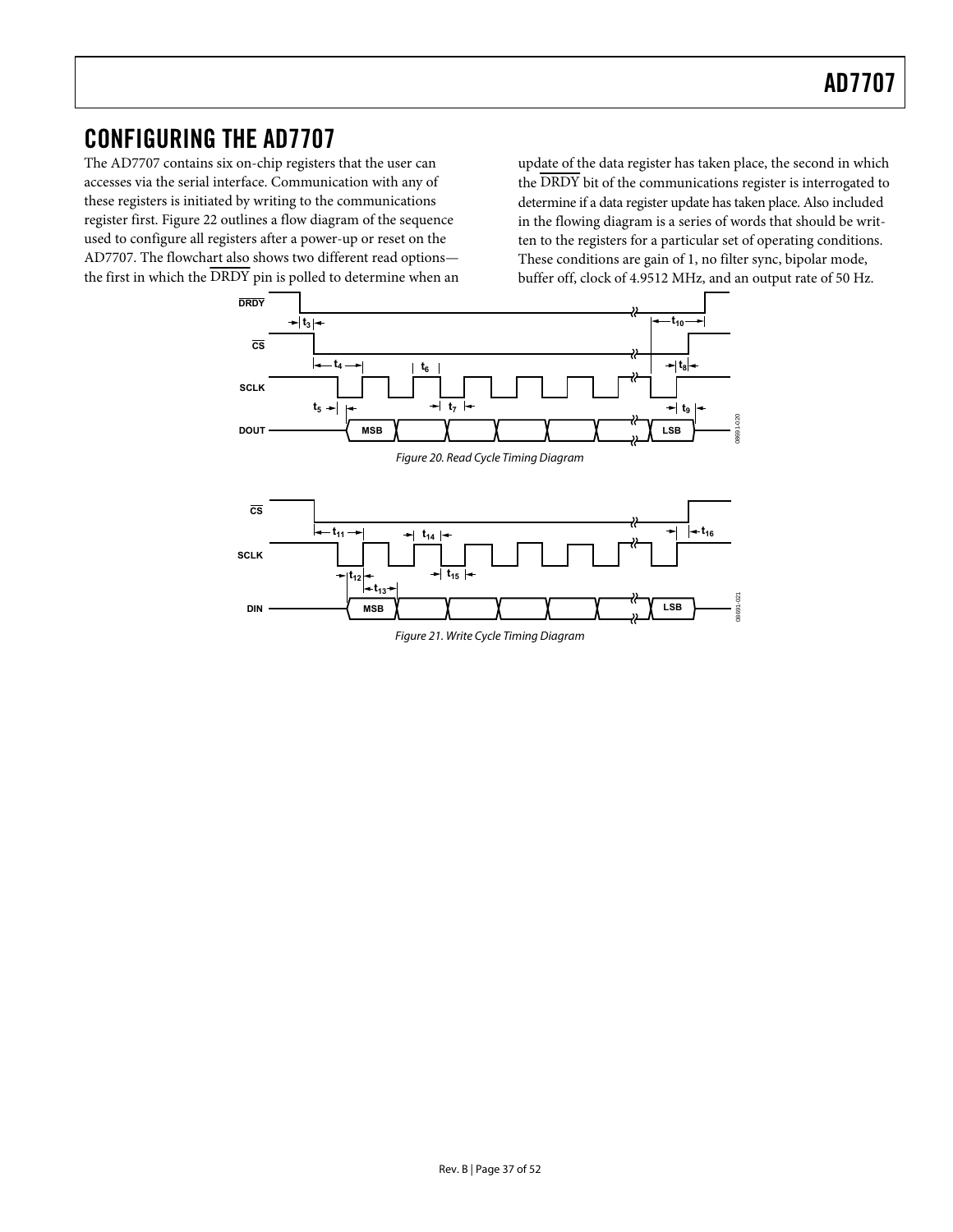

<span id="page-37-0"></span>Figure 22. Flowchart for Setting Up and Reading from the AD7707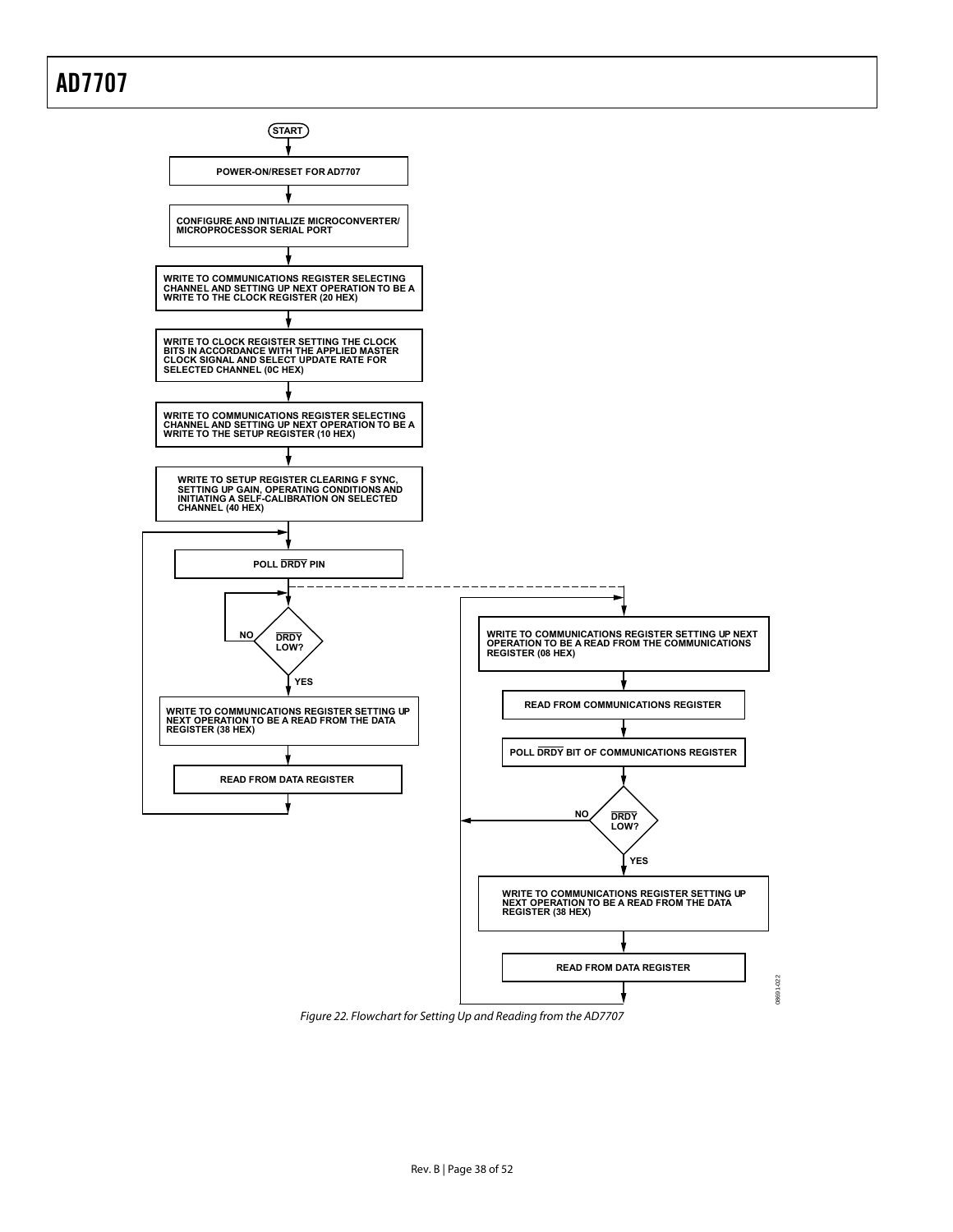## <span id="page-38-0"></span>MICROCOMPUTER/MICROPROCESSOR INTERFACING

The AD7707's flexible serial interface allows for easy interface to most microcomputers and microprocessors. The flowchart of [Figure 22](#page-37-0) outlines the sequence that should be followed when interfacing a microcontroller or microprocessor to the AD7707. [Figure 23](#page-38-1) and [Figure 24](#page-39-1) show some typical interface circuits.

The serial interface on the AD7707 is capable of operating from just three wires and is compatible with SPI interface protocols. The 3-wire operation makes the part ideal for isolated systems in which minimizing the number of interface lines also minimizes the number of opto-isolators required in the system. The serial clock input is a Schmitt-triggered input to accommodate slow edges from optocouplers. The rise and fall times of other digital inputs to the AD7707 should be no longer than 1 μs.

<span id="page-38-1"></span>Most of the registers on the AD7707 are 8-bit registers, which facilitates easy interfacing to the 8-bit serial ports of microcontrollers. The data register on the AD7707 is 16 bits, and the zero-scale and full-scale calibration registers are 24-bit registers but data transfers to these registers can consist of multiple 8-bit transfers to the serial port of the microcontroller. DSP processors and microprocessors generally transfer 16 bits of data in a serial data operation. Some of these processors, such as the ADSP-2105, have the facility to program the amount of cycles in a serial transfer. This allows the user to tailor the number of bits in any transfer to match the register length of the required register in the AD7707.

Even though some of the registers on the AD7707 are only eight bits in length, communicating with two of these registers in successive write operations can be handled as a single 16-bit data transfer if required. For example, if the setup register is to be updated, the processor must first write to the communications register (indicating that the next operation is a write to the setup register) and then write eight bits to the setup register. If required, this can all be performed in a single 16-bit transfer because once the eight serial clocks of the write operation to the communications register have been completed, the part immediately sets itself up for a write operation to the setup register.

## **[AD7707](#page-38-1)TO68HC11 INTERFACE**

Figure 23 shows an interface between the AD7707 and the 68HC11 microcontroller. The diagram shows the minimum (3-wire) interface with  $\overline{\text{CS}}$  on the AD7707 hard-wired low. In this scheme, the DRDY bit of the communications register is monitored to determine when the data register is updated. An alternative scheme, which increases the number of interface lines to four, is to monitor the DRDY output line from the AD7707. The monitoring of the  $\overline{\text{DRDY}}$  line can be done in two ways. First, DRDY can be connected to one of the 68HC11 port bits (such as PC0), which is configured as an input. This port bit is then polled to determine the status of DRDY. The second scheme is to use an interrupt driven system, in which case the DRDY output is connected to the IRQ input of the 68HC11. For interfaces

that require control of the  $\overline{\text{CS}}$  input on the AD7707, one of the port bits of the 68HC11 (such as PC1), which is configured as an output, can be used to drive the  $\overline{\text{CS}}$  input.



Figure 23. AD7707-to-68HC11 Interface

The 68HC11 is configured in master mode with its CPOL bit set to a Logic 1 and its CPHA bit set to a Logic 1. When the 68HC11 is configured like this, its SCLK line idles high between data transfers. The AD7707 is not capable of full duplex operation. If the AD7707 is configured for a write operation, no data appears on the DATA OUT lines even when the SCLK input is active. Similarly, if the AD7707 is configured for a read operation, data presented to the part on the DATA IN line is ignored even when SCLK is active.

Coding for an interface between the 68HC11 and the AD7707 is given in the [C Code for Interfacing AD7707 to 68HC11](#page-40-1) section. In this example, the DRDY output line of the AD7707 is connected to the PC0 port bit of the 68HC11 and is polled to determine its status.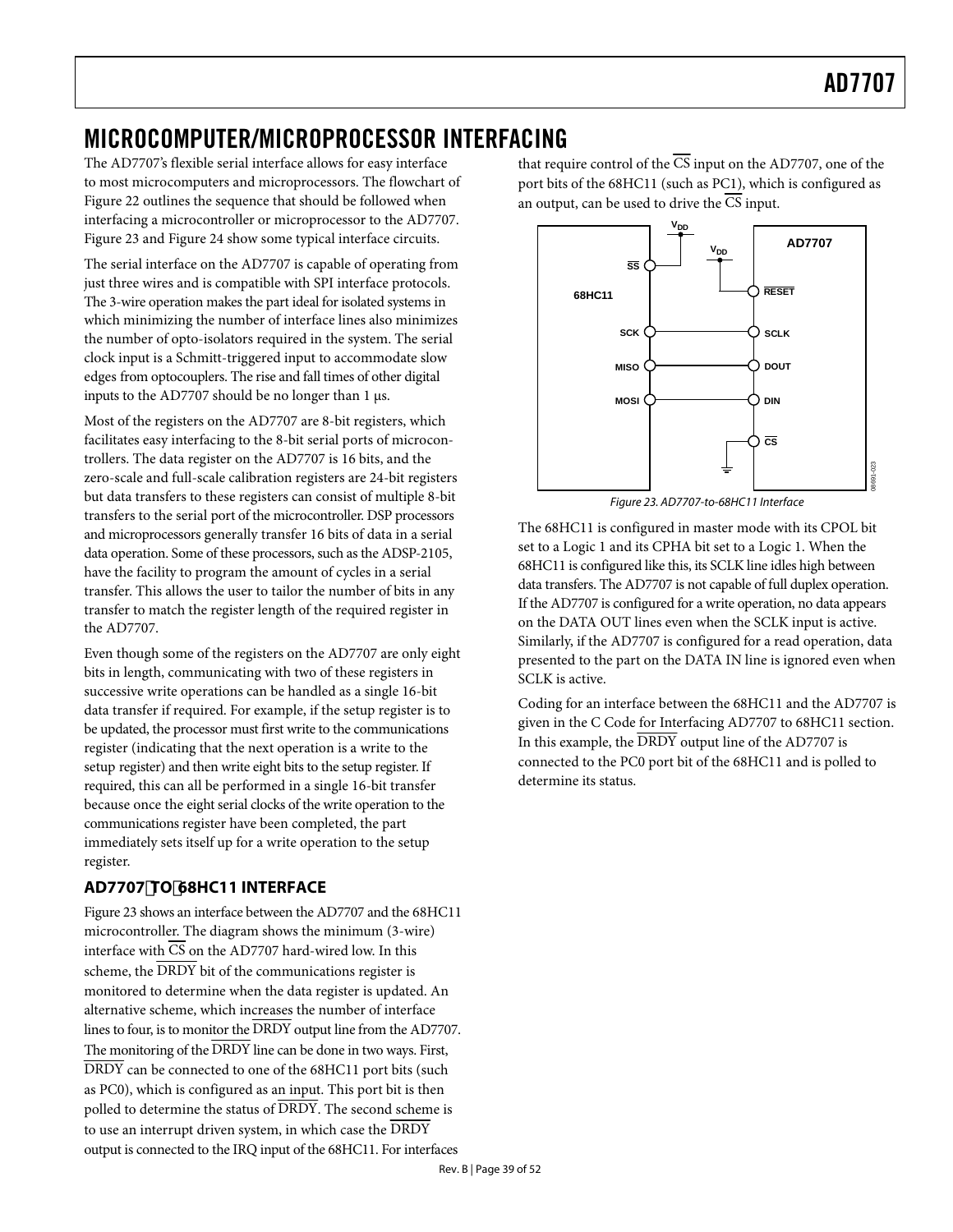## <span id="page-39-0"></span>**AD7707TO 8XC51INTERFACE**

<span id="page-39-1"></span>An interface circuit between the AD7707 and the 8XC51 microcontroller is shown in [Figure 24.](#page-39-1) The diagram shows the minimum number of interface connections with  $\overline{CS}$  on the AD7707 hard-wired low. In the case of the 8XC51 interface, the minimum number of interconnects is just two. In this scheme, the DRDY bit of the communications register is monitored to determine when the data register is updated. The alternative scheme, which increases the number of interface lines to three, is to monitor the DRDY output line from the AD7707. The monitoring of the DRDY line can be done in two ways. First, DRDY can be connected to one of the 8XC51's port bits (such as P1.0), which is configured as an input. This port bit is then polled to determine the status of  $\overline{DRDY}$ . The second scheme is to use an interrupt-driven system, in which case the  $\overline{\rm DRDY}$  output is connected to the INT1 input of the 8XC51. For interfaces that require control of the CS input on the AD7707, one of the port bits of the 8XC51 (such as P1.1), which is configured as an output, can be used to drive the  $\overline{CS}$  input. The 8XC51 is configured in its Mode 0 serial interface mode. Its serial interface contains a single data line. As a result, the DATA OUT and DATA IN pins of the AD7707 should be connected together with a 10 k $\Omega$  pullup resistor. The serial clock on the 8XC51 idles high between

data transfers. The 8XC51 outputs the LSB first in a write operation; however, the AD7707 expects the MSB first so the data to be transmitted must be rearranged before being written to the output serial register. Similarly, the AD7707 outputs the MSB first during a read operation; however, the 8XC51 expects the LSB first. Therefore, the data read into the serial buffer must be rearranged before the correct data word from the AD7707 is available in the accumulator.



Figure 24. AD7707-to-8XC51 Interface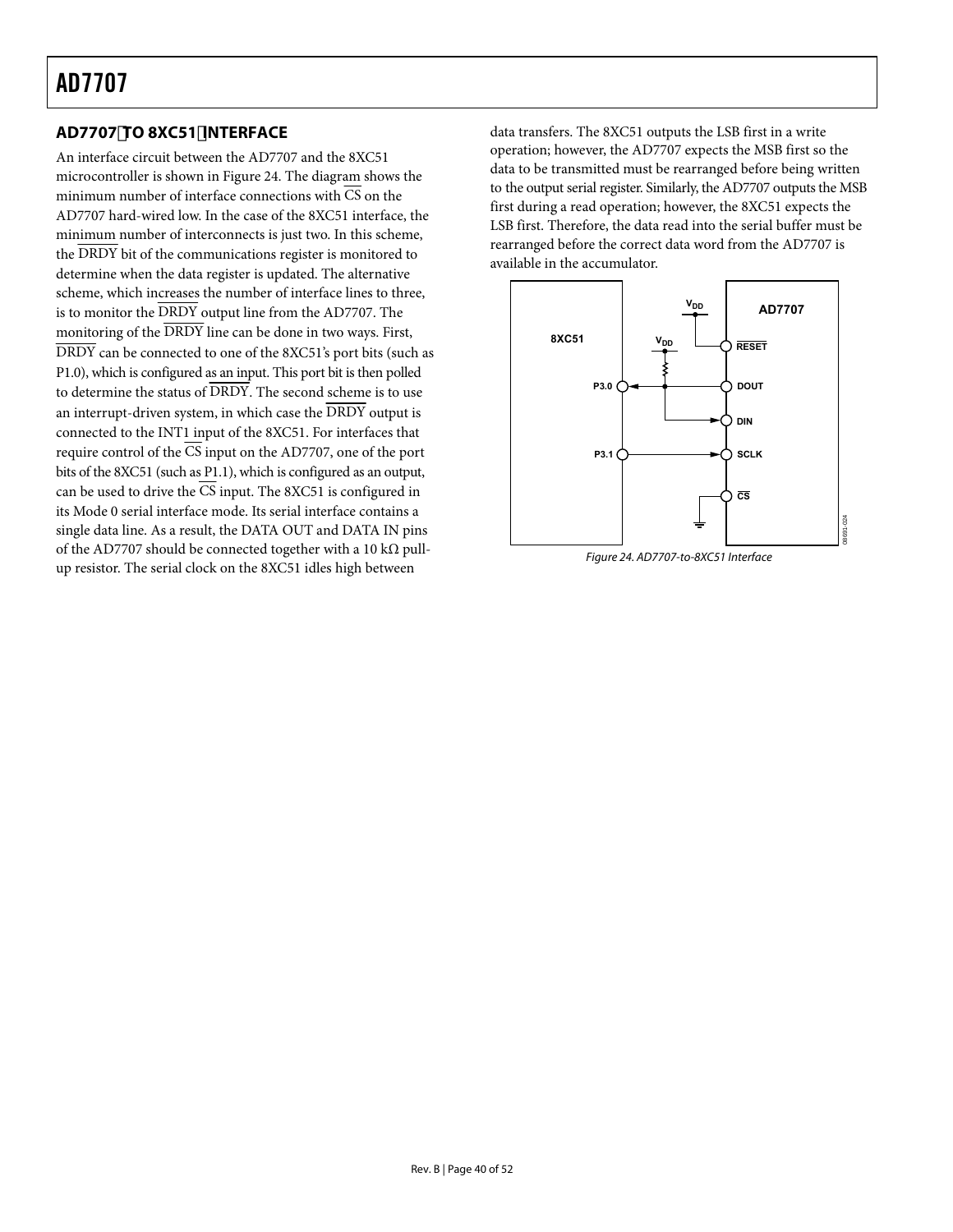## <span id="page-40-0"></span>CODE FOR SETTING UP THE AD7707

The [C Code for Interfacing AD7707 to 68HC11](#page-40-1) section gives a set of read and write routines in C code for interfacing the 68HC11 microcontroller to the AD7707. The sample program sets up the various registers on the AD7707 and reads 1000 samples from the part into the 68HC11. The setup conditions on the part are exactly the same as those outlined for the flowchart of [Figure 22](#page-37-0). In the example code given here, the DRDY output is polled to determine if a new valid word is available in the data register.

The sequence of the events in this program are as follows:

- 1. Write to the communications register, selecting Channel 1 (AIN1) as the active channel and setting the next operation to be a write to the clock register.
- 2. Write to the clock register setting the CLKDIV bit to 1, which divides the external clock internally by two. This

#### <span id="page-40-1"></span>**C CODE FOR INTERFACING AD7707 TO 68HC11**

assumes that the external crystal is 4.9512 MHz. The update rate is selected to be 50 Hz.

- 3. Write to communication register selecting Channel 1 (AIN1) as the active channel and setting the next operation to be a write to the setup register.
- 4. Write to the setup register, setting the gain to 1, setting bipolar mode, buffer off, clearing the filter synchronization, and initiating a self-calibration.
- 5. Poll the DRDY output.
- 6. Read the data from the data register.
- 7. Repeat Step 5 and Step 6 until the specified number of samples have been taken from the selected channel.

```
/* This program has read and write routines for the 68HC11 to interface to the AD7707 and the 
sample program sets the various registers and then reads 1000 samples from one channel. */ 
#include <math.h> 
#include <io6811.h> 
#define NUM_SAMPLES 1000 /* change the number of data samples */ 
#define MAX_REG_LENGTH 2 /* this says that the max length of a register is 2 bytes */ 
Writetoreg (int); 
Read (int,char); 
char *datapointer = store; 
char store[NUM_SAMPLES*MAX_REG_LENGTH + 30]; 
void main () 
{ 
 /* the only pin that is programmed here from the 68HC11 is the /CS and this is why the PC2 bit 
 of PORTC is made as an output */ 
char a; 
DDRC = 0x04; /* PC2 is an output the rest of the port bits are inputs */
PORTC \vert = 0x04; /* make the /CS line high */
Writetoreg (0x20); /* Active Channel is AIN1/LOCOM, next operation as write to the clock
register */ 
Writetoreg (0x18); /* master clock enabled, 4.9512 MHz Clock, set output rate to 50 Hz*/
Writetoreg (0x10); /* Active Channel is AIN1/LOCOM, next operation as write to the setup
register */ 
Writetoreg (0x40); /* gain = 1, bipolar mode, buffer off, clear FSYNC and perform a Self
Calibration*/ 
while (PORTC and 0x10); /* wait for /DRDY to go low */
for (a=0ia<NUM SAMPLES;a++);
 { 
 Writetoreg (0x38); /*set the next operation for 16 bit read from the data register */
 Read (NUM_SAMPES,2); 
  } 
}
```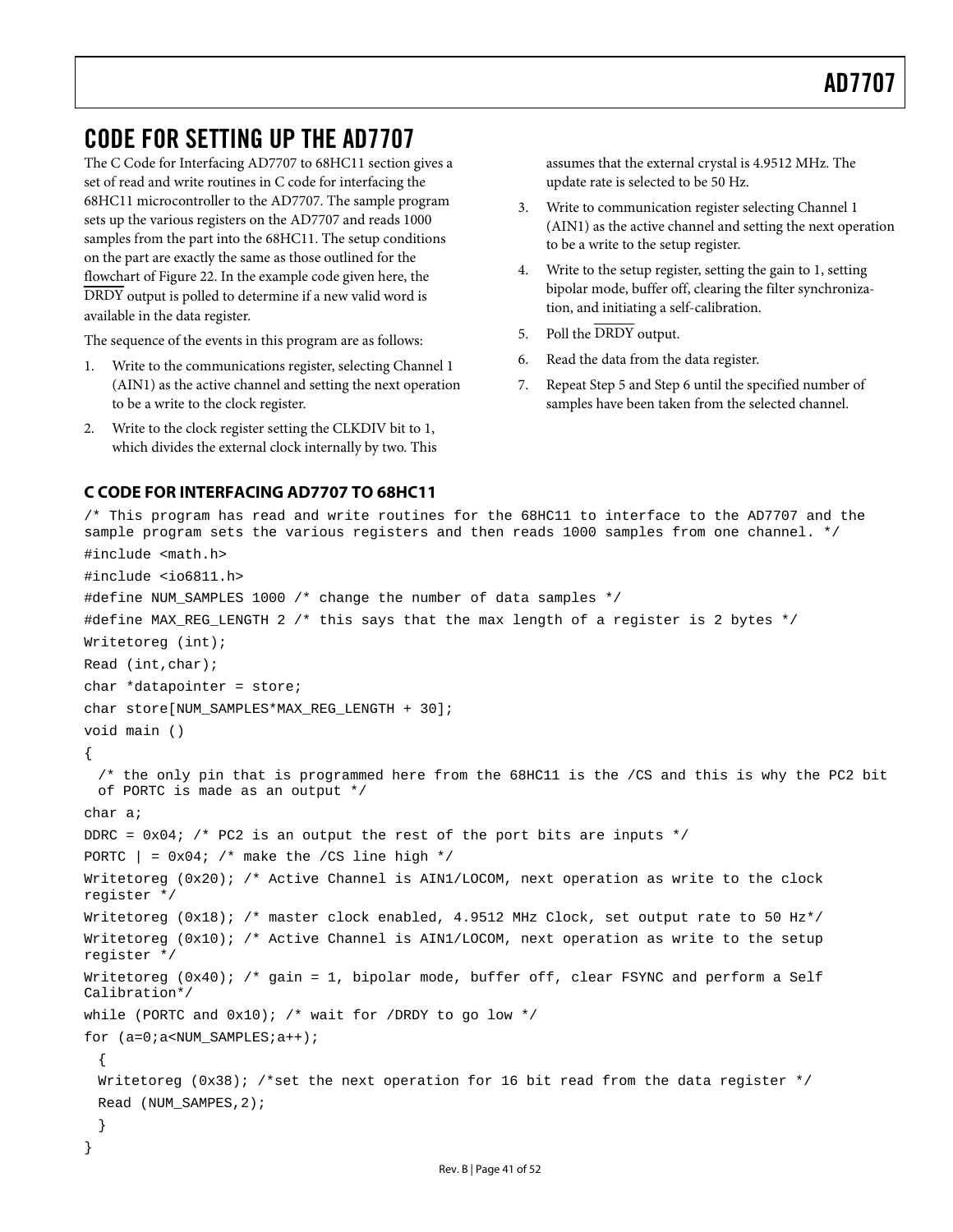```
Writetoreg (int byteword); 
{ 
int q; 
SPCR = 0x3f;SPCR = 0X7f; /* this sets the WiredOR mode (DWOM=1), Master mode (MSTR=1), SCK idles high
(CPOL=1), /SS can be low always (CPHA=1), lowest clock speed (slowest speed which is master 
clock /32) */ 
DDRD = 0x18; /* SCK, MOSI outputs */ 
q = SPSR;
q = SPDR; /* the read of the status register and of the data register is needed to clear the 
interrupt which tells the user that the data 
transfer is complete */ 
PORTC &= 0xfb; /* /CS is low */
SPDR = byteword; /* put the byte into data register */
while (! (SPSR & 0x80)); /* wait for /DRDY to go low */
PORTC |= 0x4; /* /CS high */
} 
Read (int amount, int reglength) 
{ 
int q; 
SPCR = 0x3f;SPCR = 0x7f; /* clear the interrupt */
DDRD = 0x10; /* MOSI output, MISO input, SCK output */ 
while (PORTC & 0x10); /* wait for /DRDY to go low */
PORTC & 0xfb ; /* /CS is low */
for (b=0,b<regular>reglength:b++){ 
 SPPR = 0;while (! (SPSR & 0x80)); /* wait until port is ready before reading */
 *datapointer++=SPDR; /* read SPDR into store array via datapointer */ 
 } 
PORTC|=4; /* /CS is high */
}
```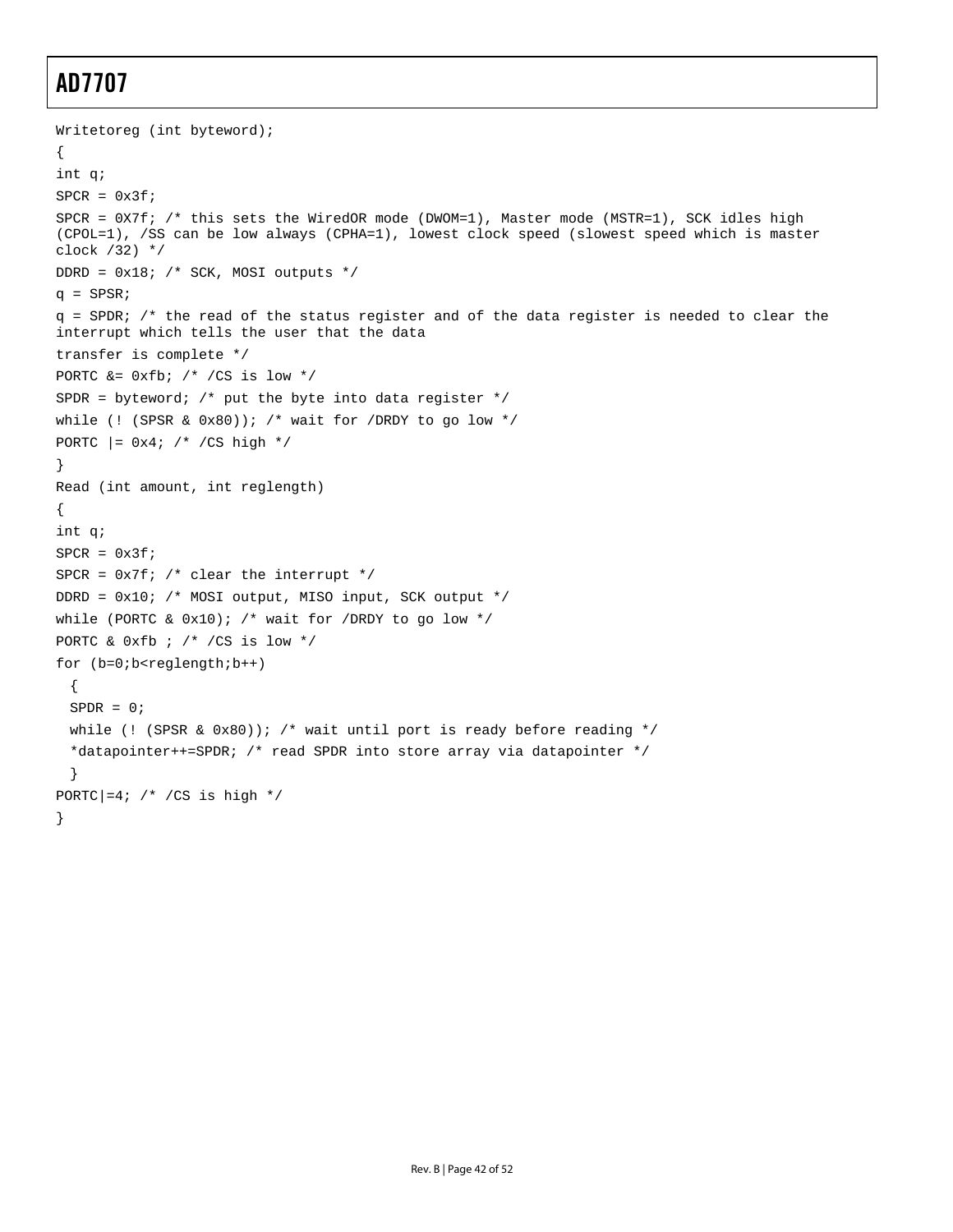## <span id="page-42-0"></span>APPLICATIONS INFORMATION

The AD7707 provides a low cost, high resolution analog-todigital function with two low level input channels and one high level input channel. Because the analog-to-digital function is provided by a Σ-Δ architecture, it makes the part more immune to noisy environments, thus making the part ideal for use in industrial and process control applications. It also provides a programmable gain amplifier, a digital filter and calibration options. Thus, it provides far more system level functionality than off-the-shelf integrating ADCs without the disadvantage of having to supply a high quality integrating capacitor. In addition, using the AD7707 in a system allows the system designer to achieve a much higher level of resolution because noise performance of the AD7707 is better than that of the integrating ADCs.

The on-chip PGA allows the AD7707 to handle an analog input voltage ranges as low as 10 mV full scale with  $V_{REF} = 1.25$  V. The pseudo differential input capability of the low level channel allows this analog input range to have an absolute value anywhere between AGND – 100 mV and  $AV_{DD}$  + 30 mV when the part is operated in unbuffered mode. It allows the user to connect the transducer directly to the input of the AD7707.

In addition, the 3-wire digital interface on the AD7707 allows data acquisition front ends to be isolated with just three wires. The AD7707 can be operated from a single 3 V or 5 V, and its low power operation ensures that very little power needs to be brought across the isolation barrier in an isolated application.

### **DATA ACQUISITION**

[Figure 25](#page-42-1) shows a data acquisition system in which the low level input channel is used to digitize signals from a thermocouple and the high level input channel converts process control signals up to ±10 V in amplitude. This application shows the high level

input channel being used to convert a number of input signals provided through an external mux controlled by the system microcontroller. Switching channels on the external multiplexer is equivalent to providing a step change on the AIN3 input. It takes three or four updates before the correct output code corresponding to the new analog input appears at the output. Therefore, when switching between channels on the external mux, the first three outputs should be ignored following the channel change, or the FSYNC bit in the setup register should be used to reset the digital filter, and ensure that the DRDY is set high until a valid result is available in the output register.

### **SMART VALVE/ACTUATOR CONTROL**

Another area where the low power, single supply and high voltage input capability is of benefit is in smart valve and actuator control circuits. The AD7707 monitors the signal from the control valve. The controller and the AD7707 form a closedloop control circuit. [Figure 26](#page-43-0) shows a block diagram of a smart actuator control circuit, which includes the AD7707. The AD7707 monitors the valve position via a high quality servo potentiometer whose output is ±10 V.

Similar applications for the AD7707 include smart transmitters (see [Figure 27](#page-43-1)). Here, the entire smart transmitter must operate from the 4 mA to 20 mA loop.

Tolerances in the loop mean that the amount of current available to power the transmitter is as low as 3.5 mA. The AD7707 consumes only 280 μA, leaving at least 3 mA available for the rest of the transmitter. [Figure 27](#page-43-1) shows a block diagram of a smart transmitter, which includes the AD7707.



<span id="page-42-1"></span>Figure 25. Data Acquisition System Using the AD7707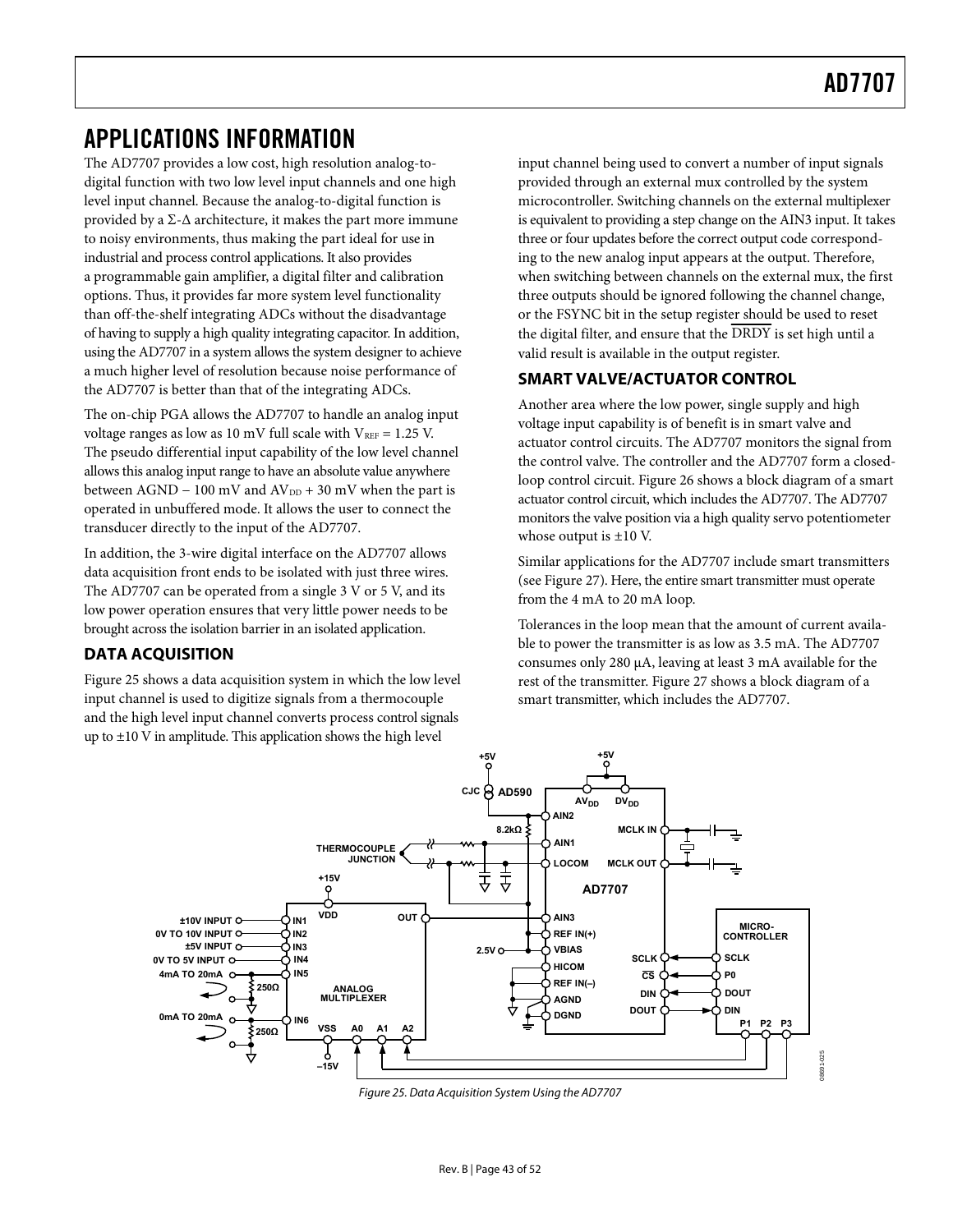

Figure 26. Smart Valve/Actuator Control Using the AD7707

<span id="page-43-1"></span><span id="page-43-0"></span>

Figure 27. Smart Transmitter Using the AD7707

08691-027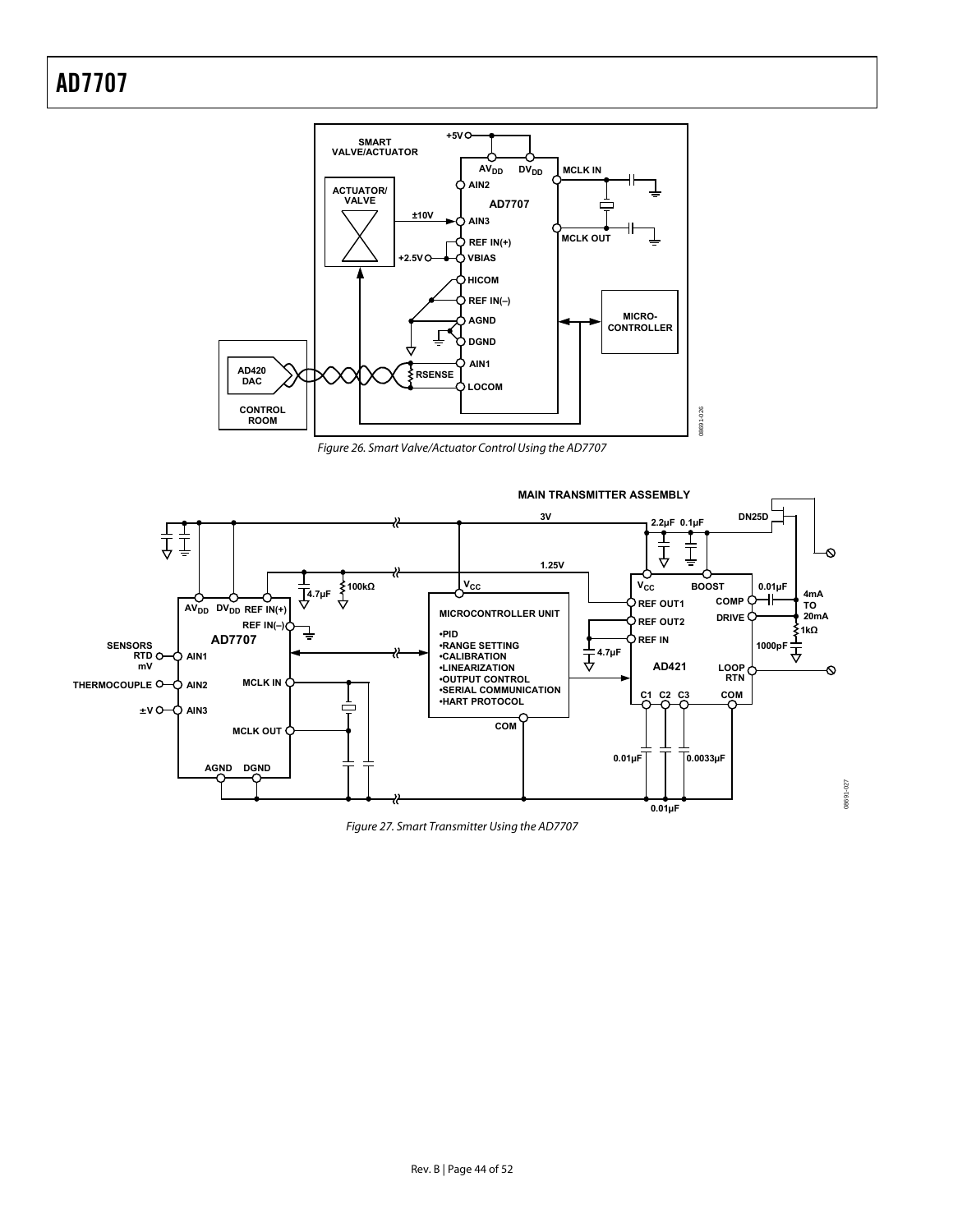#### <span id="page-44-0"></span>**PRESSURE MEASUREMENT**

Other typical applications for the AD7707 include temperature and pressure measurement. [Figure 28](#page-44-1) shows the AD7707 used with a pressure transducer, the BP01 from Sensym. The pressure transducer is arranged in a bridge network and gives a differential output voltage between its OUT(+) and OUT(−) terminals. With rated full-scale pressure (in this case 300 mmHg) on the transducer, the differential output voltage is 3 mV/V of the input voltage (that is, the voltage between its IN(+) and IN(−) terminals). Assuming a 5 V excitation voltage, the full-scale output range from the transducer is 15 mV. The low level input channels are ideal for this type of low signal measurement application. The excitation voltage for the bridge is also used to generate the reference voltage for the AD7707. Therefore, variations in the excitation voltage do not introduce errors in the system. Choosing resistor values of 24 kΩ and 15 kΩ, as per [Figure 28](#page-44-1), gives a 1.92 V reference voltage for the AD7707 when the excitation voltage is 5 V.

<span id="page-44-2"></span>Using the part with a programmed gain of 128 results in the full-scale input span of the AD7707 being 15 mV, which corresponds with the output span from the transducer.



Figure 28. Pressure Measurement Using the AD7707

#### <span id="page-44-1"></span>**THERMOCOUPLE MEASUREMENT**

<span id="page-44-3"></span>Another application area for the AD7707 is in temperature measurement. [Figure 29](#page-44-2) outlines a connection from a thermocouple to the AD7707. In this application, the AD7707 is operated in its unbuffered mode to accommodate signals of  $\pm 100$  mV on the front end. Cold conjunction compensation is implemented using the AD590 temperature transducer that produces an output current proportional to absolute temperature.





#### **RTD MEASUREMENT**

[Figure 30](#page-44-3) shows another temperature measurement application for the AD7707. In this case, the transducer is an RTD (resistive temperature device), a PT100. The arrangement is a 4-lead RTD configuration. There are voltage drops across the lead resistances, RL1 and RL4, but these simply shift the commonmode voltage. There is no voltage drop across lead resistances RL2 and RL3 because the input current to the AD7707 is very low. The lead resistances present a small source impedance so it is generally not necessary to turn on the buffer on the AD7707.

If the buffer is required, the common-mode voltage should be set accordingly by inserting a small resistance between the bottom end of the RTD and GND of the AD7707. In the application shown, an external 400 μA current source provides the excitation current for the PT100 and generates the reference voltage Xad the AD7707 via the 6.25 kΩ resistor. Variations in the excitation current do not affect the circuit because both the input voltage and the reference voltage vary radiometrically with the excitation current. However, the 6.25 kΩ resistor must have a low temperature coefficient to avoid errors in the reference voltage over temperature.



Figure 30. RTD Measurement Using the AD7707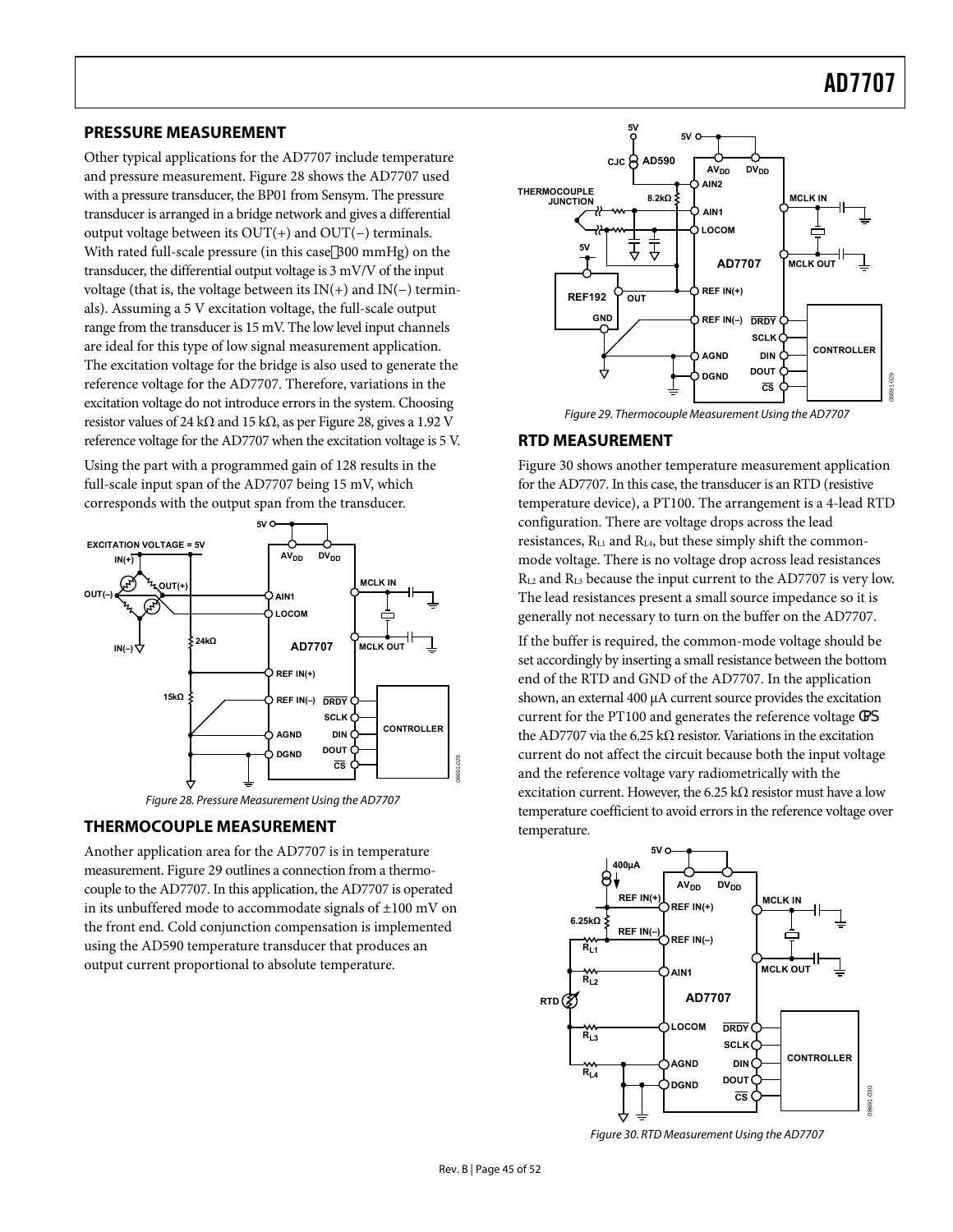### <span id="page-45-0"></span>**CHART RECORDERS**

Another area where both high and low level input channels are usually found is in chart recorder applications. Circular chart recorders generally have two requirements. The first utilizes the low level input channels of the AD7707 to measure inputs from thermocouples, RTDs, and pressure sensors. The second requirement is to be able to measure dc input voltage ranges up to  $\pm 10$  V. The high level input channel is ideally suited to this measurement because there is no external signal conditioning required to accommodate these high level input signals.

### **ACCOMMODATING VARIOUS HIGH LEVEL INPUT RANGES**

<span id="page-45-1"></span>The high level input channel, AIN3 can accommodate input signals from −11 V to +30 V on its input. This is achieved using on-chip thin film resistors that map the signal on AIN3 into a usable range for the AD7707. The input structure is arranged so that the Σ- $Δ$  converter sees the same impedance at its  $AIN(+)$ and AIN(−) inputs. The signal on the AIN3 input is referenced to the HICOM input and the VBIAS signal is used to adjust the common-mode voltage at the modulator input. In normal 5 V operation, VBIAS is normally connected to 2.5 V and HICOM is connected to AGND. This arrangement ensures that the voltages seen at the modulator input are within the commonmode range of the buffer.

The differential voltage, AIN, seen by the AD7707 when using the high level input channel is the difference between AIN3(+) and AIN3(−), as shown in [Figure 31,](#page-45-1) and must remain within the absolute common-mode range of the modulator.



Figure 31. AIN3, High Level Input Channel Structure

08691-031

The VBIAS and HICOM inputs are used to tailor the input range on the high level input channel to suit a variety of input ranges. [Table 28](#page-45-2) applies for operation with  $AV<sub>DD</sub> = 5 V$ , and  $REF(+) - REF(-) = 2.5$  V. [Table 29](#page-45-3) applies for operation with  $AV<sub>DD</sub> = 3 V$ , and  $REF(+) - REF(-) = 1.25 V$ .

### **TYPICAL INPUT CURRENTS**

When using the high level input channel, power dissipation is determined by the currents flowing in the AIN3, VBIAS, and HICOM inputs. The voltage level applied to these inputs determines whether the external source driving these inputs needs to sink or source current. [Table 30](#page-45-4) shows the currents associated with the ±10 V input range. These inputs should be driven from a low impedance source in all applications to prevent significant gain errors being introduced.

<span id="page-45-2"></span>

| <b>TWORK TO:</b> COMMEMORATION OF TAP 17 OF THE RULES ON TALLAPTINE TO 13 THE EXIST 1 |              |              |      |                            |                         |  |  |  |  |  |
|---------------------------------------------------------------------------------------|--------------|--------------|------|----------------------------|-------------------------|--|--|--|--|--|
| <b>AIN3 Range</b>                                                                     | <b>VBIAS</b> | <b>HICOM</b> | Gain | <b>Buffered/Unbuffered</b> | <b>AIN Range</b>        |  |  |  |  |  |
| ±10V                                                                                  | 2.5V         | AGND         |      | Buffered/Unbuffered        | $1.875V \pm 1.25V$      |  |  |  |  |  |
| ±5V                                                                                   | 2.5V         | <b>AGND</b>  | 4    | Buffered/Unbuffered        | $1.875$ V $\pm$ 0.625 V |  |  |  |  |  |
| $0V$ to $10V$                                                                         | 2.5V         | <b>AGND</b>  |      | Buffered/Unbuffered        | 1.875 V to 3.125 V      |  |  |  |  |  |
| 0 V to 20 V                                                                           | AGND         | <b>AGND</b>  |      | <b>Buffered</b>            | 0 V to 2.5 V            |  |  |  |  |  |
|                                                                                       | 2.5V         | AGND         |      | <b>Buffered</b>            | 1.875 V to 4.375 V      |  |  |  |  |  |
| $-5V$ to $+10V$                                                                       | 2.5V         | 2.5V         |      | Buffered/Unbuffered        | $2.5 V \pm 0.9375 V$    |  |  |  |  |  |

|  | Table 28. Configuration of AD7707 vs. Input Range on AIN3 ( $AV_{DD} = 5 V$ , $V_{REF} = 2.5 V$ ) |
|--|---------------------------------------------------------------------------------------------------|
|  |                                                                                                   |

Table 29. Configuration of AD7707 vs. Input Range on AIN3 ( $AV_{DD} = 3 V$ ,  $V_{REF} = 1.25 V$ )

<span id="page-45-3"></span>

| <b>AIN3 Range</b>   | <b>VBIAS</b> | <b>HICOM</b> | Gain | <b>BUF/UNBUF</b> | <b>AIN Range</b>          |
|---------------------|--------------|--------------|------|------------------|---------------------------|
| ±5V                 | .25 V        | <b>AGND</b>  | ∠    | Unbuffered       | $0.9375V + 0.625V$        |
| $0V$ to $10V$       | 1.25V        | <b>AGND</b>  |      | Unbuffered       | 0.9375 V to 2.1875 V      |
| $-5$ V to $+10$ V   | I.25 V       | 2.5V         |      | Unbuffered       | $1.5625$ V $\pm$ 0.9375 V |
| $-7.5$ V to $+10$ V | .25 V        | 0V           |      | Unbuffered       | 0 V to 2.1875 V           |
| ±10V                | .666V        | <b>AGND</b>  |      | Unbuffered       | $1.25$ V $\pm$ 1.25 V     |

**Table 30. Typical Input Current vs. Voltage on AIN3** 

<span id="page-45-4"></span>

| $\overline{\phantom{a}}$<br>AIN <sub>3</sub> | <b>VBIAS</b> | <b>HICOM</b> | (AIN3)       | (VBIAS)     | I (HICOM)      |
|----------------------------------------------|--------------|--------------|--------------|-------------|----------------|
| $-10V$                                       | 2.5V         | <b>AGND</b>  | $-354 \mu A$ | $500 \mu A$ | $-146$ $\mu$ A |
| 0V                                           | 2.5V         | <b>AGND</b>  | $-62 \mu A$  | $250 \mu A$ | $-188$ uA      |
| $+10V$                                       | 2.5V         | <b>AGND</b>  | 229 uA       | $0 \mu A$   | $-229$ uA      |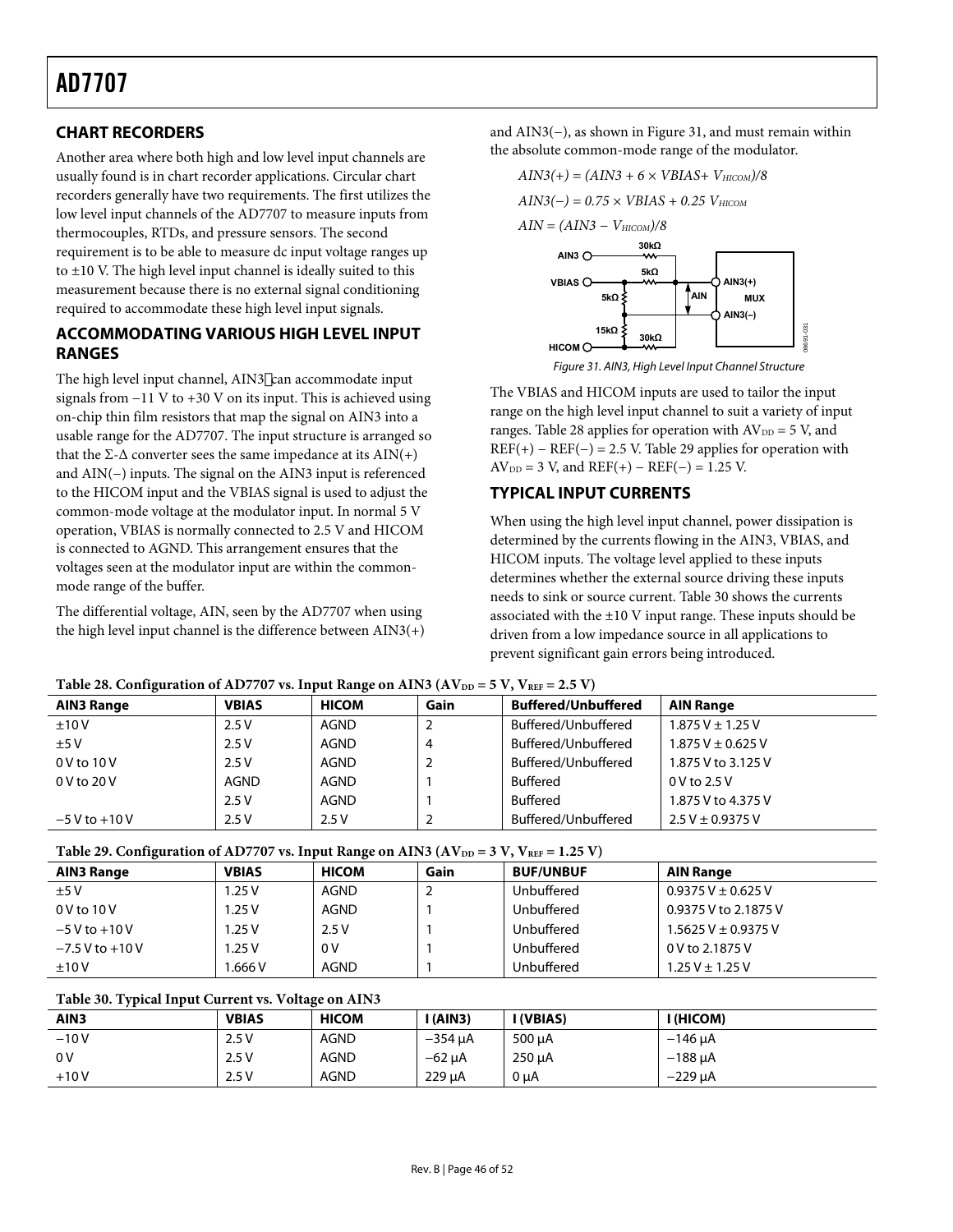## <span id="page-46-1"></span><span id="page-46-0"></span>OUTPUT NOISE FOR HIGH LEVEL INPUT CHANNEL, AIN3 **5 V OPERATION**

Specified high level input voltage ranges of  $\pm 10$  V,  $\pm 5$  V, 0 V to +10 V, and 0 V to +5 V only utilize two gain different gain settings (gains of 2 and 4) out of the eight possible settings available within the PGA. [Table 31](#page-46-2) and [Table 32](#page-46-3) show what the high level channel performance actually is over the complete range of gain settings. [Table 31](#page-46-2) shows the AD7707 output rms noise and peak-to-peak resolution for the selectable notch and −3 dB frequencies for the part, as selected by FS0, FS1, and FS2 of the clock register. The numbers are given for all input ranges with a  $V<sub>REF</sub>$  of 2.5 V, HBIAS = 2.5 V, HICOM = AGND, and  $AV<sub>DD</sub>$  = 5 V. These numbers are typical and are generated at an analog input voltage of 0 V for buffered mode of operation. [Table 32](#page-46-3) meanwhile shows the rms and peak-to-peak resolution for buffered mode of operation. It is important to note that these

numbers represent the resolution for which there is no code flicker. They are not calculated based on rms noise but on peakto-peak noise. The output noise comes from two sources. The first is the electrical noise in the semiconductor devices (device noise) used in the implementation of the modulator. Secondly, when the analog input is converted into the digital domain, quantization noise is added. The device noise is at a low level and is independent of frequency. The quantization noise starts at an even lower level but rises rapidly with increasing frequency to become the dominant noise source. The numbers in [Table 31](#page-46-2) and [Table 32](#page-46-3) are given for the bipolar input ranges. For the unipolar ranges, the rms noise numbers are the same as the bipolar range, but the peak-to-peak resolution is now based on half the signal range, which effectively means losing one bit of resolution.

<span id="page-46-2"></span>

|                     | Table 31. AIN3, Output RMS Noise/Peak-to-Peak Resolution vs. Gain and Output Update Rate @ +5 V Unbuffered Mode |  |  |  |  |  |                                                          |  |  |  |  |
|---------------------|-----------------------------------------------------------------------------------------------------------------|--|--|--|--|--|----------------------------------------------------------|--|--|--|--|
| <b>Filter First</b> |                                                                                                                 |  |  |  |  |  | Typical Output RMS Noise in µV (Peak-to-Peak Resolution) |  |  |  |  |
| Natale and          |                                                                                                                 |  |  |  |  |  |                                                          |  |  |  |  |

| Notch and<br><b>Output Data</b> | $-3$ dB          |            |            |           |           |            |            |            |             |
|---------------------------------|------------------|------------|------------|-----------|-----------|------------|------------|------------|-------------|
| Rate                            | <b>Frequency</b> | Gain of 1  | Gain of 2  | Gain of 4 | Gain of 8 | Gain of 16 | Gain of 32 | Gain of 64 | Gain of 128 |
| $MCLK IN = 2.4576 MHz$          |                  |            |            |           |           |            |            |            |             |
| 10 Hz                           | $2.62$ Hz        | 10.90(16)  | 5.10(16)   | 3.52(16)  | 2.62(16)  | 2.34(16)   | 2.34(16)   | 2.34(15)   | 2.30(14)    |
| 50 Hz                           | 13.1 Hz          | 31.34(16)  | 15.82 (16) | 9.77(16)  | 6.00(16)  | 5.12(16)   | 5.36(15)   | 4.84(14)   | 4.75(13)    |
| 60 Hz                           | 15.72 Hz         | 36.74 (16) | 20.36(16)  | 12.29(16) | 7.33(16)  | 5.84(16)   | 5.65(15)   | 5.1(14)    | 5.3(13)     |
| 250 Hz                          | 65.5 Hz          | 690 (13)   | 430 (13)   | 212(13)   | 100 (13)  | 42 (13)    | 30(13)     | 18.5(12)   | 13.8(12)    |
| 500 Hz                          | 131 Hz           | 4679 (10)  | 2350 (10)  | 1287 (10) | 564 (10)  | 294 (10)   | 137 (10)   | 73 (10)    | 53 (10)     |

| Table 32. AIN3, Output RMS Noise/Peak-to-Peak Resolution vs. Gain and Output Update Rate @ +5 V Buffered Mode |  |  |
|---------------------------------------------------------------------------------------------------------------|--|--|
|---------------------------------------------------------------------------------------------------------------|--|--|

<span id="page-46-3"></span>

| <b>Filter First</b>        | Typical Output RMS Noise in µV (Peak-to-Peak Resolution) |             |             |             |            |            |            |            |             |
|----------------------------|----------------------------------------------------------|-------------|-------------|-------------|------------|------------|------------|------------|-------------|
| Notch and                  |                                                          |             |             |             |            |            |            |            |             |
| <b>Output Data</b><br>Rate | $-3$ dB<br><b>Frequency</b>                              | Gain of 1   | Gain of 2   | Gain of 4   | Gain of 8  | Gain of 16 | Gain of 32 | Gain of 64 | Gain of 128 |
|                            |                                                          |             |             |             |            |            |            |            |             |
| MCLK IN $= 2.4576$ MHz     |                                                          |             |             |             |            |            |            |            |             |
| 10 Hz                      | $2.62$ Hz                                                | 14.28 (16)  | 7.4(16)     | 5.2(16)     | 3.35(16)   | 3.35(16)   | 3.34(15.5) | 3.34(15)   | 2.34(14.5)  |
| 50 Hz                      | 13.1 Hz                                                  | 37.4 (16)   | 22.2(16)    | 14.3(16)    | 8.7(16)    | 7.33(15.5) | 7.7(14.5)  | 7.6(13.5)  | 7.5(12.5)   |
| 60 Hz                      | 15.72 Hz                                                 | 48.8 (16)   | 26.6(16)    | 15.88 (16)  | 10.17(16)  | 8.78(15.5) | 8.1(14.5)  | 8.1(13.5)  | 8.1(12.5)   |
| 250 Hz                     | 65.5 Hz                                                  | 778 (12.5)  | 475 (13)    | 187 (13)    | 98(13)     | 60(12.5)   | 31.7(12.5) | 23(12)     | 18.3 (11.5) |
| 500 Hz                     | 131 Hz                                                   | 4716 (10.5) | 2423 (10.5) | 1097 (10.5) | 551 (10.5) | 288 (10.5) | 150(10)    | 81 (10)    | 49 (10)     |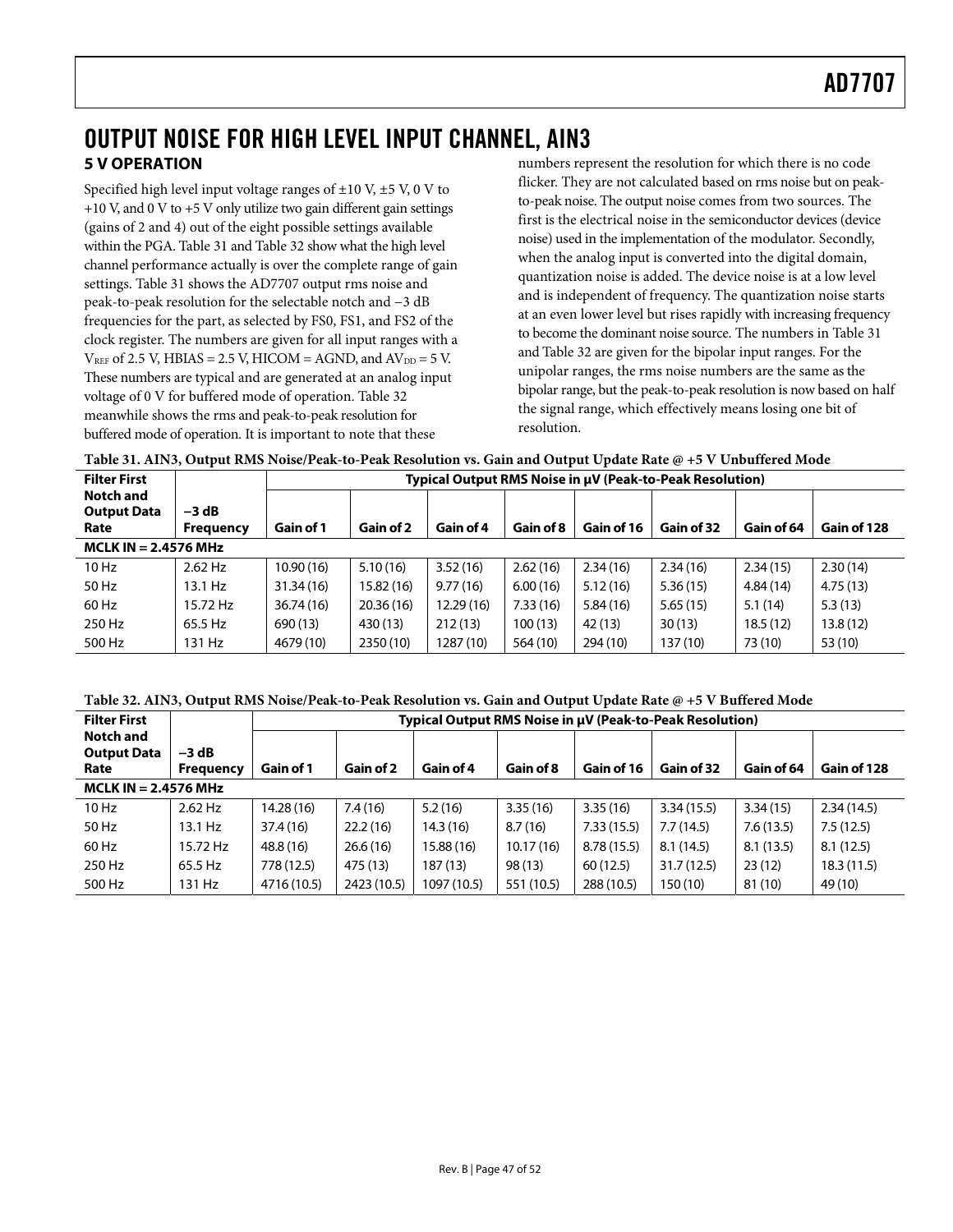### <span id="page-47-0"></span>**3 V OPERATION**

[Table 33](#page-47-1) shows the AD7707 output rms noise and peak-to-peak resolution for the selectable notch and −3 dB frequencies for the part, as selected by FS0, FS1, and FS2 of the clock register. The numbers are given for all input ranges with a VREF of 1.25 V, HBIAS  $= 1.25$  V, HICOM = AGND, and AV<sub>DD</sub> = 3 V. These numbers are typical and are generated at an analog input voltage of 0 V for unbuffered mode of operation. [Table 34](#page-47-2) meanwhile shows the output rms noise and peak-to-peak resolution for buffered mode of operation with the same operating conditions as for [Table 33.](#page-47-1) It is important to note that these numbers represent the resolution for which there is no code flicker. They are not calculated based on rms noise but on peak-to-peak noise. The

output noise comes from two sources. The first is the electrical noise in the semiconductor devices (device noise) used in the implementation of the modulator. Secondly, when the analog input is converted into the digital domain, quantization noise is added. The device noise is at a low level and is independent of frequency. The quantization noise starts at an even lower level but rises rapidly with increasing frequency to become the dominant noise source. The numbers in [Table 33](#page-47-1) and [Table 34](#page-47-2) are given for the bipolar input ranges. For the unipolar ranges, the rms noise numbers are the same as the bipolar range but the peakto-peak resolution is now based on half the signal range, which effectively means losing 1 bit of resolution.

**Table 33. AIN3, Output RMS Noise/Peak-to-Peak Resolution vs. Gain and Output Update Rate @ +3 V Unbuffered Mode** 

<span id="page-47-1"></span>

| <b>Filter First</b>                            |                             | Typical Output RMS Noise in µV (Peak-to-Peak Resolution) |             |            |            |            |             |            |             |
|------------------------------------------------|-----------------------------|----------------------------------------------------------|-------------|------------|------------|------------|-------------|------------|-------------|
| <b>Notch and</b><br><b>Output Data</b><br>Rate | $-3$ dB<br><b>Frequency</b> | Gain of 1                                                | Gain of 2   | Gain of 4  | Gain of 8  | Gain of 16 | Gain of 32  | Gain of 64 | Gain of 128 |
| MCLK IN $= 2.4576$ MHz                         |                             |                                                          |             |            |            |            |             |            |             |
| $10$ Hz                                        | $2.62$ Hz                   | 12.4(16)                                                 | 7.02(16)    | 3.87(16)   | 2.41(16)   | 2.39(16)   | 2.3(15.5)   | 2.29(14.5) | 2.13(13.5)  |
| 50 Hz                                          | 13.1 Hz                     | 30.35(16)                                                | 16.4(16)    | 9.4(16)    | 5.85(16)   | 5.2(15)    | 4.5(14.5)   | 4.5(13.5)  | 5.09(12)    |
| 60 Hz                                          | 15.72 Hz                    | 34.55 (16)                                               | 19.13 (16)  | 10.9(16)   | 6(16)      | 5.8(15)    | 5.62(14)    | 5.2(13)    | 6.14(12)    |
| 250 Hz                                         | 65.5 Hz                     | 498 (13)                                                 | 204(13)     | 105 (13)   | 57.5 (13)  | 27.5(13)   | 17.4 (12.5) | 12.7(12)   | 11.42(11)   |
| 500 Hz                                         | 131 Hz                      | 2266 (10.5)                                              | 1151 (10.5) | 554 (10.5) | 280 (10.5) | 136 (10.5) | 83 (10)     | 39(10)     | 27.5(9.5)   |

**Table 34. AIN3, Output RMS Noise/Peak-to-Peak Resolution vs. Gain and Output Update Rate @ +3 V Buffered Mode** 

<span id="page-47-2"></span>

| <b>Filter First</b>                            |                      |             |             |            | Typical Output RMS Noise in µV (Peak-to-Peak Resolution) |            |            |            |             |  |
|------------------------------------------------|----------------------|-------------|-------------|------------|----------------------------------------------------------|------------|------------|------------|-------------|--|
| <b>Notch and</b><br><b>Output Data</b><br>Rate | $-3 dB$<br>Frequency | Gain of 1   | Gain of 2   | Gain of 4  | Gain of 8                                                | Gain of 16 | Gain of 32 | Gain of 64 | Gain of 128 |  |
| MCLK IN $= 2.4576$ MHz                         |                      |             |             |            |                                                          |            |            |            |             |  |
| $10$ Hz                                        | 2.62 Hz              | 14.84 (16)  | 8.39(16)    | 5.56(16)   | 3.45(16)                                                 | 3.3(16)    | 3.2(15)    | 3.2(14)    | 3.3(13)     |  |
| 50 Hz                                          | 13.1 Hz              | 36.1(16)    | 18.8(16)    | 11.5(16)   | 7.5(15.5)                                                | 7.4 (14.5) | 7.43(13.5) | 6.8(12.5)  | 7(12)       |  |
| 60 Hz                                          | 15.72 Hz             | 38.8 (16)   | 21.55(16)   | 13.39 (16) | 8.5(15.5)                                                | 8.36(14.5) | 8(13.5)    | 8.2(12.5)  | 7.7(12)     |  |
| 250 Hz                                         | 65.5 Hz              | 420 (13)    | 194 (13)    | 97.6(13)   | 54.5 (12.5)                                              | 30(12.5)   | 22(12)     | 18(11.5)   | 16.7(10.5)  |  |
| 500 Hz                                         | 131 Hz               | 2234 (10.5) | 1231 (10.5) | 534 (10.5) | 275 (10.5)                                               | 145 (10.5) | 71 (10.5)  | 48 (10)    | 31(9.5)     |  |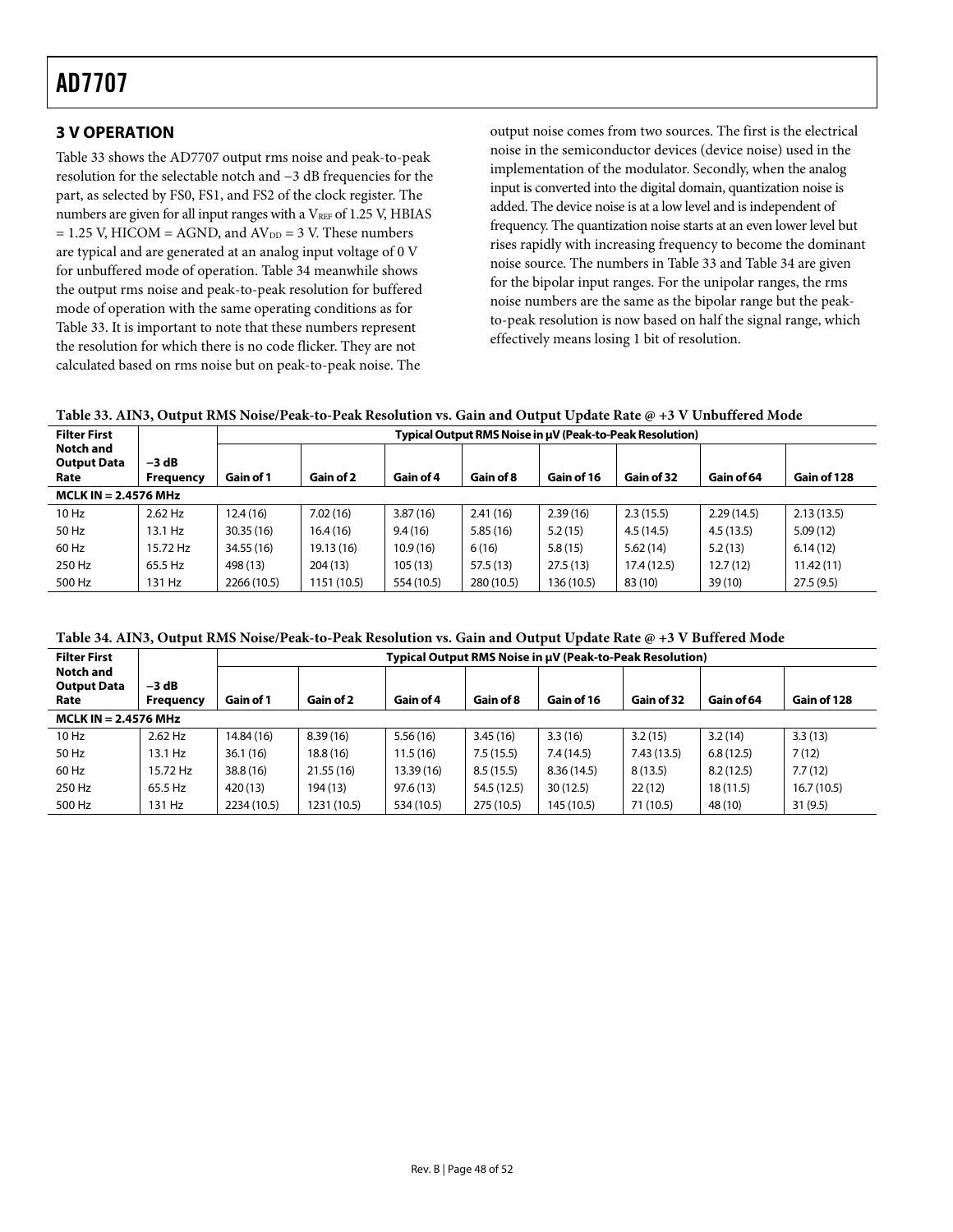## <span id="page-48-0"></span>OUTLINE DIMENSIONS

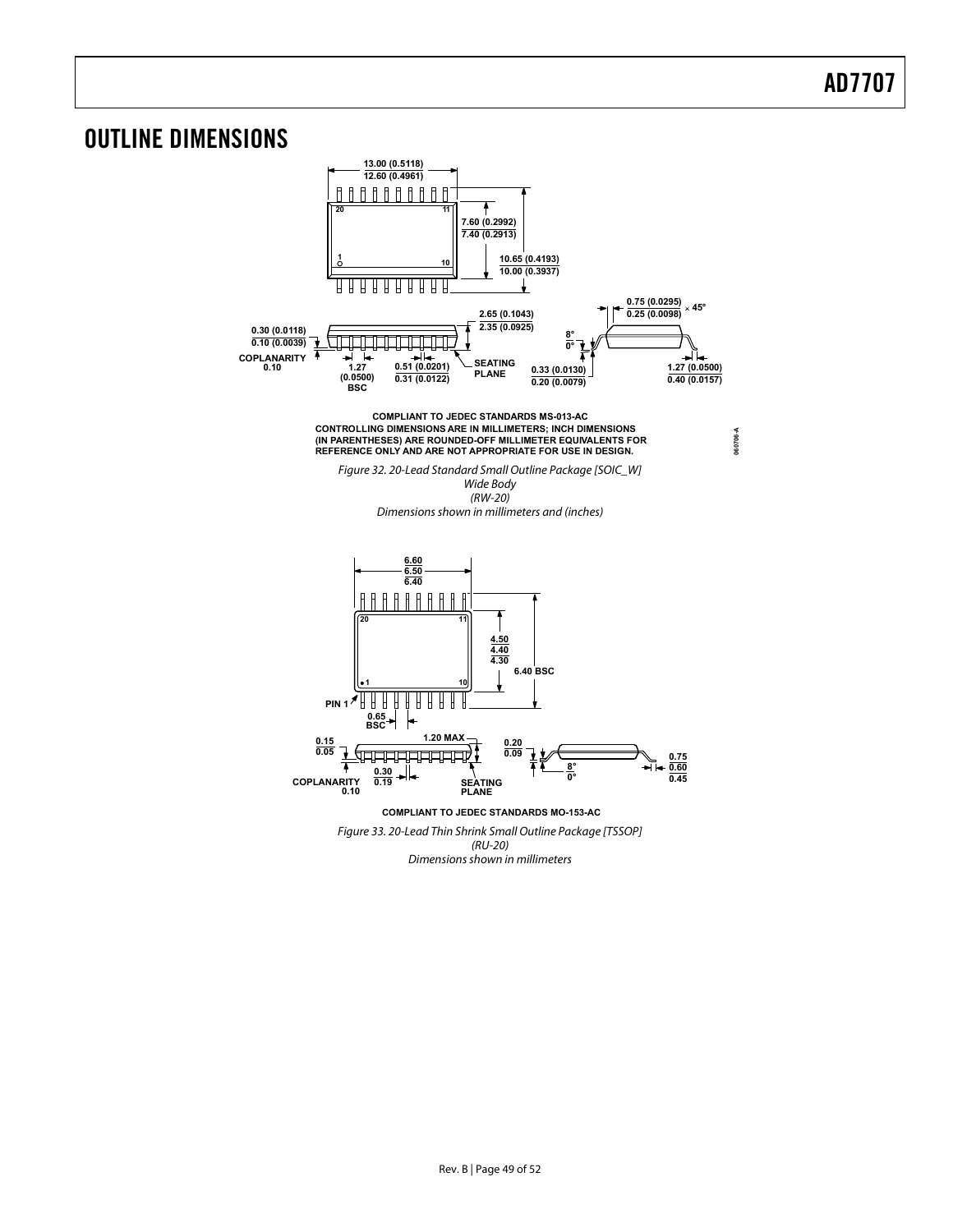## <span id="page-49-0"></span>**ORDERING GUIDE**

| $\mathbf{Model}^{\mathsf{T}}$ | $V_{DD}$ Supply | <b>Temperature Range</b>           | <b>Package Description</b>                        | <b>Package Option</b> |
|-------------------------------|-----------------|------------------------------------|---------------------------------------------------|-----------------------|
| AD7707BR                      | 2.7 V to 5.25 V | $-40^{\circ}$ C to $+85^{\circ}$ C | 20-Lead Standard Small Outline Package [SOIC W]   | <b>RW-20</b>          |
| AD7707BR-REEL                 | 2.7 V to 5.25 V | $-40^{\circ}$ C to $+85^{\circ}$ C | 20-Lead Standard Small Outline Package [SOIC_W]   | <b>RW-20</b>          |
| AD7707BRZ                     | 2.7 V to 5.25 V | $-40^{\circ}$ C to $+85^{\circ}$ C | 20-Lead Standard Small Outline Package [SOIC W]   | <b>RW-20</b>          |
| AD7707BRZ-REEL                | 2.7 V to 5.25 V | $-40^{\circ}$ C to $+85^{\circ}$ C | 20-Lead Standard Small Outline Package [SOIC_W]   | <b>RW-20</b>          |
| AD7707BRZ-REEL7               | 2.7 V to 5.25 V | $-40^{\circ}$ C to $+85^{\circ}$ C | 20-Lead Standard Small Outline Package [SOIC W]   | <b>RW-20</b>          |
| AD7707BRU                     | 2.7 V to 5.25 V | $-40^{\circ}$ C to $+85^{\circ}$ C | 20-Lead Thin Shrink Small Outline Package [TSSOP] | <b>RU-20</b>          |
| AD7707BRU-REEL7               | 2.7 V to 5.25 V | $-40^{\circ}$ C to $+85^{\circ}$ C | 20-Lead Thin Shrink Small Outline Package [TSSOP] | <b>RU-20</b>          |
| AD7707BRUZ                    | 2.7 V to 5.25 V | $-40^{\circ}$ C to $+85^{\circ}$ C | 20-Lead Thin Shrink Small Outline Package [TSSOP] | <b>RU-20</b>          |
| AD7707BRUZ-REEL               | 2.7 V to 5.25 V | $-40^{\circ}$ C to $+85^{\circ}$ C | 20-Lead Thin Shrink Small Outline Package [TSSOP] | <b>RU-20</b>          |
| AD7707BRUZ-REEL7              | 2.7 V to 5.25 V | $-40^{\circ}$ C to $+85^{\circ}$ C | 20-Lead Thin Shrink Small Outline Package [TSSOP] | <b>RU-20</b>          |

 $1 Z =$  RoHS Compliant Part.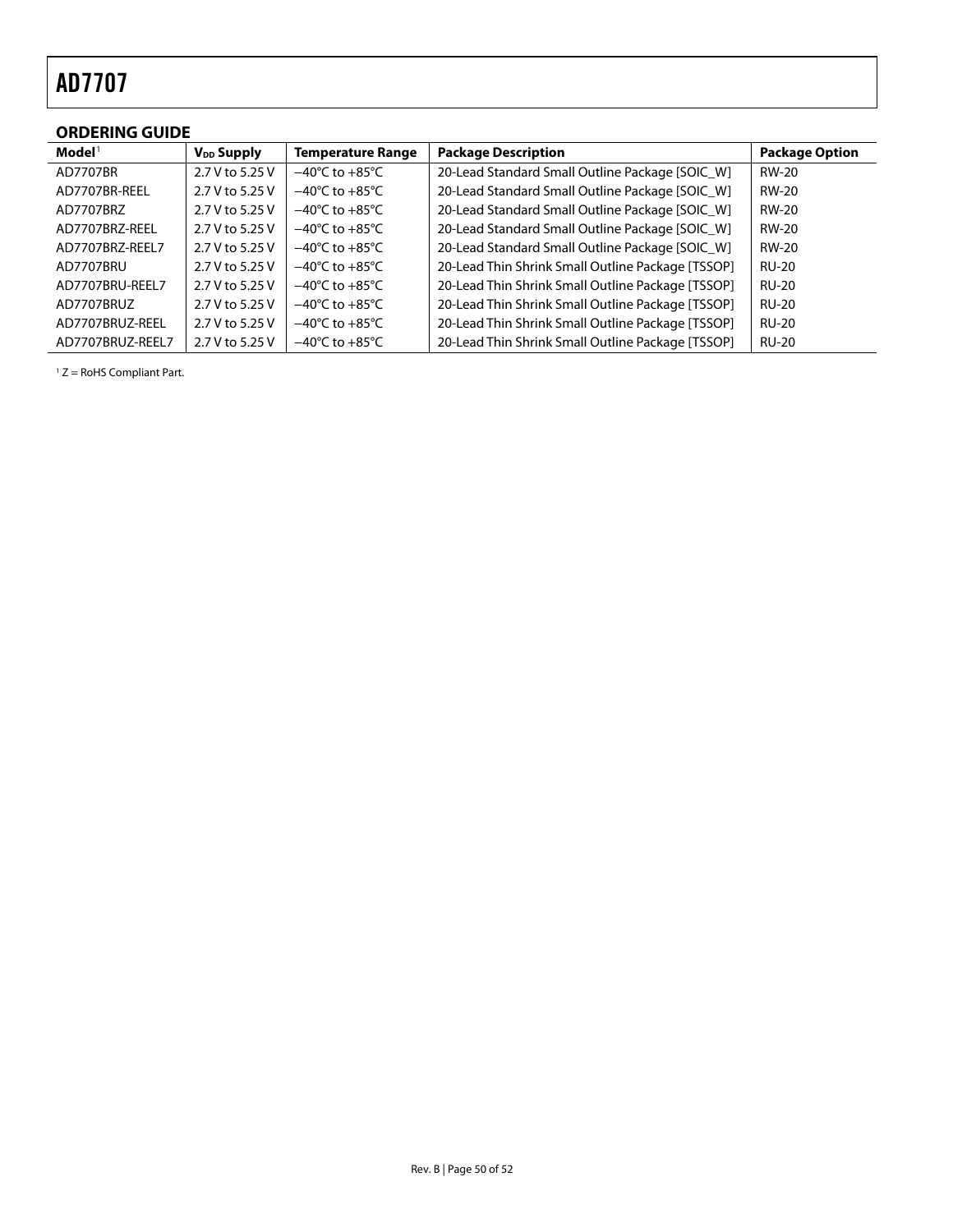# **NOTES**